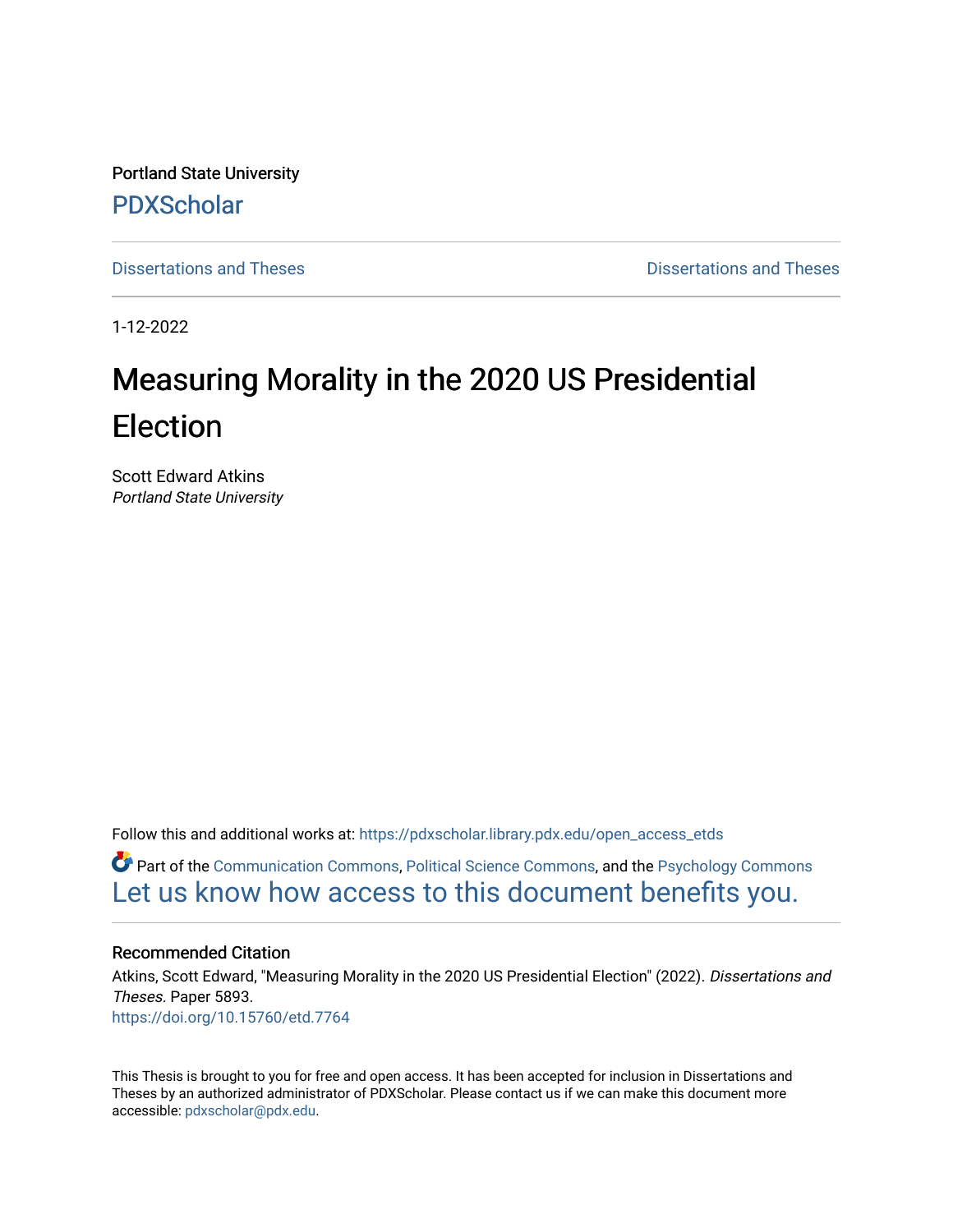# Measuring Morality in the 2020 US Presidential Election

by

Scott Edward Atkins

A thesis submitted in partial fulfillment of the requirements for the degree of

> Master of Science in Communication

Thesis Committee: L. David Ritchie, Chair Cynthia-Lou Coleman Jeffrey Robinson

Portland State University 2021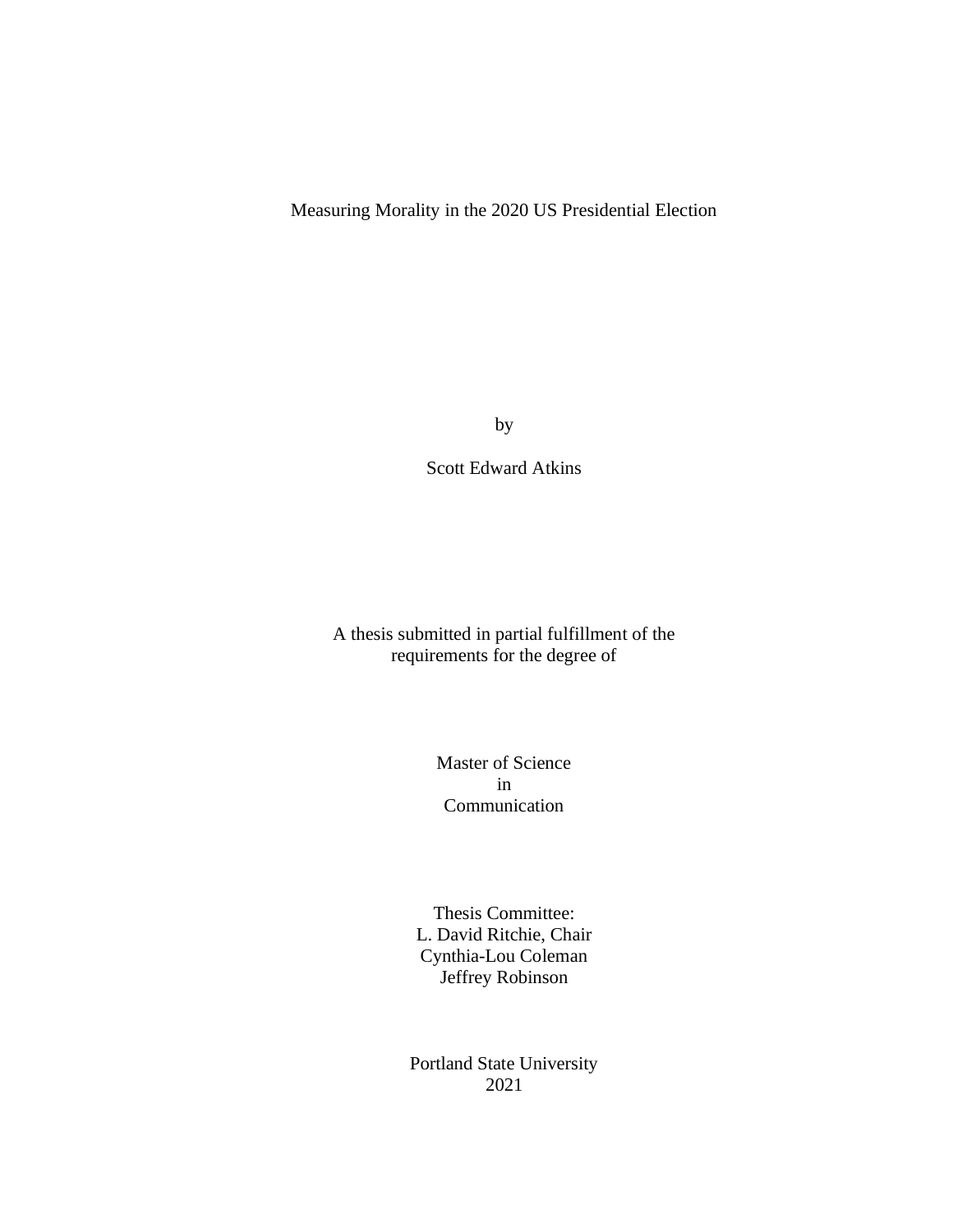© 2021 Scott Edward Atkins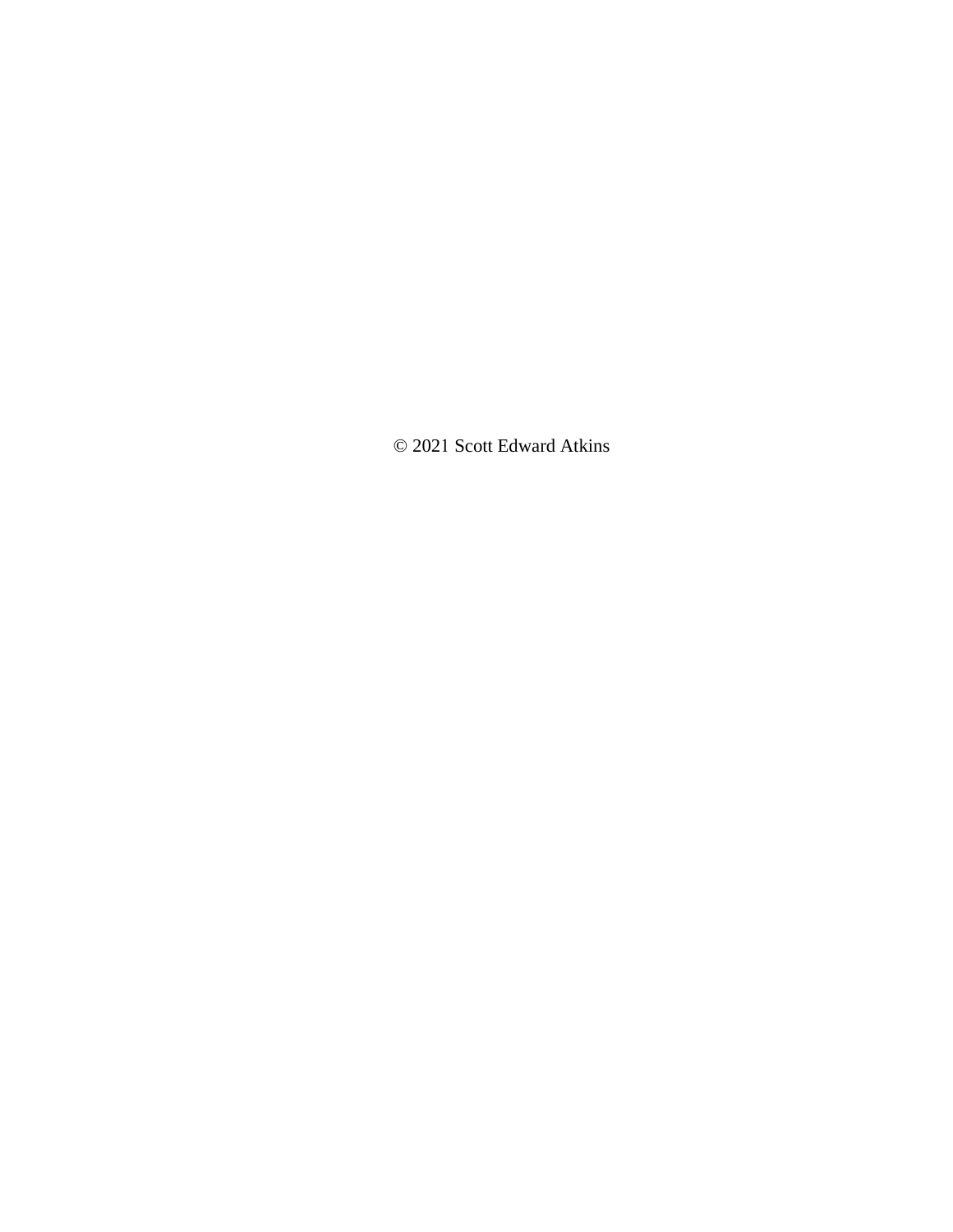#### **Abstract**

This study explores the moral content evident in speeches by 2020 US Presidential Candidates Joe Biden and Donald Trump. Drawing on Moral Foundations Theory (Haidt, 2013), I test the hypotheses that each candidate's moral content, as measured by the use of certain morally salient keywords, will fall along patterns based on their political affiliation. In testing these hypotheses, I also present a comparison of keyword analysis methods. The first uses a simple word count procedure alongside the Moral Foundations Dictionary 2.0, developed by Frimer et al. (2017), which scores a document based on the presence of words from each of the moral foundations. This method is a direct offshoot of Moral Foundations Theory, with earlier iterations having been used in development of the theory (Graham et al., 2009). The second method uses the extended Moral Foundations Dictionary developed by Hopp et al. (2020), which scores documents based on the moral scores of words derived from a crowd-sourced development project.

Results indicate some departures from the predicted model, but more striking is the finding that there appears to be little significant difference between the two candidates' overall pattern of moral keyword use. However, this pattern is not consistent across both methods of analysis. Thus, I also present a comparison of these methods and comment on underlying differences in operationalization that call into question whether they are truly measuring the same thing.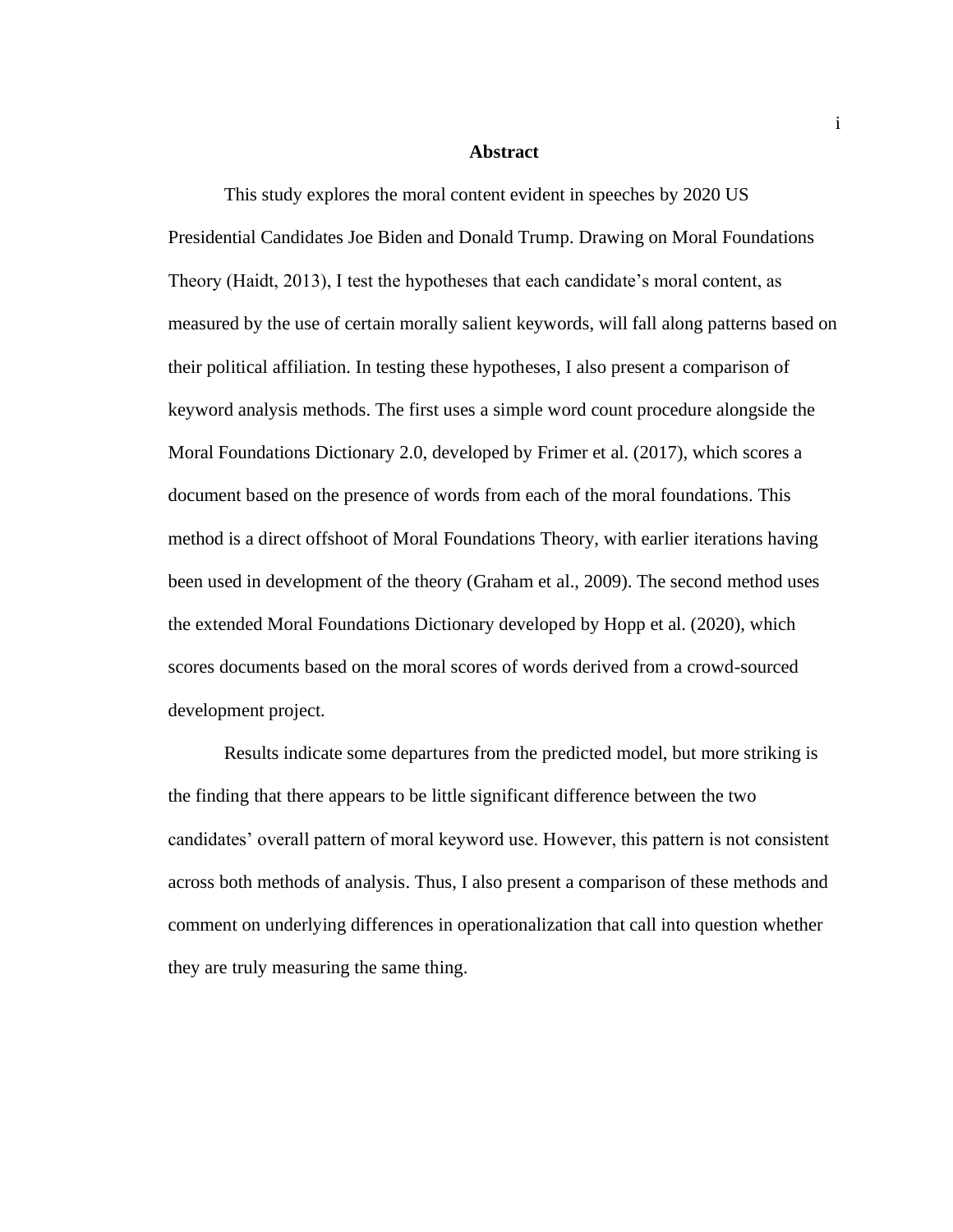# **Dedication**

To my brother and sister, with whom I probably agree more than we all realize, and in memory of our mother, Linda Atkins, who certainly had opinions about morality and politics; 1946-2020.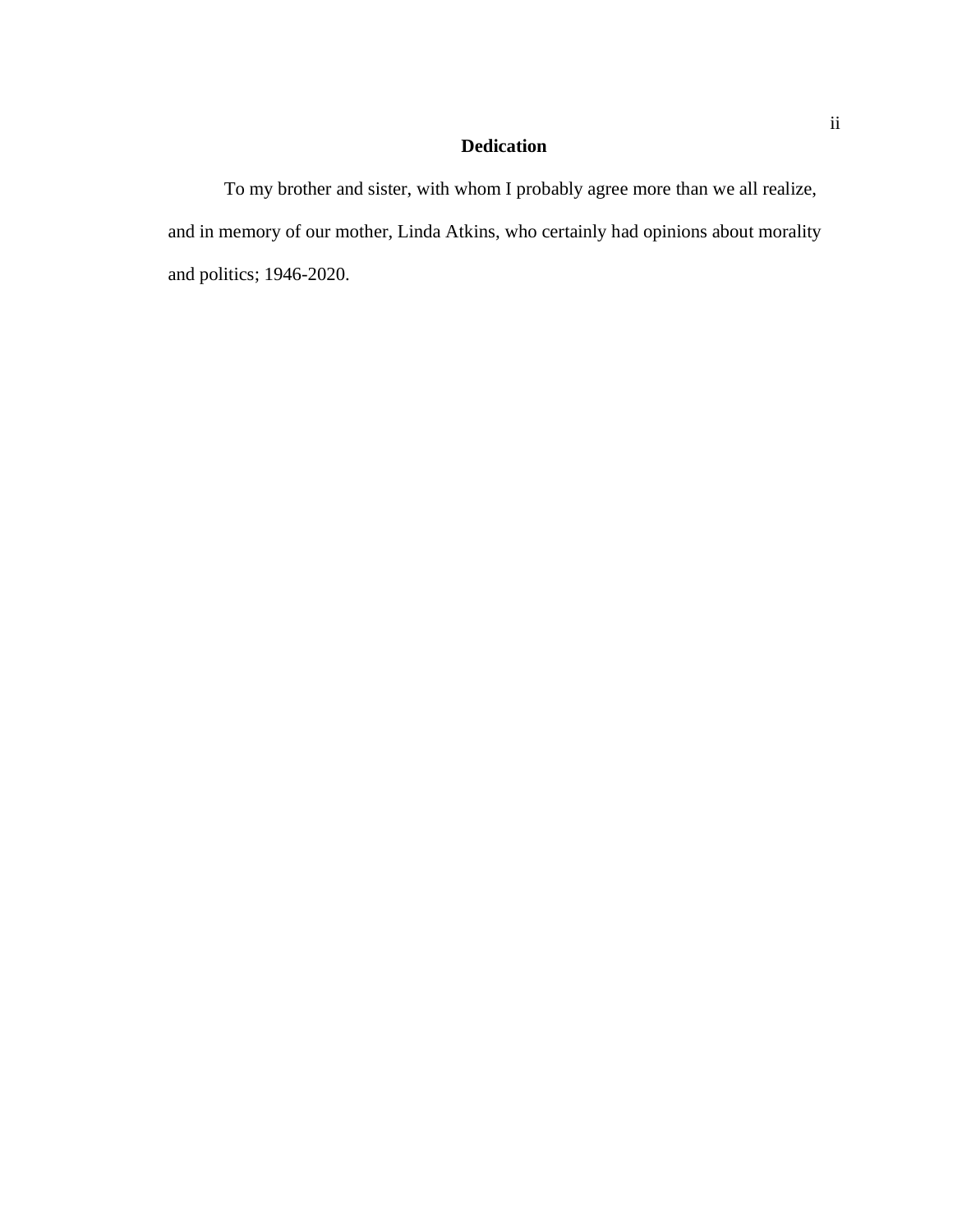#### **Acknowledgments**

I would like to thank my wife, Katie, without whom my journey through higher education would have been much more challenging. Her support and sacrifices helped me in countless ways. Likewise, I would like to thank our two daughters for their everpresent source of energy and joy.

I am indebted to the members of my committee for their input that pushed this thesis towards something I can be proud of. I appreciate Dr. Coleman and Dr. Robinson's direction that kept the work grounded in theory and pointed towards furthering the understanding and application of new knowledge. Dr. Ritchie's persistent belief in the ability of his students has consistently given me a high standard to strive towards, even as I surprise myself at meeting that standard.

Finally, I would like to acknowledge my fellow graduate students in the Department of Communication. When we began our program in 2019, we had no idea how COVID-19 would soon change everything. I could not have come this far without the camaraderie and support we all shared, at first in person and eventually over Discord and Zoom. Thanks especially to Luke, Siri, Jamie, Emily, Colby, and Christian.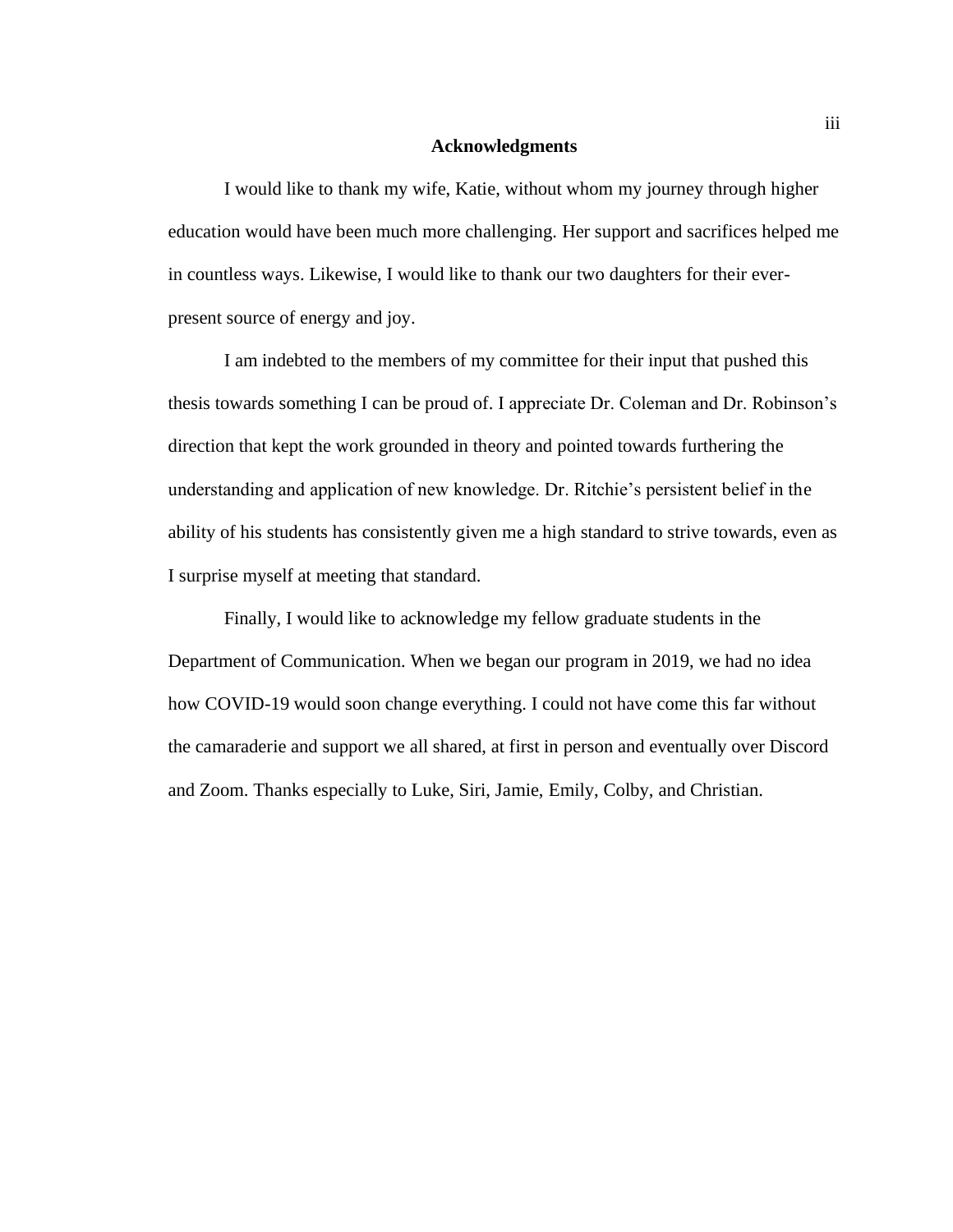|  | Table of Contents |  |
|--|-------------------|--|
|  |                   |  |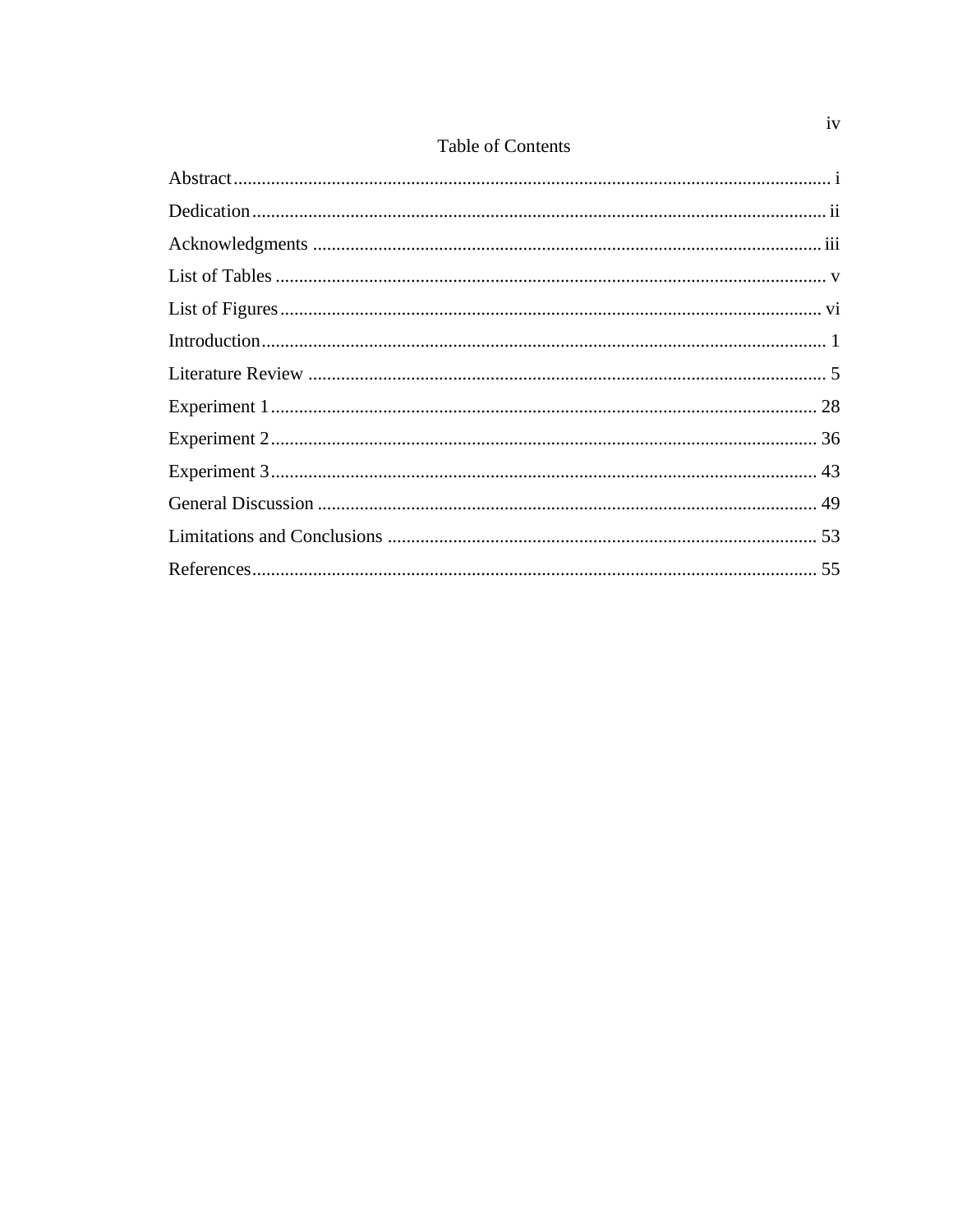# **List of Tables**

| Table 1<br>Descriptive Statistics of LIWC2015 Analysis Using the Moral Foundations Dictionary                                                                                |
|------------------------------------------------------------------------------------------------------------------------------------------------------------------------------|
| Table 2<br>Means, Standard Deviations, and One-Way Analysis of Variance of Moral Content                                                                                     |
| Table 3<br>Within-Subject Comparisons Using LIWC2015 and the Moral Foundations Dictionary                                                                                    |
| Table 4<br>Descriptive Statistics of LIWC2015 Analysis Using the Moral Foundations Dictionary                                                                                |
| Table 5<br>Means, Standard Deviations, and One-Way Analysis of Variance of Moral Content<br>Using LIWC2015 and the Moral Foundations Dictionary 2.0 with Segmented Corpus38  |
| Table 6<br>Descriptive Statistics of eMFDScore Analysis Using the Moral Foundations                                                                                          |
| Table 7<br>Means, Standard Deviations, and One-Way Analysis of Variance of Moral Content<br>Using eMFDScore and the Moral Foundations Dictionary 2.0 with Segmented Corpus41 |
| Table 8<br>Descriptive Statistics of eMFDScore Analysis Using the extended Moral Foundations                                                                                 |
| Table 9<br>Means, Standard Deviations, and One-Way Analysis of Variance of Moral Content<br>Using eMFDScore and the extended Moral Foundations Dictionary with Segmented     |
| Table 10<br>Within-Subject Comparisons Using eMFDScore and the extended Moral Foundations                                                                                    |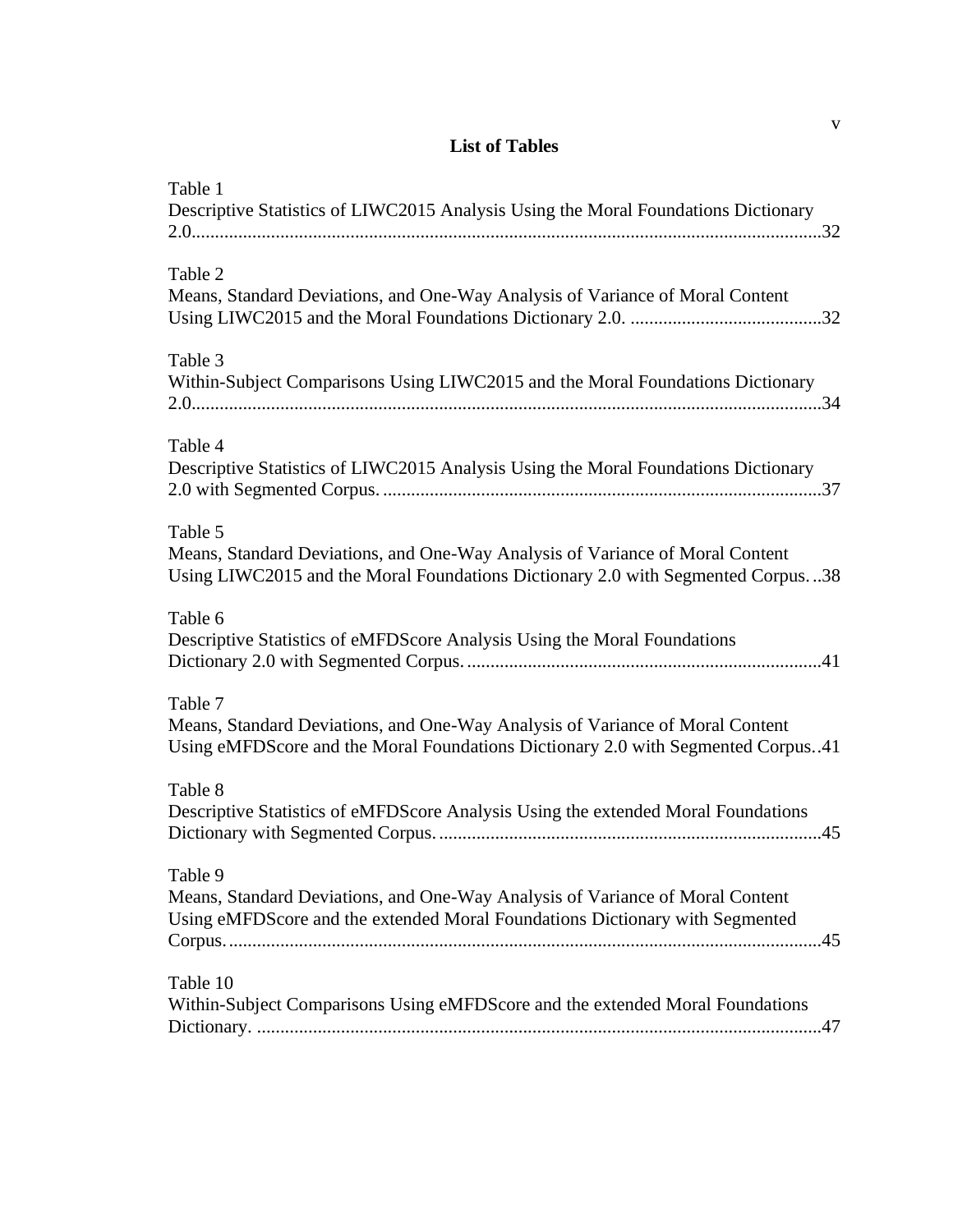# **List of Figures**

| Figure 1                                                                        |  |
|---------------------------------------------------------------------------------|--|
| Boxplot Depicting Moral Keyword Analysis Using LIWC2015 and the Moral           |  |
|                                                                                 |  |
| Figure 2                                                                        |  |
| Boxplot Depicting Moral Keyword Analysis Using eMFDScore and the Moral          |  |
|                                                                                 |  |
| Figure 3                                                                        |  |
| Boxplot Depicting Moral Keyword Analysis Using eMFDScore and the extended Moral |  |
|                                                                                 |  |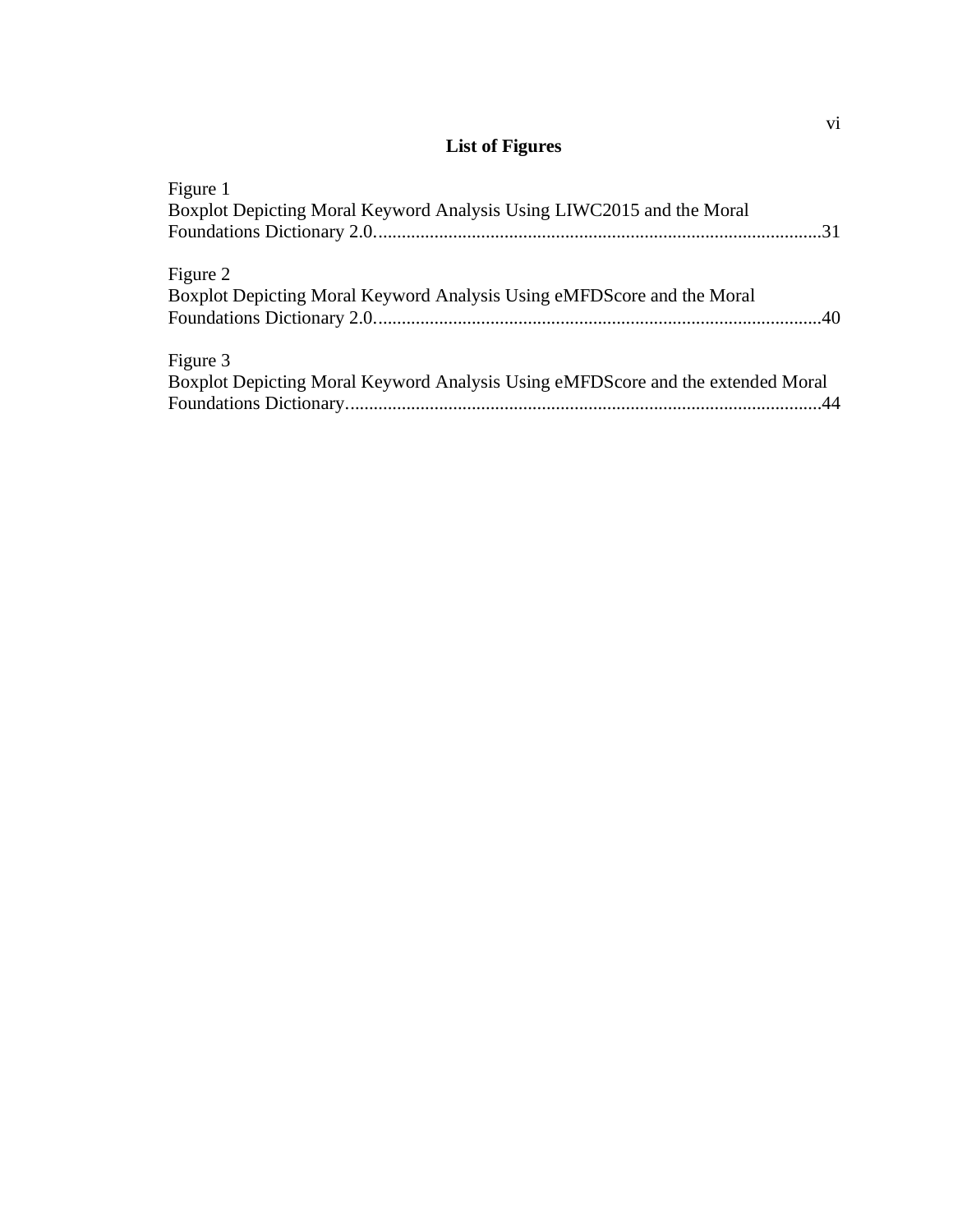#### **Introduction**

When Joseph Biden announced his campaign for the Democratic presidential nomination, he claimed that the 2020 election represented "a battle for the soul of the nation" (Joe Biden, 2019). This became his campaign slogan, a veritable battle cry to rally voters against sitting president Donald Trump, whom Biden claimed had "long ago forfeited any moral leadership in this country" (Biden, 2020). Despite the possibly confrontational tone inherent in a message about battle, Biden's campaign emphasized the importance of unity among all Americans regardless of differences in political ideology. However, Biden only won the election with approximately 51% of all votes cast ("Fact check", 2020). It appears that his appeal for unity was not enough to win over voters who may have already decided to vote for other candidates.

The explanation for Biden's narrow victory may be as simple as voters forming their opinions and casting their ballots along party lines despite the potential merits of an opposing candidate. But what other factors may have been involved? Research linking politics and moral psychology suggests that liberals and conservatives often use different language to discuss the same topics, thus appealing to different moral foundations to make their cases (e.g., Feinberg & Willer, 2015; Haidt, 2013; Lakoff, 1996). Perhaps Biden's messages were couched in inherently "liberal" or "democratic" language that dissuaded conservative voters? In the current study, I explore this possibility by using two methods of moral content analysis to discover whether Biden's and Trump's language contains partisan based moral content in patterns predicted by Moral Foundations Theory. Results indicate more apparent similarities than differences between the candidates, although the two measures do not agree on the overall patterns of moral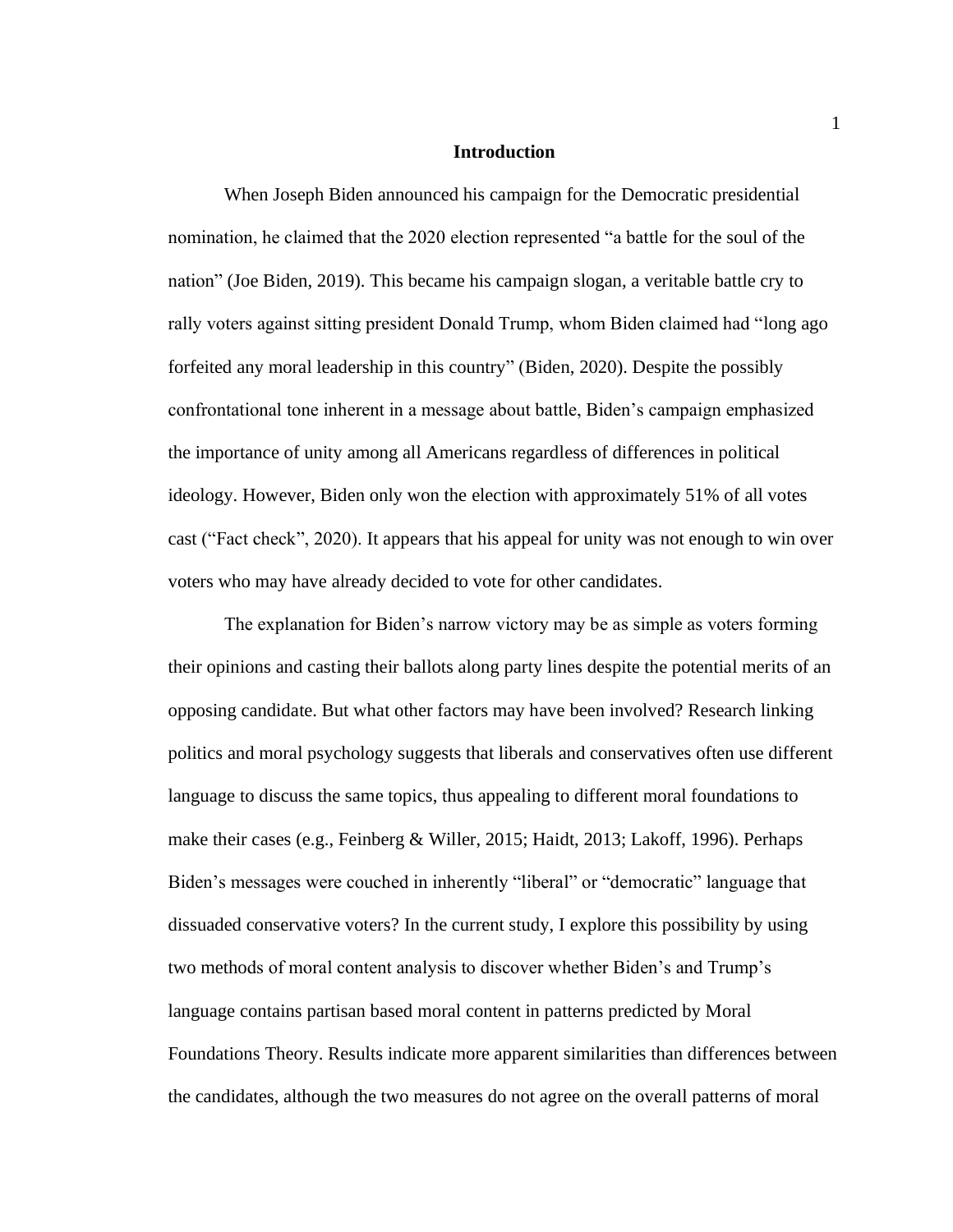language, likely as a result of distinct differences in the underlying definition and measurement of moral content.

It seems plausible that Biden's criticism of Donald Trump's "moral forfeiture" was based, at least in part, on Trump's divisive reputation. During his presidency, Trump established a penchant for incivility directed towards political opponents, both public and private figures alike (Baker, 2017; Stohr, 2017). For example, Trump denounced players in the National Football League who knelt during the national anthem in protest of racial inequality, claiming that these players were unpatriotic and should be banned from the league (Belson & Davis, 2017). He derided his own staff for making choices that did not advance his interests, such as his Attorney General Jeff Sessions, who recused himself from an investigation into links between Trump and the Russian government (Gstalter, 2019). Trump mocked the parents of a fallen US soldier who spoke against him during the 2016 Democratic National Convention ("Fury…", 2016). He once claimed that his fame and fortune allowed him to sexually assault women (Taylor, 2016), a comment that he waved aside as "locker room talk" during the 2016 debates with candidate Hillary Clinton (Diaz, 2016). These are but a few examples of Trump's style of rhetoric, described by one media reporter as strategy based on the idea that there are "so many people to attack, so little time" (Wehner, quoted in Baker, 2017).

Trump's contemptuous rhetoric became a regular pattern, enabling similar attitudes and behaviors in his supporters (Stohr, 2017). During the Trump presidency, latent right-wing extremism surfaced, emboldened by a president who fails to condemn those who support his own causes yet threaten our nation's democratic institutions (Rakich, 2021). The most troubling example of this occurred on January 6, 2021. While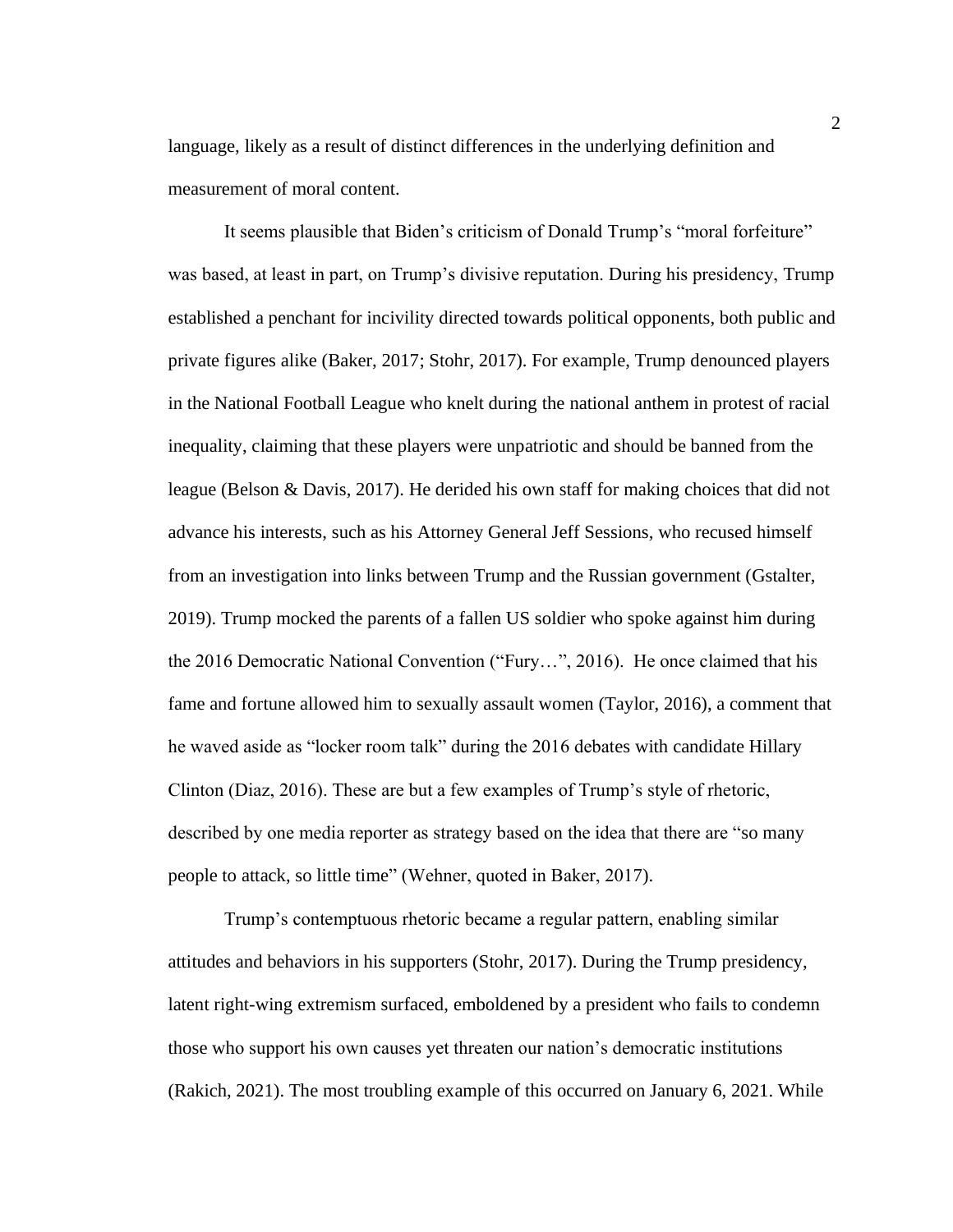Congress was convened to officially count the electoral votes and certify the results of the 2020 election, President Trump led a rally in which he outlined the ways he felt the election had been "stolen" from him. He encouraged his supporters to march to the US Capitol in demonstration of support for those members of Congress that might uphold a Trump victory (Naylor, 2021). A large group of supporters did march, and in fact laid siege to the US Capitol Building, causing congress to evacuate or shelter behind locked doors for their safety.

Of course, political strife during the years of Trump's presidency was not the sole fault of his supporters. Left-wing activists, notably the group ANTIFA (i.e. Anti-Fascist), exhibited similar displays of militancy, often in direct physical conflict with right-wing activists. Racial tensions were high throughout 2020, when the death of George Floyd, an unarmed Black man, at the hands of policy officers sparked months-long demonstrations worldwide. Many of these demonstrations turned violent, as some left-wing agitators used the protests as opportunities to protest against police officers and promote some form of anarchistic ideology.

Research suggests that we are living in an increasingly polarized political climate driven by the moralization of politics (e.g. Graham et al., 2009; Haidt, 2013; Skitka  $\&$ Morgan, 2014). Skitka and Morgan (2014) contrasted the ways in which previous generations viewed partisan policy differences as based on group preferences or opinions, whereas individuals in the current political moment are more likely to perceive policy issues as universal moral imperatives. Their work indicates that individuals are less likely to adopt flexible positions regarding political issues, and more likely to take extreme actions to advance their political views.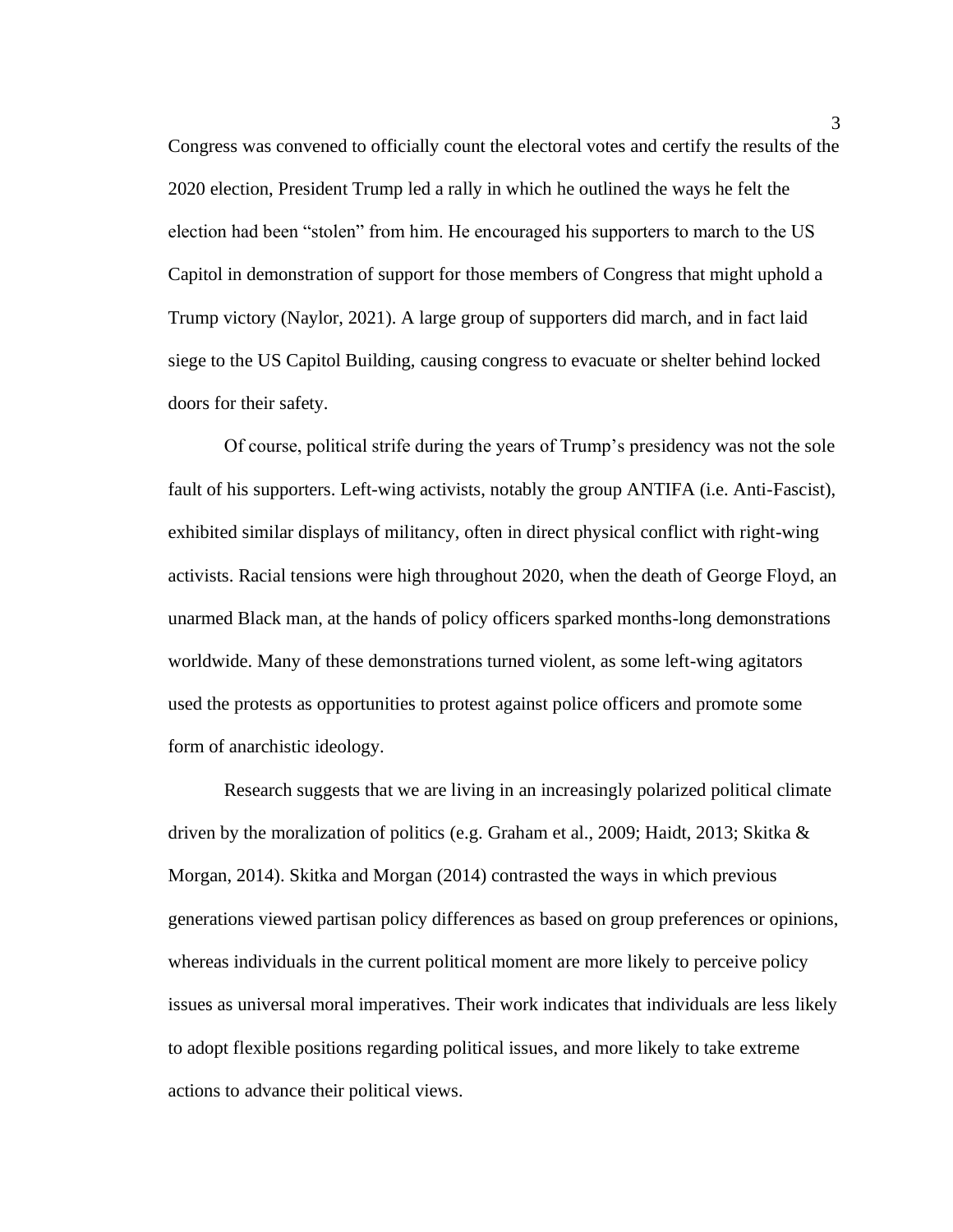If there is indeed a widening moral divide in politics, how exactly do the two major parties fall along this divide? Are there predictable patterns for liberal and conservative morality, and if so, do Biden and Trump align with these patterns? This study explores these questions, and I turn now to a review of two prominent theories of political morality.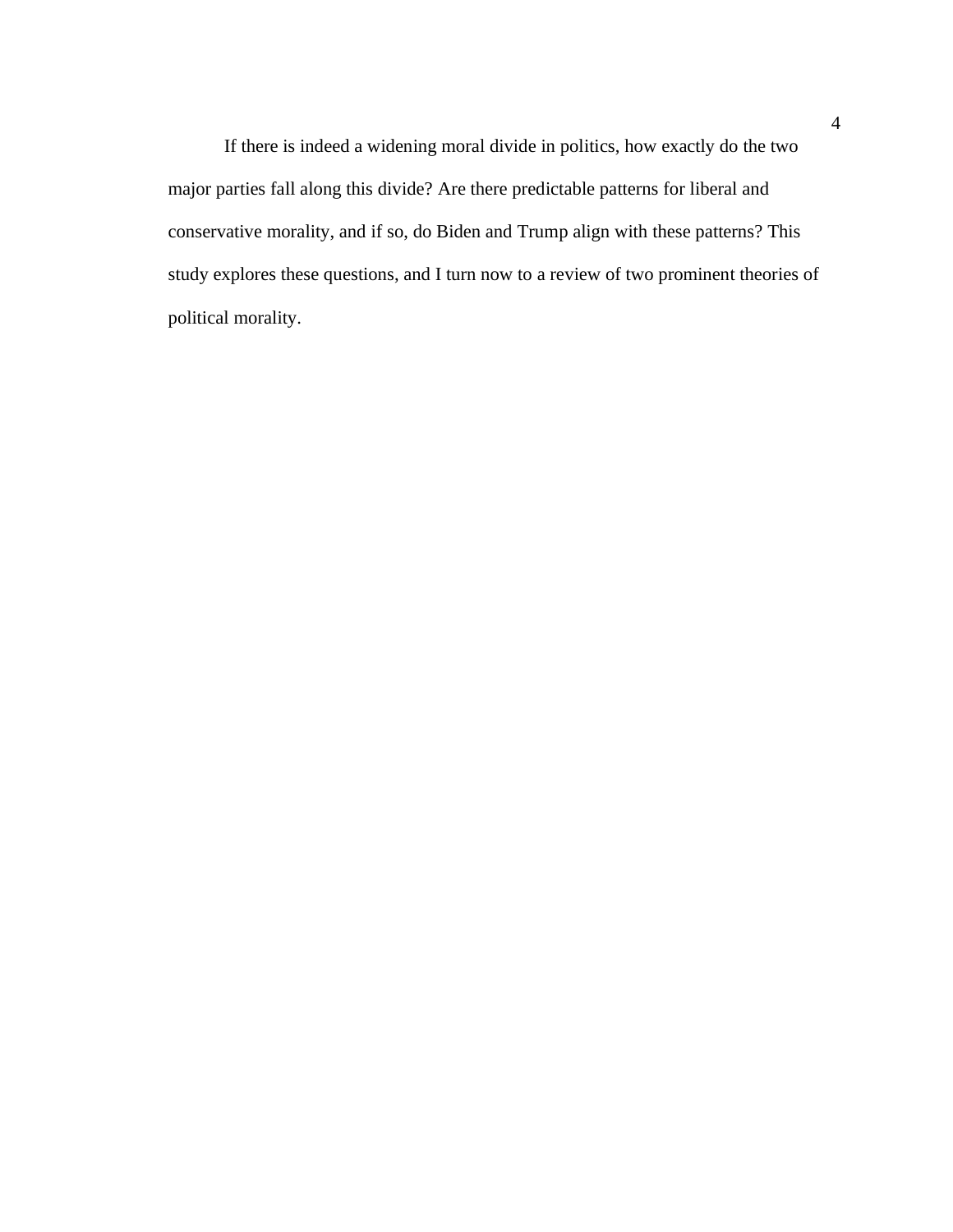#### **Literature Review**

#### **Morality and Politics**

Cognitive linguist George Lakoff was perhaps the first to propose a model that describes the differences between liberal and conservative conceptualizations of morality. Lakoff (1996) described several observations about the ways in which liberals and conservatives approach political issues. For example, liberals and conservatives often support predictable "sets" of ideals. The liberal "set" frequently includes things like reduced military spending, support for reproductive rights (including, but not limited to, abortion), and support for environmental issues. On the other hand, conservatives often support low tax rates, increased spending on military, and strict criminal justice laws. Lakoff (1996) observed that politicians, and perhaps the public as a whole, often frame opposing viewpoints as immoral, that is, against some universally understood concept of what is right or good. As a cognitive linguist, Lakoff was interested in the differences in which liberals and conservatives talk about these moral issues, thus he developed a model of political morality, first discussed in Lakoff (1996).

Prior to developing his model of political morality, Lakoff was known for advancing Conceptual Metaphor Theory alongside Mark Johnson (Lakoff & Johnson, 1980). Broadly, this theory focuses on the ways in which people experience and describe abstract concepts in terms of concrete experiences, and how linguistic metaphors reveal these underlying concepts. For example, someone may refer to the abstract notion of *understanding* using the concrete experience of *seeing*, exemplified by metaphorical phrases such as 'I *see* what you mean,' or 'My *eyes* have been *opened* to the truth.' Following this line of reasoning, Lakoff (1996) proposed that liberals and conservatives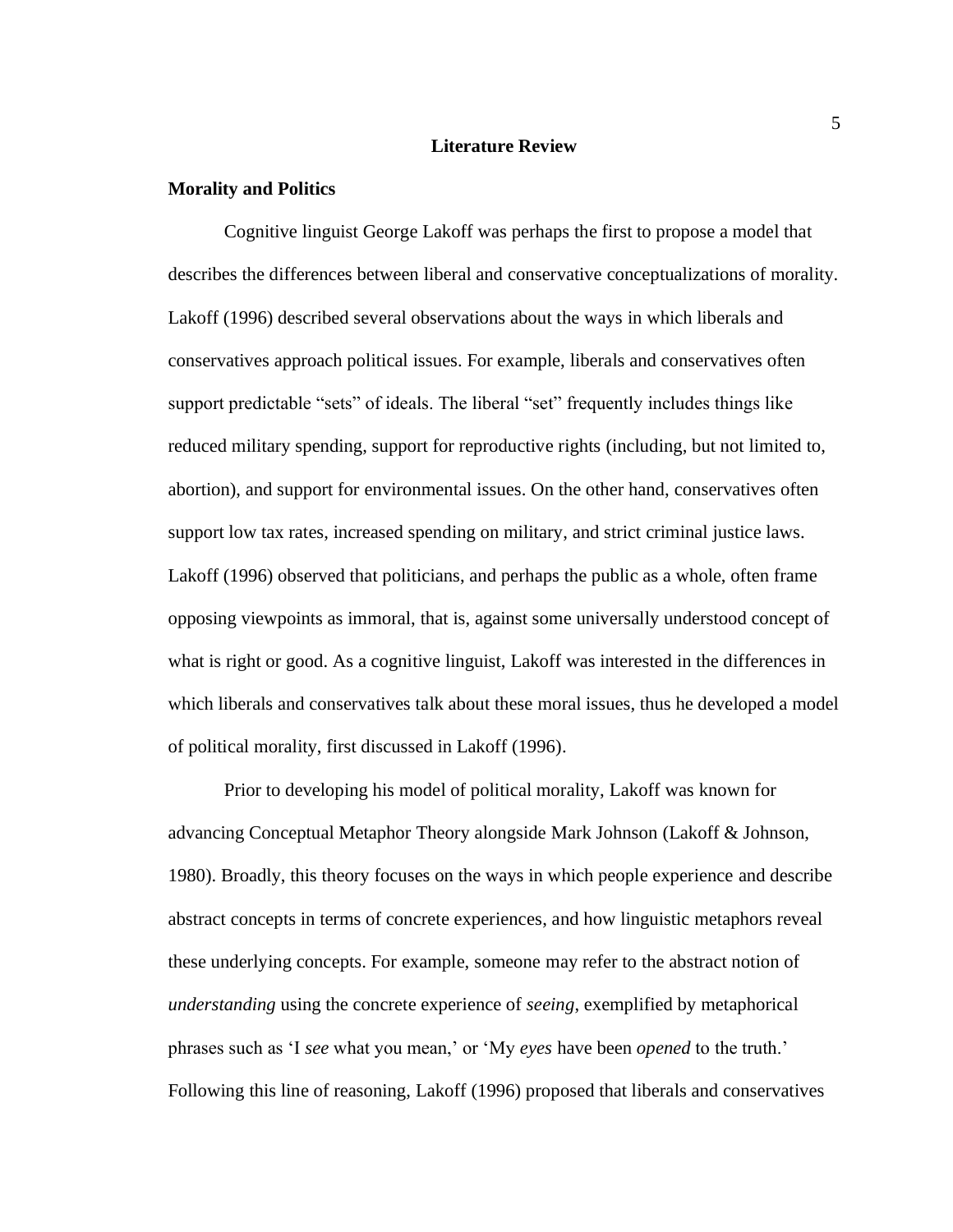have distinctly different underlying conceptualizations of morals in politics. He drew on research that demonstrates a common conceptual metaphor of the United States as a *family*, with governmental entities and politicians taking *parental* roles. Lakoff (1996) proposed that the prototypical liberal understanding of this family is one led by a *nurturant parent*, while the prototypical conservative understanding is a family led by a strict parent, specifically a *strict father*. This informs how individuals understand political issues and evaluate their moral worth.

Under a pure *nurturant parent* moral concept, individuals conceptualize a family in which children are inherently good, and the role of parents is to exhibit care towards them and help them develop into mature adults. These adults then care for other people and other aspects of society, such as the environment. Nurturant parent morality follows metaphorical concepts that depict morality as empathy, nurturance, and fair distribution. In contrast, the *strict father* moral concept is based less on care and more on justice, or the idea that people should receive what they deserve based on their own initiative and action. In this family concept, children are not necessarily inherently good; they must learn good from bad and right from wrong through a just system of rewards and punishments. Strict father morality follows metaphorical concepts that depict morality as purity, health, and self reliance.

As an example of one conflict inherent between these moral concepts, Lakoff (1996) described the state of modern-day capitalism. Conservatives may point to free market capitalism to demonstrate the benefits of a just worldview. In this system, theoretically anyone can achieve wealth commensurate to the effort they put in towards this achievement. Competition in the free market begets innovation, and those who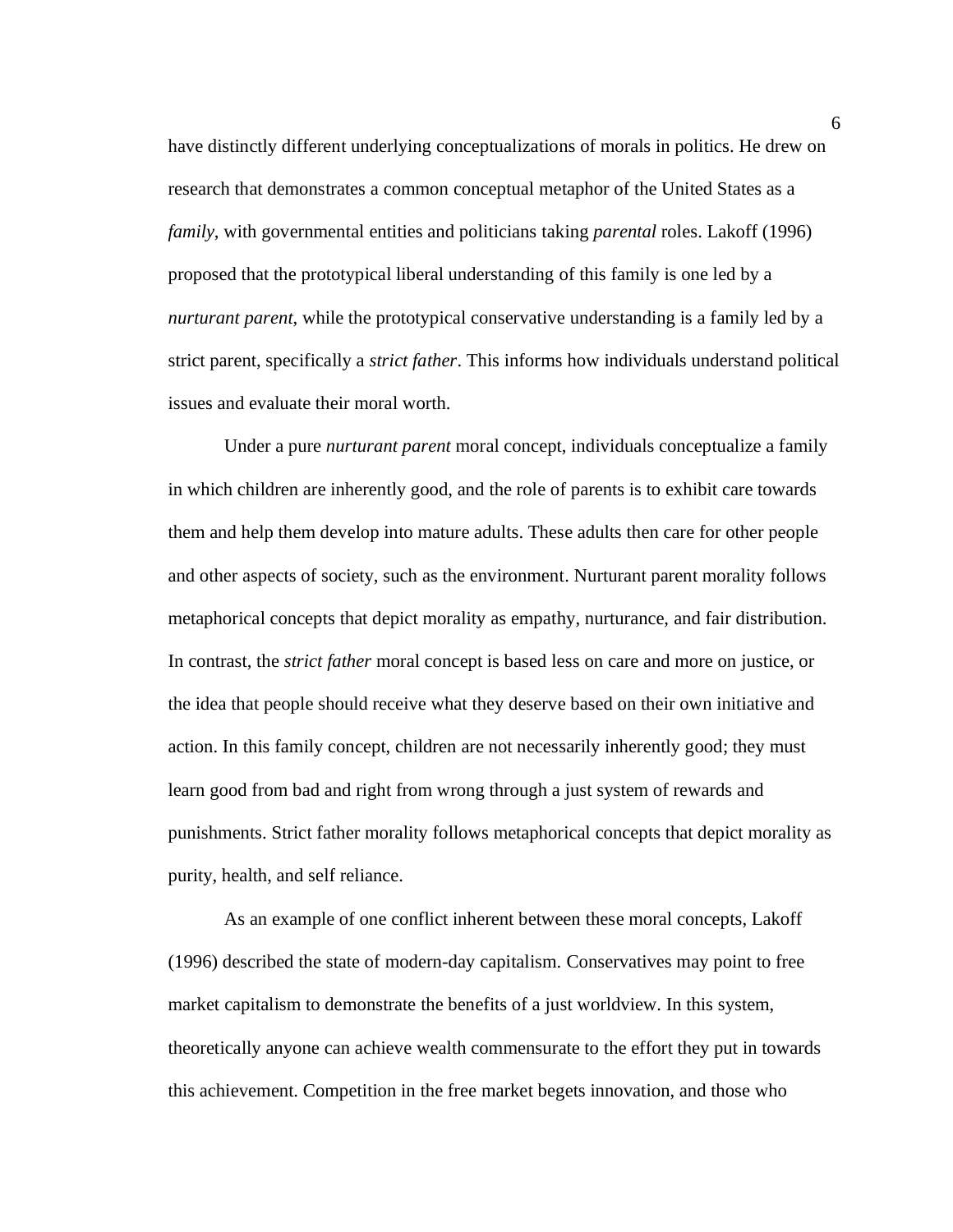innovate receive financial reward. Conversely, liberals may point out that this system creates a wealth gap that leaves many people behind the financial curve of elites. Those who are impoverished may not deserve their situation simply because they do not have access to the resources necessary to build wealth. Thus, the government should care for these individuals by eliminating wealth inequality in some way.

Lakoff (1996) acknowledged that his model was just that: a model, rather than a fully elaborated theory. However, he believed that these family based moral evaluations would be evident in the language used to discuss issues from either a liberal or conservative viewpoint. Researchers have since used the family model to explore the moral content of political documents, speeches, and the like, as well as to test relationships between political affiliation and family conceptualizations. Cienki (2005) analyzed debates between Republican candidate George W. Bush and Democratic candidate Al Gore during the 2000 US Presidential election. He found that each candidate did use speech that would indicate entailments of their predicted family models, but at times both candidates appeared to draw from both family models.

Deason and Gonzalez (2012) found a similar pattern when analyzing the Presidential and Vice-Presidential convention speeches from the 2008 election. The Democratic candidates Barack Obama and Joe Biden mainly drew from a nurturant parent model, but the Republican candidates John McCain and Sarah Palin drew from both a strict father and nurturant parent model. Deason and Gonzalez (2012) concluded that issue frames, rather than underlying moral concepts, appeared to be the salient factor that determined how candidates would discuss certain topics. For example, there was a significant global recession occurring at the time which warranted language from the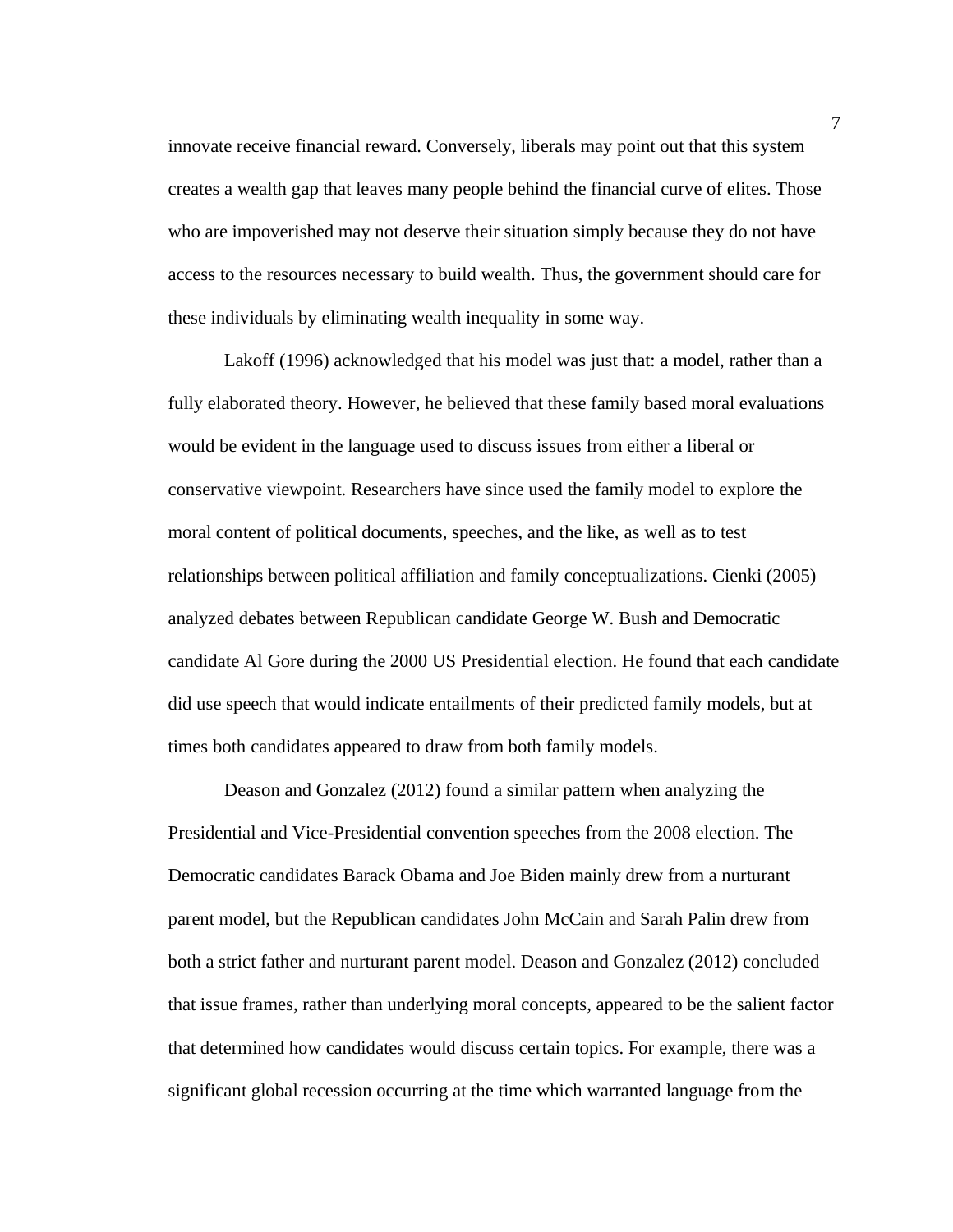nurturant parent model regardless of political affiliation. It would not do to tell millions of people that they needed to pull themselves out of financial trouble, as a *strict father* moralist might; rather, candidates discussed how the government would care for citizens, in line with *nurturant parent* morality.

As a measure of individual moral leanings, Feinberg et al. (2020) described the process of developing the Moral Political Scale. This scale asks participants to rate their agreement with various statements about a family, such as "I'd rather see my children play cooperatively than competitively" or "Obedience must be instilled in children" (Feinberg et al., 2020, p. 784), with the intent of discovering a person's underlying family concept (strict or nurturing). During development, the authors administered this scale to participants from the Amazon Mechanical Turk website alongside other scales that determined political leanings. Fienberg et al. (2020) found significant correlations between strict parent scores and indicators of political conservatism, and likewise between nurturant parent scores and indicators of liberalism. Their results supported Lakoff's (1996) model, and, importantly, it connected this model with a newer model for morality in politics: Moral Foundations Theory (Haidt, 2013). Feinberg et al. (2020) found significant correlations between nurturant parent morality and ideals that emphasize care and fairness, as well as between strict father morality and ideals emphasizing loyalty, authority, and purity. These five categories make up the five moral foundations theorized by moral psychologist Jonathan Haidt and colleagues, a theory which I will build on for the remainder of this study.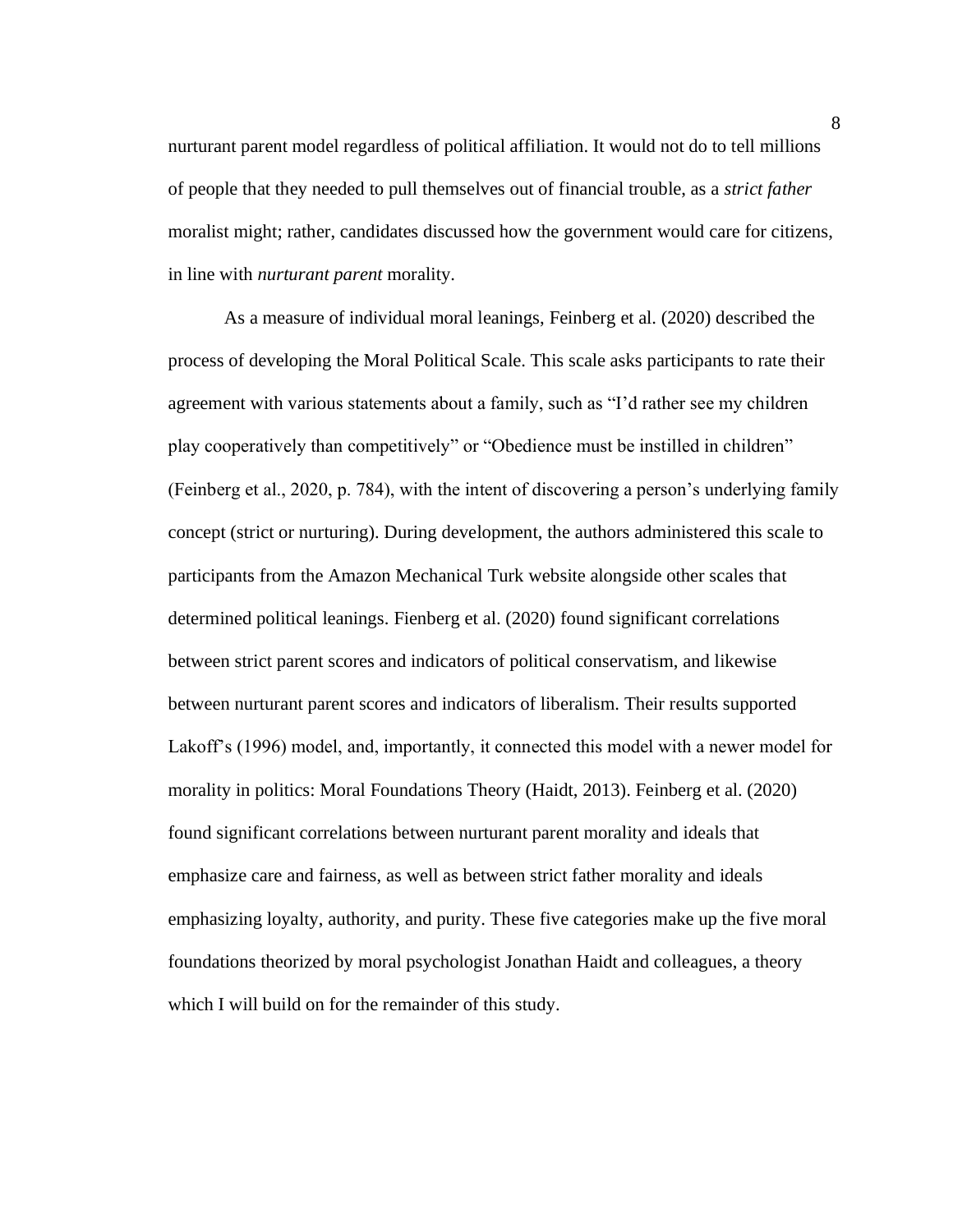#### **Moral Foundations Theory**

Haidt (2013) and Graham et al. (2013) described the process of constructing a multidimensional theory of moral psychology by first reviewing past theories on morality that rest on only one foundation. For example, they cited Lawrence Kohlberg's promotion of a moral imperative of justice, wherein actions are deemed moral or immoral solely based on whether they promote justice, that is, whether good deeds are rewarded and bad deeds are punished. Similarly, they reviewed Carol Gilligan's work, which argued that women view morality as based on whether actions promote care towards others while preventing harm. These moral foundations are not unlike Lakoff's strict and nurturant models. Graham et al. (2013) argued that such monistic moral theories do not capture the complexity of human moral intuition because they only provide one basis on which humans judge something as moral or immoral—does an action promote justice or not? Does it promote care or not? Graham et al. (2013) described themselves as "unabashed pluralists" (p. 57), that is, their theory rests on the notion that humans have several foundations on which to draw when making moral judgments.

Haidt and Joseph (2004) began constructing a multi-foundation model of moral psychology by exploring possible evolutionary challenges of human physical and social development. This became the Moral Foundations Theory, which is comprised of five pillars of morality, each based on an evolutionary challenge of human history. Haidt and Joseph (2004) argued that humanity needed to overcome these challenges to develop within a complex social structure. The solutions to these challenges originated as social goals common to members of a social group. Common goals became group values and persist today as morals—underlying beliefs about what actions, attitudes, or behaviors are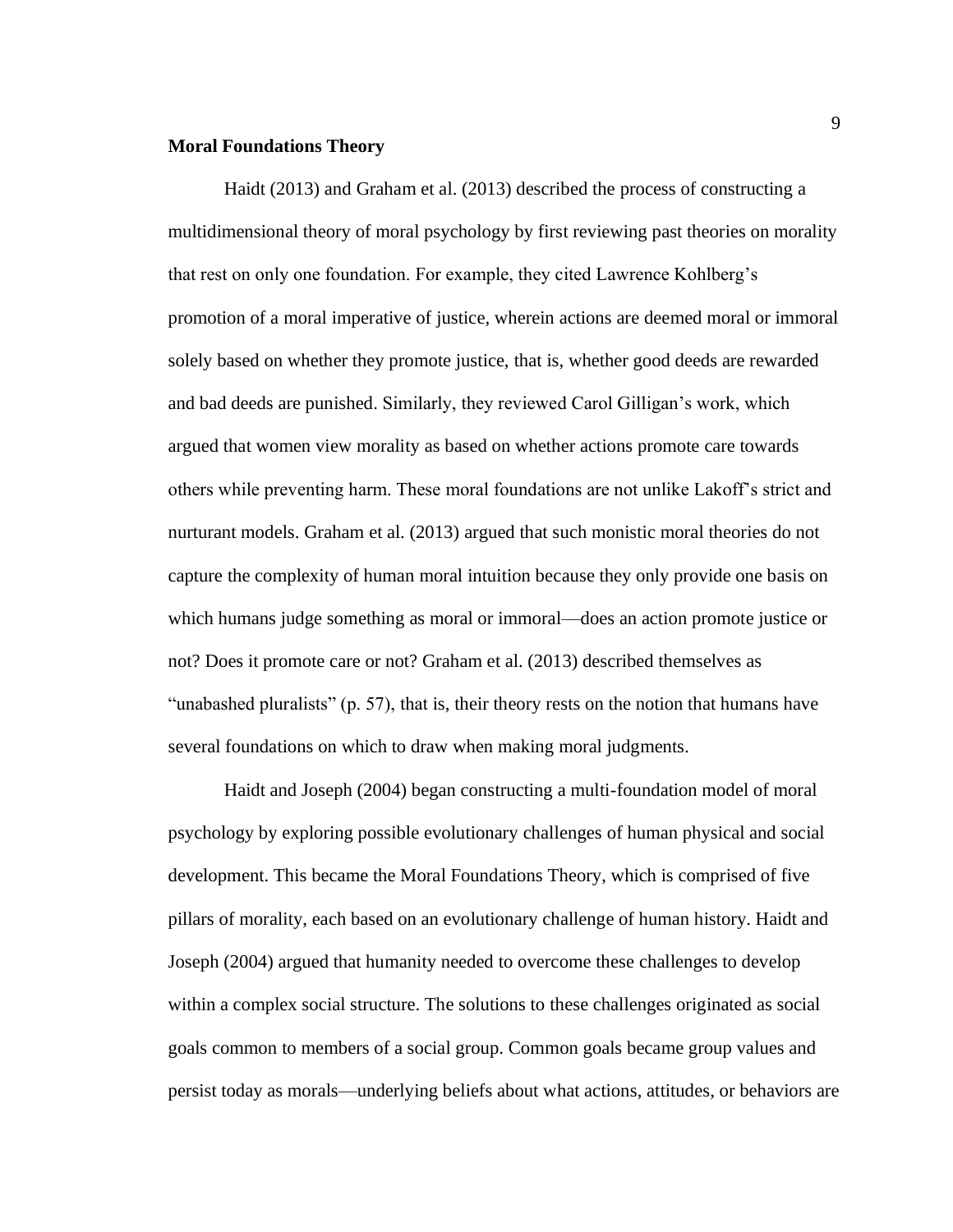fundamentally right or wrong (Haidt, 2013). A brief description of these foundations follows, adapted from Graham et al. (2013) and Haidt (2013):

- 1. The care/harm foundation, based on an evolutionary need to protect children. Current manifestations include compassion for victims of harm, both human and non-human (for example, compassion for nature or endangered species), as well as anger at the perpetrators of this harm.
- 2. The fairness/cheating foundation, based on an evolutionary need to form beneficial interpersonal relationships. Current manifestations include interpersonal issues, such as relational fidelity, along with non-interpersonal issues, such as equitable treatment towards all members of a society.
- 3. The loyalty/betrayal foundation, based on an evolutionary need to form social groups. Current manifestations include group pride ranging from school alumni and sports fans to political party and national pride.
- 4. The authority/subversion foundation, based on an evolutionary need to form hierarchies within social groups. Current manifestations include respect and obedience for those in authority in various contexts, such as teachers, bosses, or political leaders.
- 5. The sanctity/degradation foundation, based on an evolutionary need to avoid disease. Current manifestations include disgust at anything deemed a threat to personal or group sanctity, such as sexual deviancy, immigration, or physical maladies.

Graham et al. (2013) described the process of developing Moral Foundations Theory as the co-development of theory and methodology. During the early stages of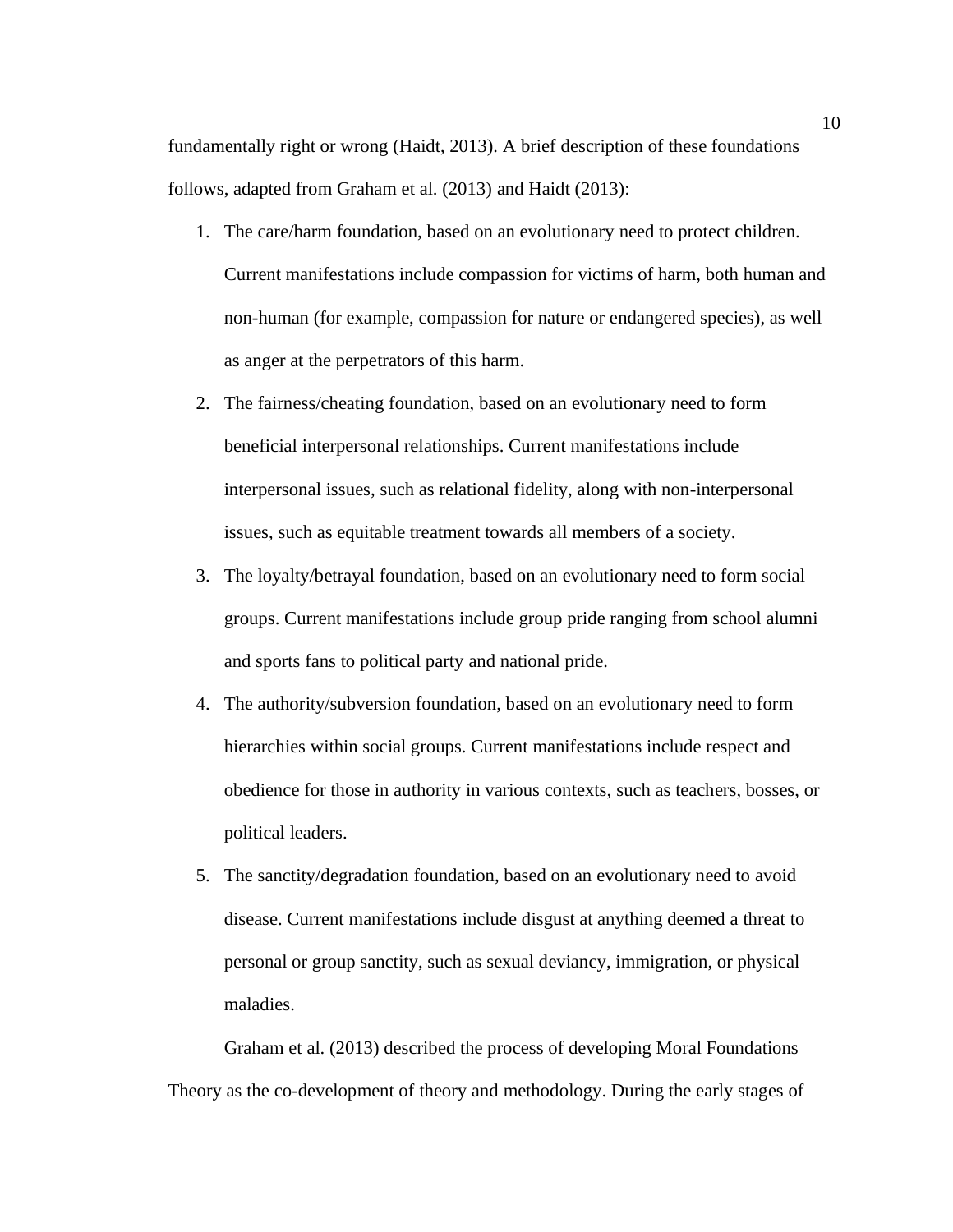development, the theory informed researchers on methods to test the theory; these methods then informed new directions and revisions for the theory, spurring new methods and so forth. Moral Foundations Theory has primarily been tested in four categories of methodology: word count analyses, self-report scales, implicit measurements, and physiological measurements. I describe some of the studies here with the exception of the word count analyses, to which I devote more attention in upcoming sections.

#### *Self-report scales*

Graham and Haidt (2012) described the development and administration of a Moral Foundations Sacredness Scale. This scale asked participants how much they would need to be paid to commit a moral violation, such as burning the national flag to measure loyalty or "kicking a dog in the head" (Graham & Haidt, 2012, p. 22) to measure care. Participants could respond on a scale ranging from "I'd do it for free" to "not for any amount of money" with a range of monetary values between these extremes from \$10 to one million dollars. Results showed that conservatives were less likely than liberals to accept a monetary tradeoff for violations of the loyalty, authority, and sanctity foundations. However, both liberals and conservatives were equally likely to refuse a tradeoff for the care and fairness foundations.

### *Implicit Measures*

In a "foundation tradeoff" task, Graham (2010) addressed the concern that moral foundation research focuses on isolated moral content, whereas real world moral judgments are often enmeshed in contexts that involve decisions between different circumstances. After completing a questionnaire to determine political leanings,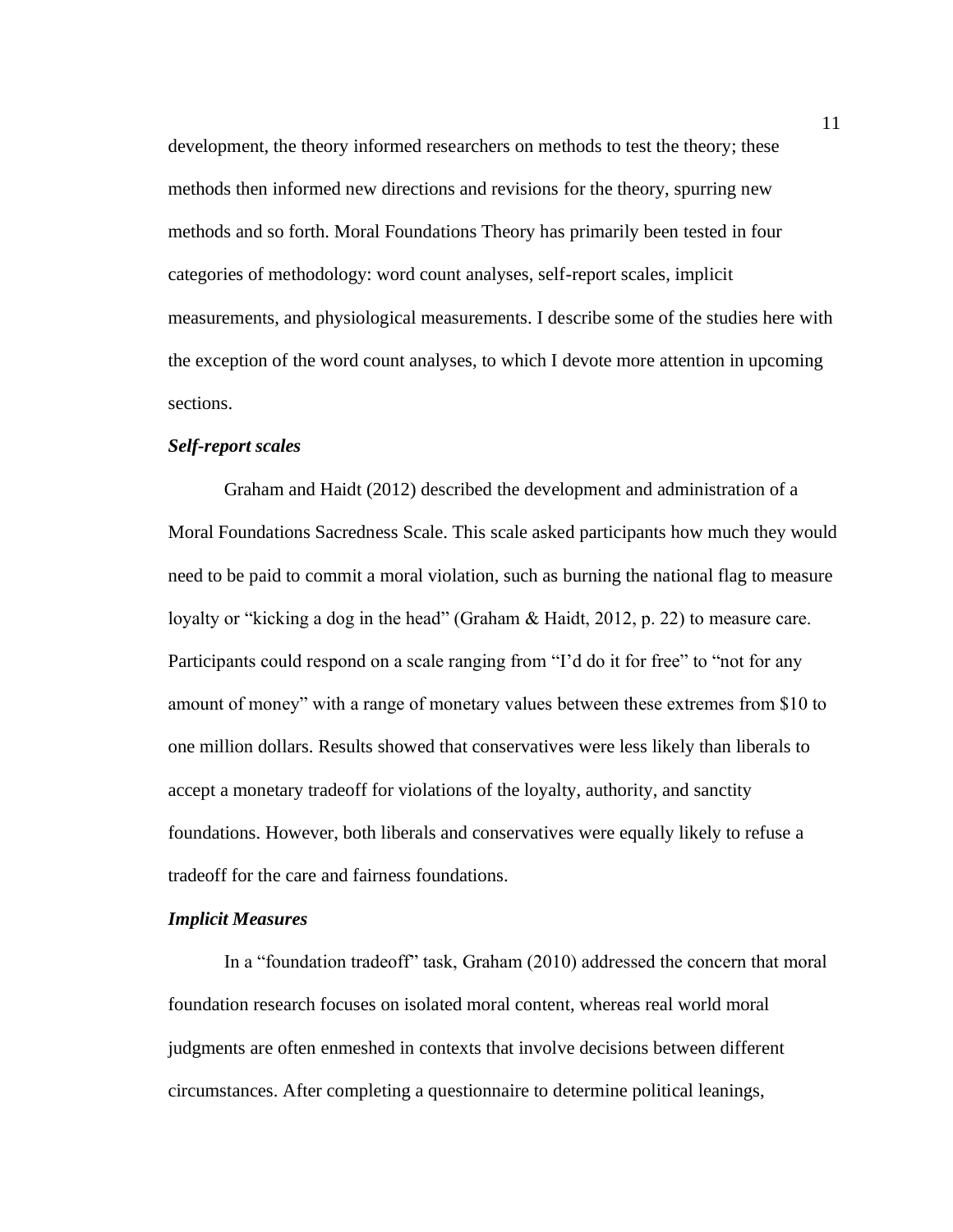participants were asked a series of tradeoff questions to choose between the "morally worse" of two different potential moral violations, for example "running a red light vs. frowning at a stranger" (Graham, 2010, p. 23). Participants were assigned to either a condition that encouraged quick gut-level reactions or a condition that encouraged slow deliberation before making a choice. Across both conditions, those participants who identified as liberal favored the care and fairness foundations; that is, when faced with a tradeoff of moral violations, liberals consistently rated those which involved harm or cheating as the worse violation. Conservatives rated violations of the loyalty, authority, and sanctity foundations as worse when paired against care or fairness violations.

These results of the foundation tradeoff test are consistent with self-report measures of moral foundation endorsement, although Graham (2010) acknowledged that this test only begins to explore the possibility of implicit versus explicit judgment. Graham (2010) expanded on this by performing affective priming tests, wherein participants judged neutral words as positive or negative based on a particular priming word. In one test, participants at a computer screen saw a "vice" word, that is, a word that violates one of the five moral foundations, such as "kill." This word flashed for 150 milliseconds on a computer screen, acting as a prime. Participants then rated a neutral word as either positive or negative, with the assumption that a negative rating would indicate that the participant reacted with stronger emotional valence after seeing the prime word. Participants who identified as politically liberal rated the neutral words paired with a 'fairness' vice as negative more often than conservative participants, suggesting that liberals place greater emphasis on this foundation when making intuitive moral judgments. Results across other foundations were similar to the foundation tradeoff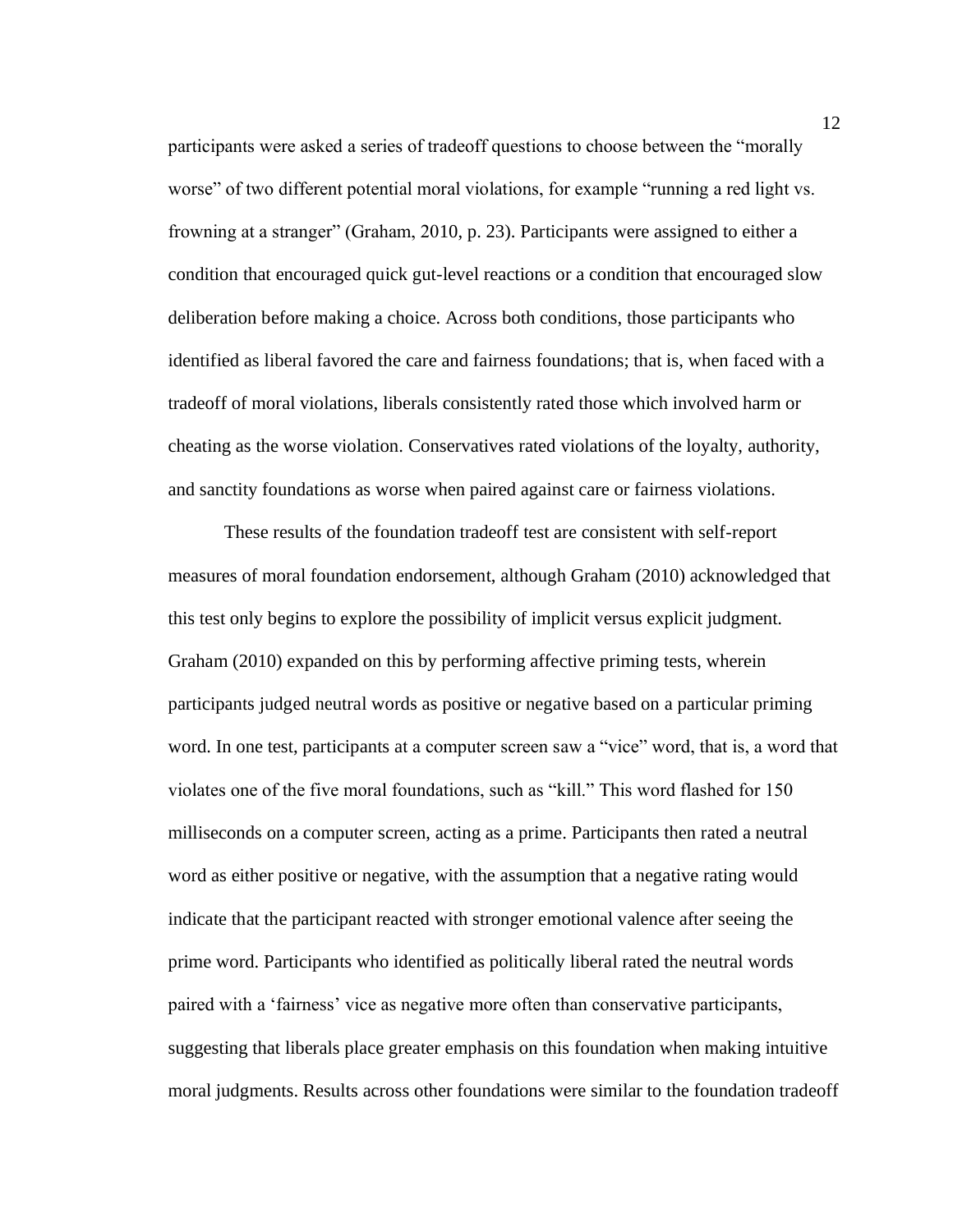task, with conservative participants placing greater emphasis on the loyalty, authority, and sanctity foundations.

#### *Physiological Measures*

Cannon et al. (2011) measured facial micro expressions to explore the link between emotions and morality. Participants were presented with various scenarios representing violations of the five moral foundations, such as "someone cheated on a game of cards" violating the fairness foundation or "someone gossiped about a friend" (Cannon et al., 2011, p. 327) violating the loyalty foundation. Participants were asked to give an appraisal of the scenario on a seven-point scale ranging from very negative to very positive. Unbeknownst to the participants, researchers also recorded their facial expressions during the study, with these facial expressions indicating affective responses of disgust, anger, or unspecified positive affect. The researchers found a significant correlation between affective response and moral appraisal, such that the strongest affective responses were associated with the lowest appraisal ratings (i.e., those rated as most negative). Cannon et al. (2011) did not include political affiliation as part of their analysis, but their results do support the assertion of a multi-foundation model of morality.

#### *Moral Foundations and Politics*

Graham et al. (2013) pointed out that Moral Foundations Theory was not initially developed as a theory of political morality, but throughout development researchers consistently noted that a partisan divide appeared to exist within the five foundations. For example, Graham et al. (2009) found that study participants who completed the moral foundations questionnaire and identified as politically liberal more often endorsed moral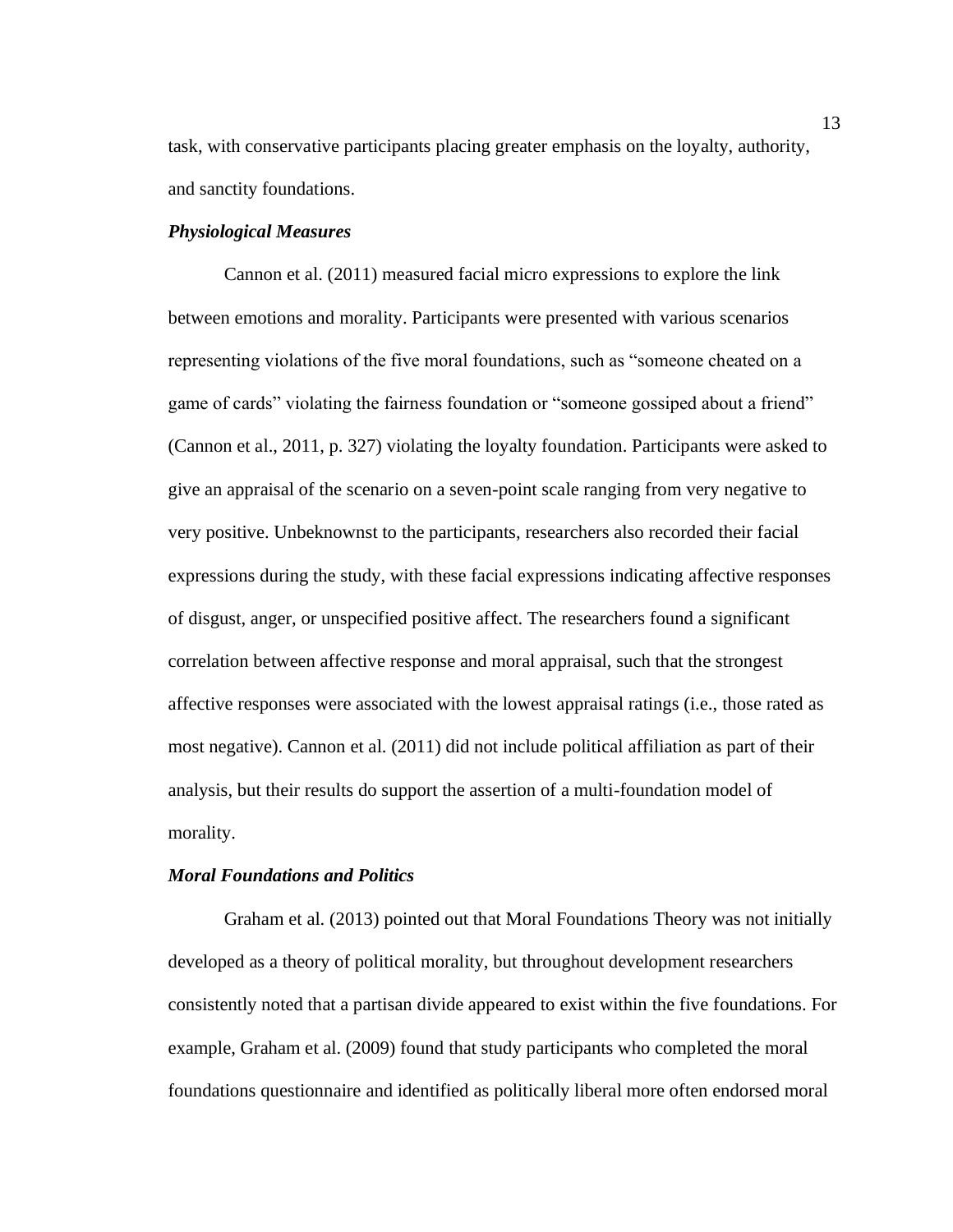issues based in the care and fairness foundation, while conservative participants endorsed moral issues based in loyalty, authority, and sanctity. Haidt (2013) suggested that this divide is due, at least in part, to the individuating aspects of the first two foundations compared to the conforming aspects of the remaining three. The care and fairness foundations focus on individuals as moral agents, which may correspond to progressive political philosophies that place emphasis on individual liberties. This is opposed to the loyalty, authority, and sanctity foundations, which focus on groups as the moral agents and may correspond to conservative philosophies that emphasize group conformity.

To explore the political divide of Moral Foundations Theory, Feinberg and Willer (2015) measured participant reactions to various political arguments framed by language that would align the argument with either typically liberal moral foundations or typically conservative ones. In one example, they framed an argument for universal health care in terms of basic human rights (appealing to the care and fairness foundations) or in terms of physical health and purity (appealing to the sanctity foundation). Similar questions were used based on English as a national language or the legality of same-sex marriage. Across their tests, the authors found that participants were more likely to support an issue based on the moral framing of that issue, rather than the issue itself. If the issues were framed in a way that appealed to typically conservative moral foundations, conservative participants were more likely to claim that they supported the issue, and likewise for liberal participants.

Participants were then prompted to write arguments for policy issues with the explicit goal of persuading someone of opposing political affiliations (Feinberg & Willer, 2015). Participants consistently wrote these arguments in a way that appealed to their

14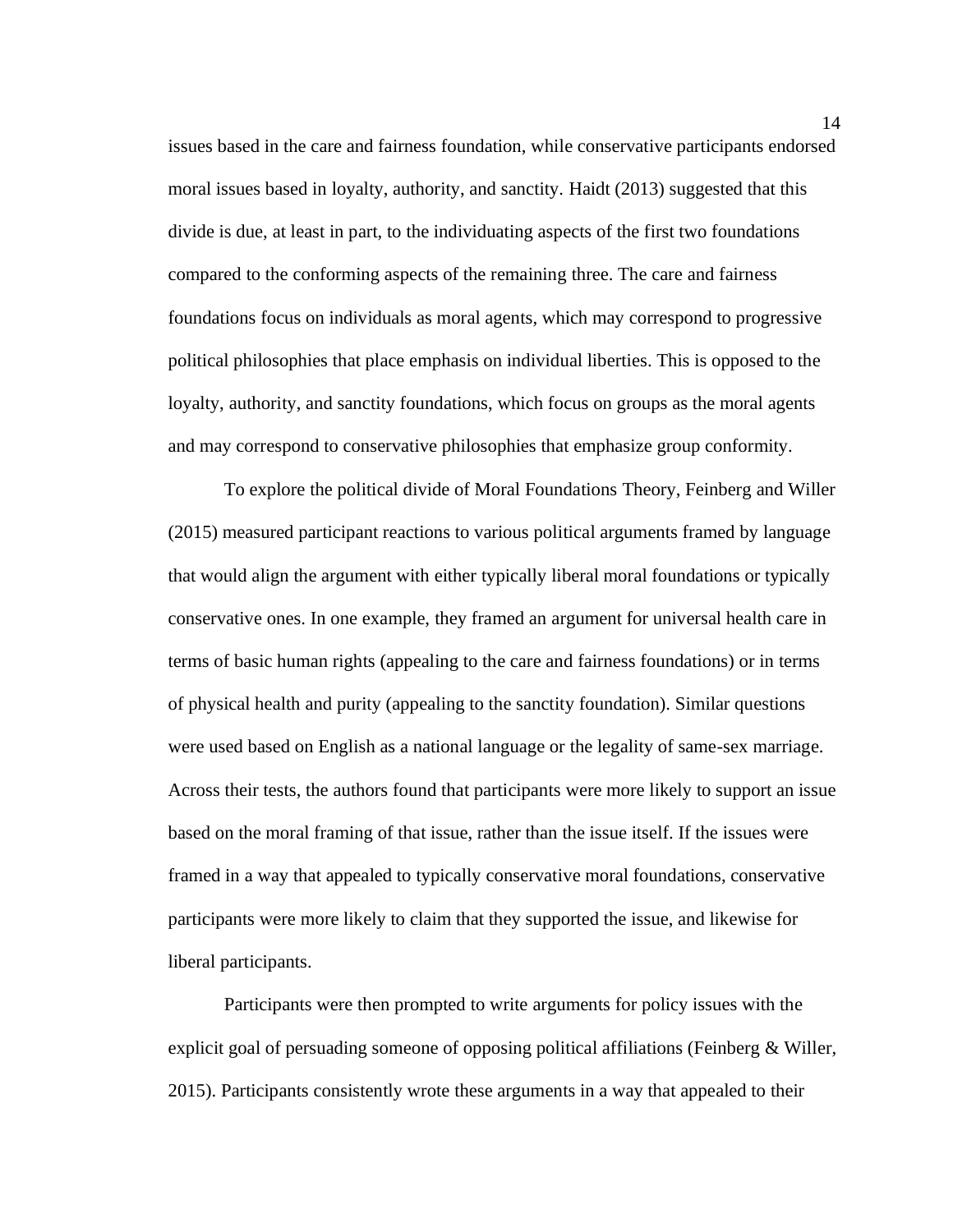own moral foundations, rather than the anticipated foundations of their audience. Taken alongside the authors' initial findings that the moral framing of a message impacts acceptance more than the message itself, the participants' written arguments would likely be ineffective in persuading their intended audience. In addition, this suggests that people are generally unaware of the moral divide between parties and how their own moral reasoning may bias attempts at communicating across this divide.

It appears then, that American politics is couched in moral reasoning. If a politician attempts to persuade his or her audience with morally charged language, it is possible that they will only succeed in persuading those who already align with the moral convictions referenced, as suggested by Feinberg and Willer (2015). This could be one factor as to why the 2020 presidential election was so evenly divided, perhaps because the two primary candidates failed to reframe their messages for those with differing moral foundations. Moral Foundations Theory provides one lens through which to examine moral content of political messages. The theory suggests that the candidates' language should reference their moral positions in predictable ways according to political party. Biden's language should reference the individuating moral foundations of care and fairness more often than Trump's language. Similarly, Trump's language should reference the conforming foundations of loyalty, authority, and sanctity more often than Biden's language. Thus, I propose five hypotheses to test while analyzing the content of each candidate's campaign speeches:

H1: Biden's speeches will contain greater moral content from the care foundation than Trump's speeches.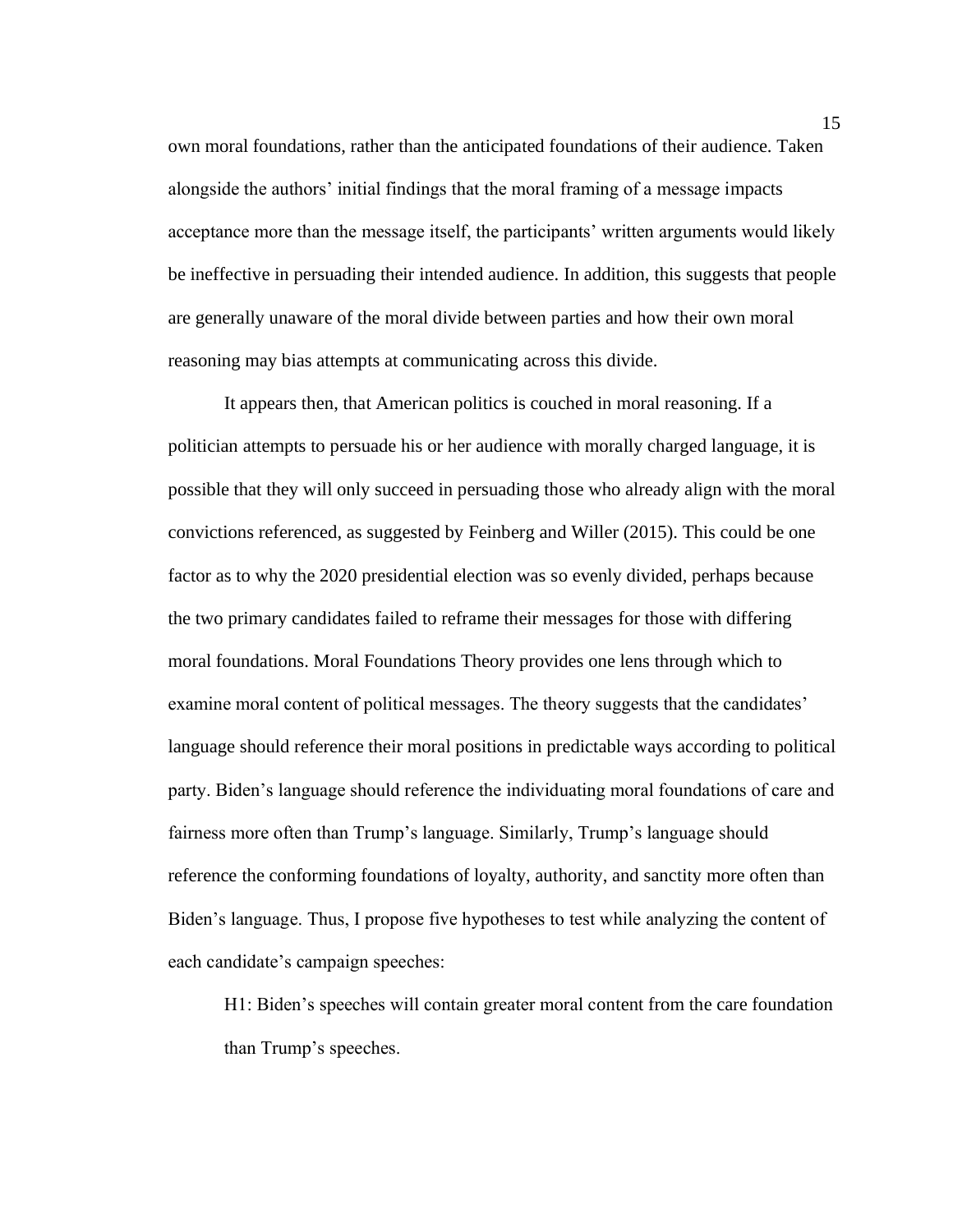H2: Biden's speeches will contain greater moral content from the fairness foundation than Trump's speeches.

H3: Trump's speeches will contain greater moral content from the loyalty foundation than Biden's speeches.

H4: Trump's speeches will contain greater moral content from the authority foundation than Biden's speeches.

H5: Trump's speeches will contain greater moral content from the sanctity foundation than Biden's speeches.

One way to test these hypotheses is to use a keyword analysis based on a moral foundations reference word list. This type of analysis yields scores for each text analyzed indicating the moral content found under each of the five moral foundations. Further statistical analysis can identify if the mean scores of each category differ between candidates at a statistically significant level. To date, three Moral Foundations Dictionaries have been developed. The first two came out of research by some of the originators of Moral Foundations Theory, while a third was developed independently. I describe the process for each below.

#### **Defining and Measuring Moral Content**

#### *The Moral Foundations Dictionary*

Graham et al. (2009) outlined the first attempts to use word count analysis to identify the moral content of a text. The authors began by developing a reference list of words for each moral foundation under the assumption that a speaker's use of certain words would reveal his or her underlying moral conceptualizations. The resulting word list was dubbed the Moral Foundations Dictionary (MFD). Initial development of this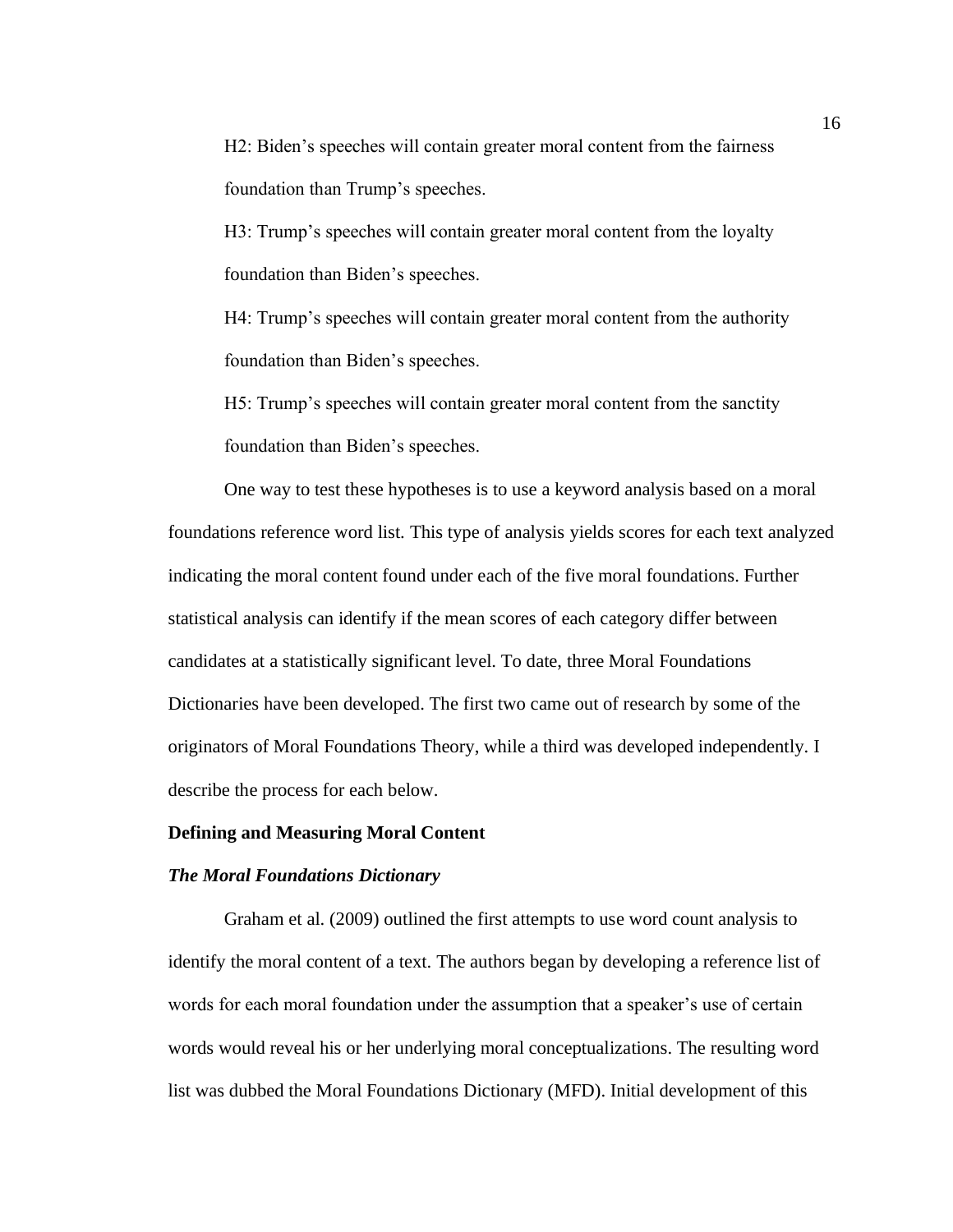dictionary involved a group that included the authors and five research assistants. This group began with the base words for each foundation (i.e., care, harm, fairness, cheating, etc) and then used dictionaries and thesauruses to find synonyms and other words related to these bases. This led to a large list of possible keywords for each moral foundation. The authors then reduced the list of words to eliminate those that did not seem directly relevant to the corresponding foundation as well as words that carried multiple meanings not related to morality (e.g. 'just' means 'fair' but also 'only'). The resulting Moral Foundations Dictionary used by Graham et al. (2009) contains 295 total words and wordstems (e.g. "kill\*" as a root for 'killer,' 'killing,' 'killed,' etc.) across the five moral foundations.

To test the validity of the moral foundations dictionary, Graham et al. (2009) used a corpus of religious sermons based on the assumption that these would naturally contain a high level of moral content and that this content would fall along predictable lines of liberal versus conservative content based on the religious source. Graham et al. (2009) reviewed research that correlated political leanings and political involvement with various Christian denominations. This led them to conclude that Southern Baptists sermons and Unitarian Universalist sermons should give clear examples of conservative and liberal moral content, respectively. In line with the broader Moral Foundations Theory, Graham et al. (2009) hypothesized that the Southern Baptist sermons would contain more words from the loyalty, authority, and sanctity foundations, while the Unitarian Universalist sermons would contain more words from the care and fairness foundations.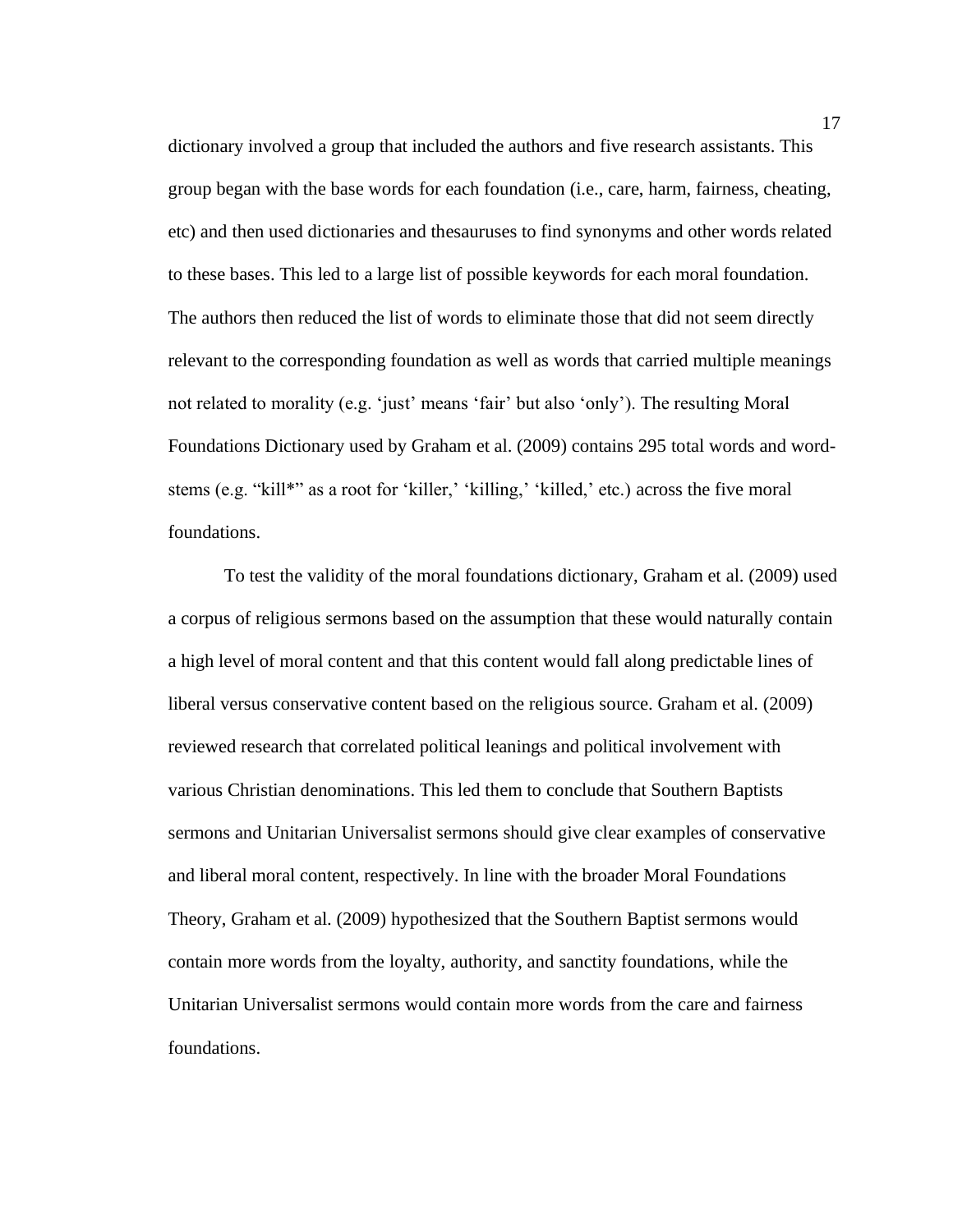To test their hypotheses, Graham et al. (2009) used the Linguistic Inquiry and Word Count (LIWC) computer program. This program uses a reference dictionary (in this case, the moral foundations dictionary) to analyze a set of text files. It returns scores for each text file from each category defined in the reference dictionary. This score indicates moral keyword density, measured as the percentage of total words in the analyzed text file that are present in each moral foundation. For example, a keyword density of .11 in the "care" category of a 1,000-word file would indicate that .11% of those 1,000 words (or eleven words total) matched an entry for "care" in the reference dictionary.

The basic assumption of this form of analysis is that words that appear in one moral foundation with greater frequency than others may indicate that the author or speaker of the analyzed text is endorsing that foundation over the others. Graham et al.'s (2009) initial results mostly supported their hypotheses, with the liberal sermons containing greater moral content from the care and fairness foundations when compared to the conservative sermons, while the conservative sermons contained greater moral content from the authority and sanctity foundations compared to the liberal. However, the comparison for the loyalty foundation was not in the direction predicted; words appeared here more frequently in the liberal sermons.

Graham et al. (2009) considered the likelihood that context may have played an important role in this difference. While a computer can tally words based on a list of reference moral foundational words, it cannot determine how the word is being used in context. For example, the word may be used to either support or deny the category, it may be used ironically or as part of a quote. Instances such as these could negate the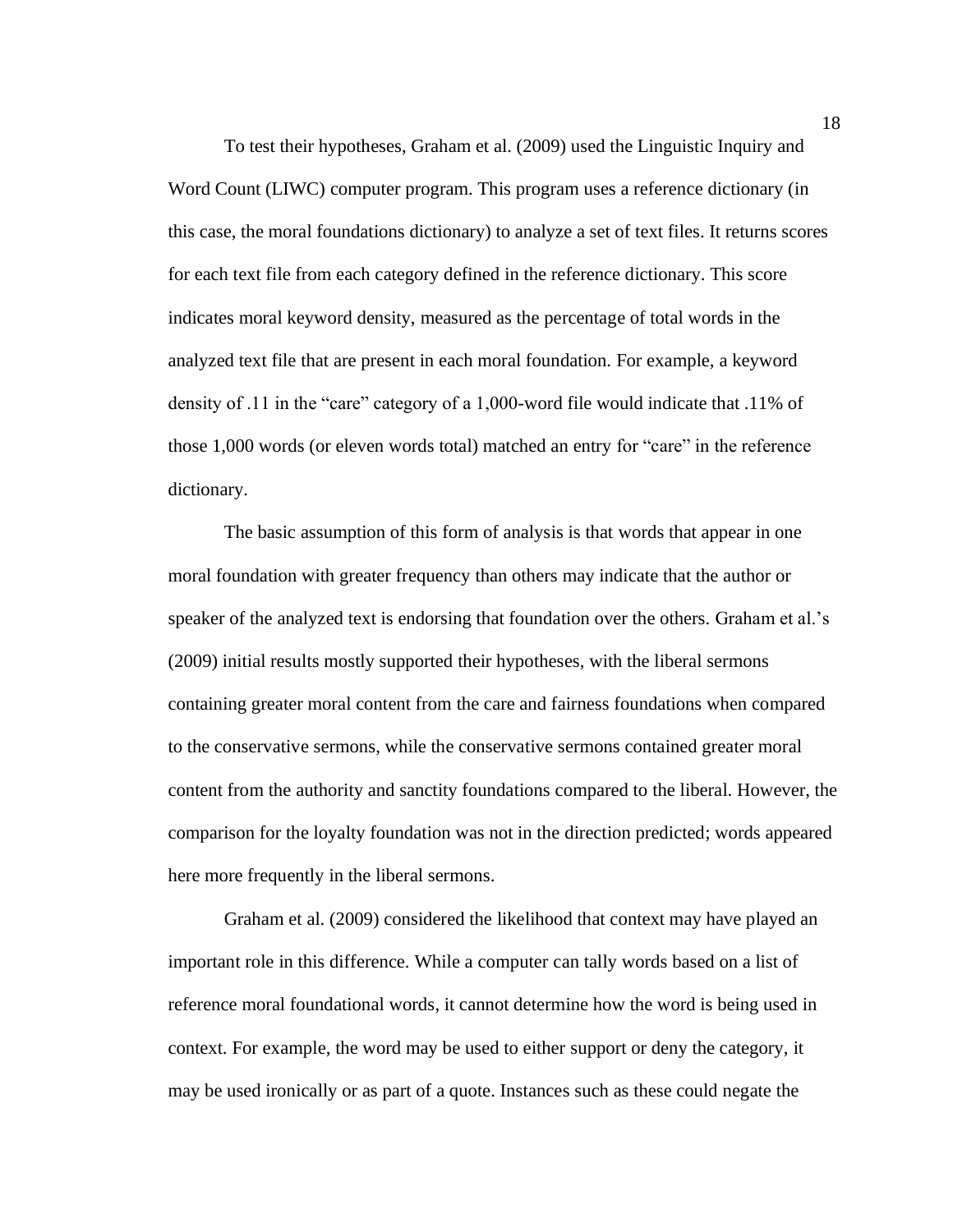validity of the analysis. To correct for this possibility, Graham et al. (2009) included a post-hoc contextual analysis of the sermons, wherein human coders used the output of the Linguistic Inquiry and Word Count analysis to validate or adjust the initial results. The authors took a sample of the words highlighted along with two or three sentences of surrounding context to create clusters of keywords plus context. After scrambling these clusters and removing information that would indicate their source texts, four respondents scored each cluster on whether the moral keyword appeared to support or deny the assigned moral category, or indeed whether it appeared to be neutral overall. After this adjustment took place, the results for the loyalty foundation reversed. The coders found that the liberal sermons most often used words from this foundation to criticize, rather than support, loyalty-based morality. The contextual analysis did not reverse results for any other moral foundations, thus lending overall support to the validity of the word count analysis with the caveat that further analysis may be beneficial in interpreting the results.

The reliance on human-based contextual analysis to correct automated data represents a potential limitation of automated word-count analysis, that this automation may not be able to reveal the whole story of moral content in an analyzed corpus. This is particularly problematic for Moral Foundations Theory because it describes morality as an inherently intuitive process. The moral foundations dictionary was developed by a small group of researchers who deliberated over which words should be included in the dictionary. Such deliberation may be at odds with the underlying concept of morality being an intuitive, rather than deliberate, process. Since Graham et al.'s (2009) initial work, researchers have sought to address this limitation with two variants of the moral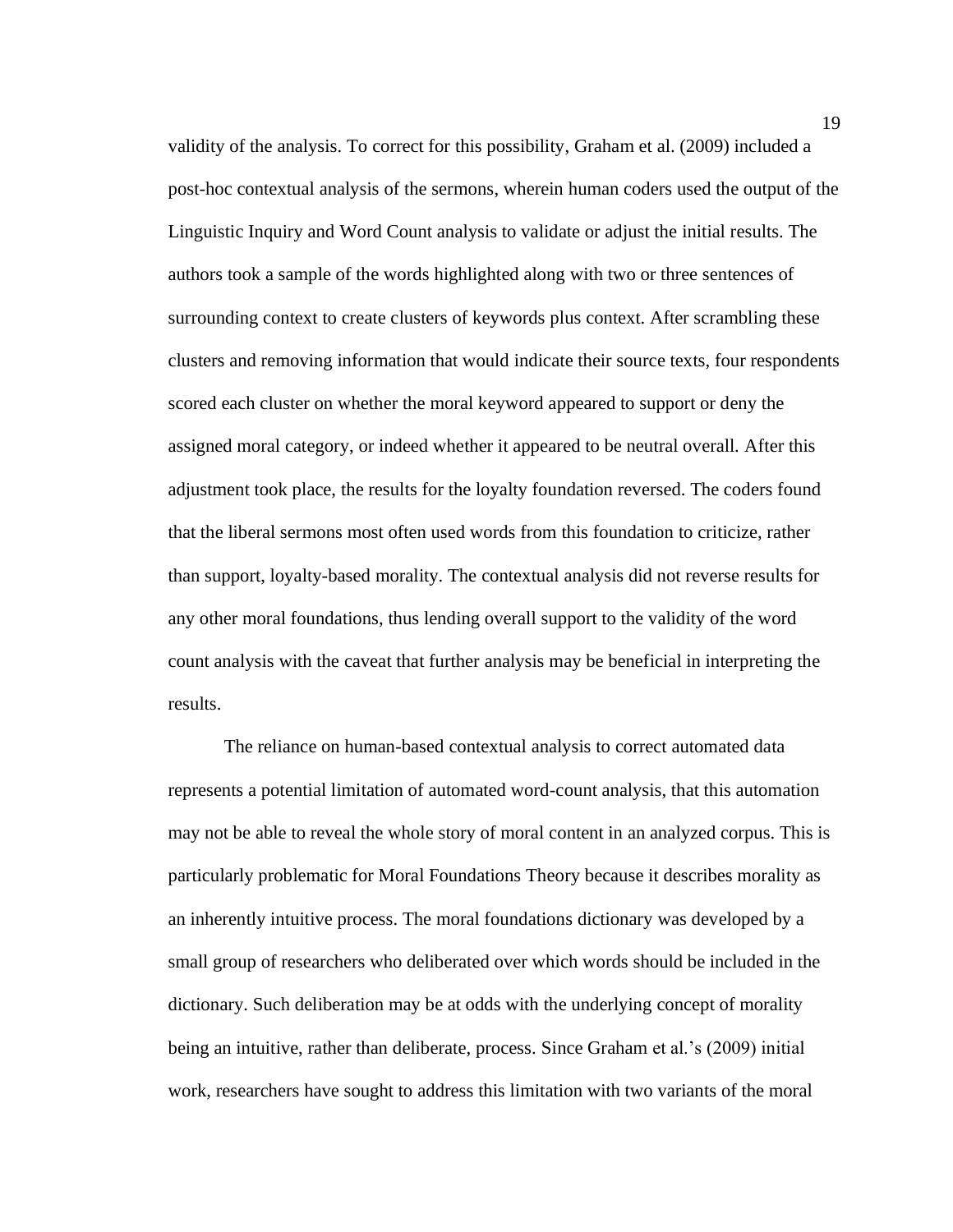foundations dictionary: the Moral Foundations Dictionary 2.0 (Frimer et al., 2017) and the extended Moral Foundations Dictionary (Hopp et al., 2020). Both were developed with the goal of moving beyond a small list of deliberately chosen words, though each took a different path to this end. I describe the two processes below, beginning with the Moral Foundations Dictionary 2.0.

#### *The Moral Foundations Dictionary 2.0*

Frimer et al. (2017) reviewed Graham et al. (2009) and commented on two primary limitations of the Moral Foundations Dictionary, the relatively short list of words in the dictionary and the lack of certain words that appear to be prototypical of each domain (such as 'murder' or 'torture' in the care/harm foundation). To address this, Frimer et al. (2017) first generated a large list of words for each moral foundation in a manner not unlike the initial "deliberation by experts" described by Graham et al. (2009). However, to move beyond this deliberative process, Frimer et al. (2017) analyzed this new list of words using the Word2Vec computer program to validate which words were highly prototypical of each moral foundation<sup>1</sup>. Word2Vec returned a vector score for each word in the new word list that indicated how likely each word would be found alongside other foundational words in natural language. From these scores, Frimer et al. (2017) selected those above a statistically significant threshold, resulting in a total word list of 2,103 words, nearly ten times as many as the initial Moral Foundations Dictionary.

 $1$  Word2Vec, developed by Google, uses artificial intelligence to analyze an input text and compare it to a large database of reference corpora that is meant to capture natural language use. Word2Vec assigns numerical scores to words in the reference corpus based on how often they appear in context with words in the input text. Words with high scores indicate a higher likelihood that they are used alongside a reference word. Thus, each input word receives a "vector" score of related words.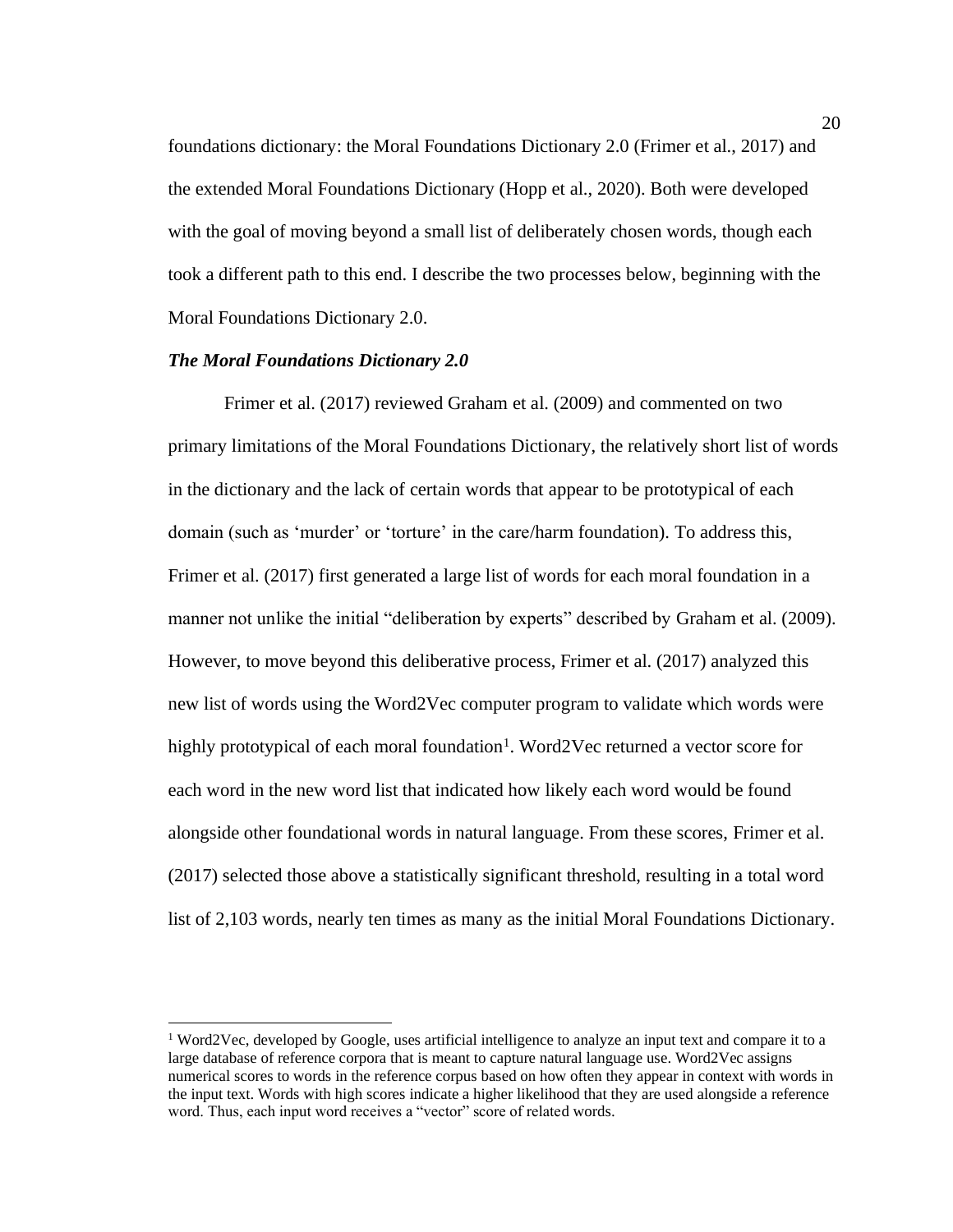The second step in creating the Moral Foundations Dictionary 2.0 was to test the validity of the new dictionary alongside the initial dictionary developed by Graham et al. (2009). Frimer et al. (2017) recruited participants from a crowdsourcing website, 656 of which completed an essay writing task. After reading information about a randomly chosen moral foundation, each participant was instructed to write about a time in which someone acted either in accordance with or against that foundation. This created a corpus of natural language texts which Frimer et al. (2017) analyzed in the Linguistic Inquiry and Word Count program with their new moral foundations dictionary. By analyzing a text that was specifically written about someone exhibiting care, for example, the authors explored whether their new moral dictionary would detect moral content in that category at a higher rate than the previous dictionary. This proved to be the case, with higher keyword density scores and higher effect sizes across all categories when compared to the Moral Foundations Dictionary.

Both the Moral Foundations Dictionary and the Moral Foundations Dictionary 2.0 used word lists that reflect an implicit operationalization of the moral content of a textual corpus. Specifically, morality in a text is based on language as it is appears to be used, built from lists based on the assumptions of word usage to reveal underlying moral thought. The measurement of this language in terms of keyword density is an attempt to describe the moral content of a text in terms of the author's use of certain words and, by possible extension, the intent of the author to convey a particular moral message. Thus, the focus appears to be on the author of a text, despite the fact that an author's intent to communicate a particular moral message may not be the same message that an audience interprets. Researchers in the Media Neuroscience Lab at the University of California,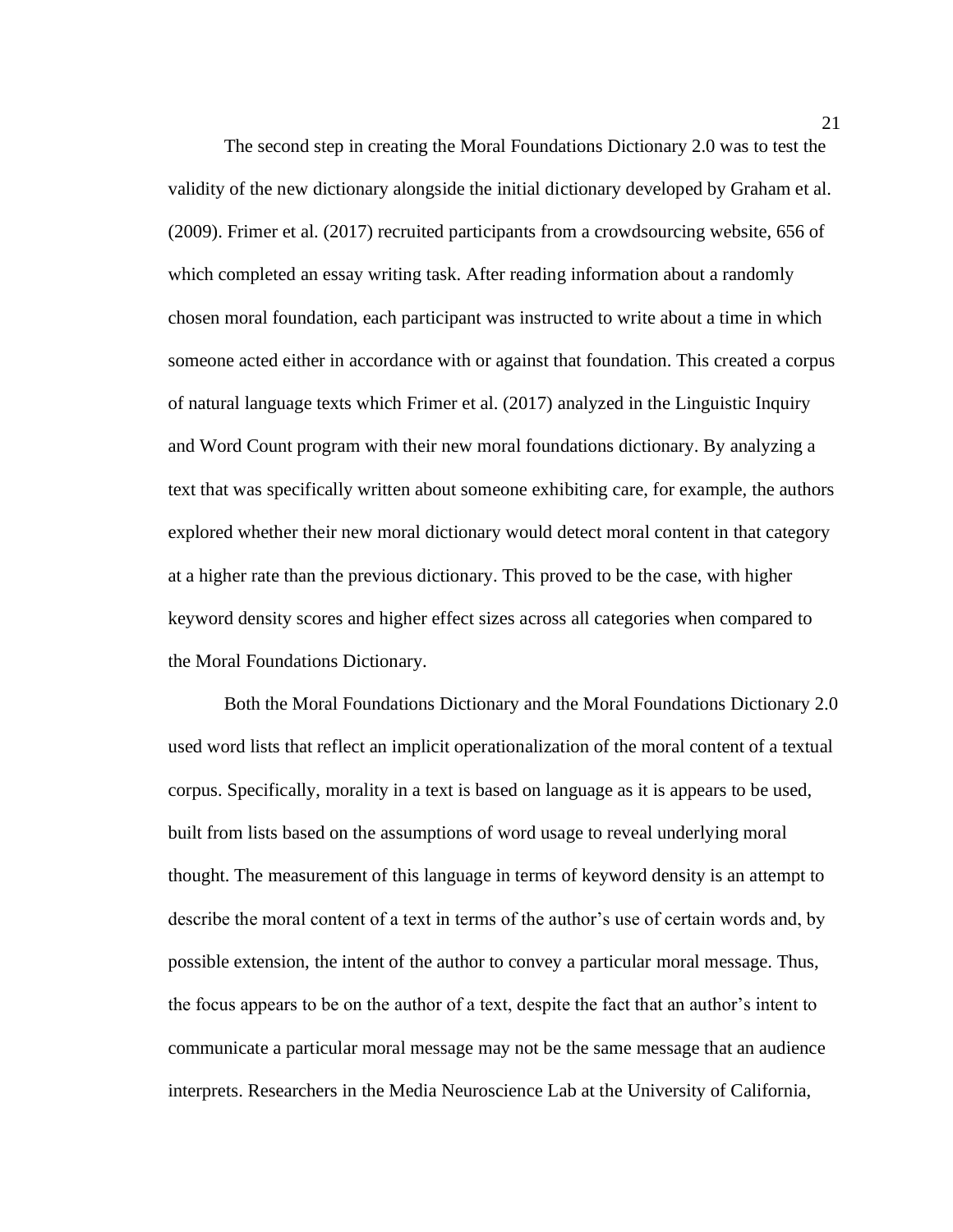Santa Barbara developed a new method for measuring moral content that addresses this angle, as well as other potential shortcomings of Frimer et al.'s (2017) method.

# *The extended Moral Foundations Dictionary*

Whereas the first Moral Foundations Dictionary (Graham et al., 2009) relied on a small group of people with subjective interpretations of which words would likely fall into each moral category, the updated version 2.0 is built on mathematical models of natural language use to increase construct validity, followed by an analysis of participant written texts to test this validity. However, Hopp et al., (2020) noted that the Moral Foundations Dictionary 2.0 is still primarily based on expert deliberation. The mathematical modelling performed by the Word2Vec program used a deliberative set of seed words to begin with, and so the resulting dictionary may still be constrained in its ability to reflect the intuitive process of moral interpretation. Hopp et al. (2020) addressed this by creating a new moral dictionary, the extended Moral Foundations Dictionary. It is still based on Moral Foundations Theory but developed from the ground up in a process different from the first two iterations.

The extended Moral Foundations Dictionary (Hopp et al., 2020) takes a crowdsourced approach to dictionary construction. Rather than assuming a list of words and testing whether they fit into a specific category, the extended Moral Foundations Dictionary was built with a greater dependence on a priori human input, essentially frontloading the dictionary with participant-rated interpretations of moral keywords. This was done via a crowd-sourced annotation task, wherein 557 participants from across the United States read 20 articles each from a sample of 2,995 newspaper articles. These participants produced 63,958 annotations, indicating words and phrases that they felt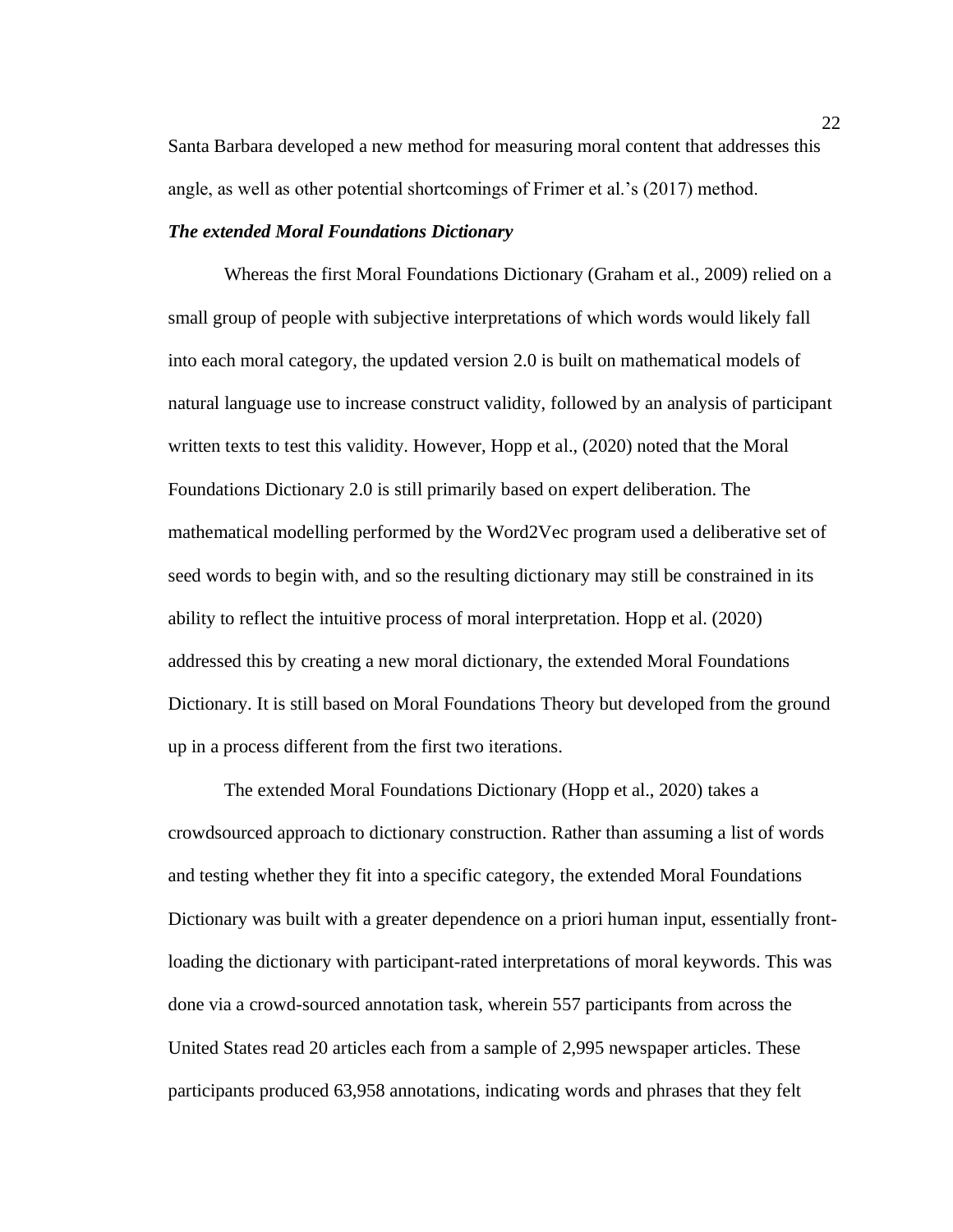represented an appeal to any or all of the five foundations described by Moral Foundations Theory. From these annotations, Hopp et al. (2020) applied various filtering and data cleaning tasks to extract a final quantity of 3,270 words from these annotations, each of which was assigned a score from 0 to 1 for each of the five moral foundations. These scores represent the number of times a participant annotated that word for a moral foundation divided by the total number of times the word was seen by any participant.

In addition to developing and implementing the methods to build a new moral foundations dictionary, Hopp et al. (2020) developed a companion computer program to perform analyses with their dictionary. The program, eMFDScore, is available as open source software from the lead author's GitHub repository (Hopp et al., 2019/2021). eMFDScore is similar to LIWC2015 in that it can analyze a corpus based on a given reference list, although a researcher is limited to using either the first two Moral Foundations Dictionaries or the new extended Moral Foundations Dictionary. Theoretically then, it is possible to compare analyses using different dictionaries within one program, and Hopp et al. (2020) did just that. There do seem to be some limitations in these comparisons, but before addressing these it is important to consider what is being measured when using the extended Moral Foundations Dictionary and how the results are to be interpreted.

The foundation scores returned by eMFDScore when using the extended Moral Foundations Dictionary indicate "the probability that a particular word was annotated with a particular moral foundation" (Hopp et al., 2020, p. 237). The authors describe the computation of these scores as the number of times a participant associated a word with a particular foundation divided by the number of total participants that saw that particular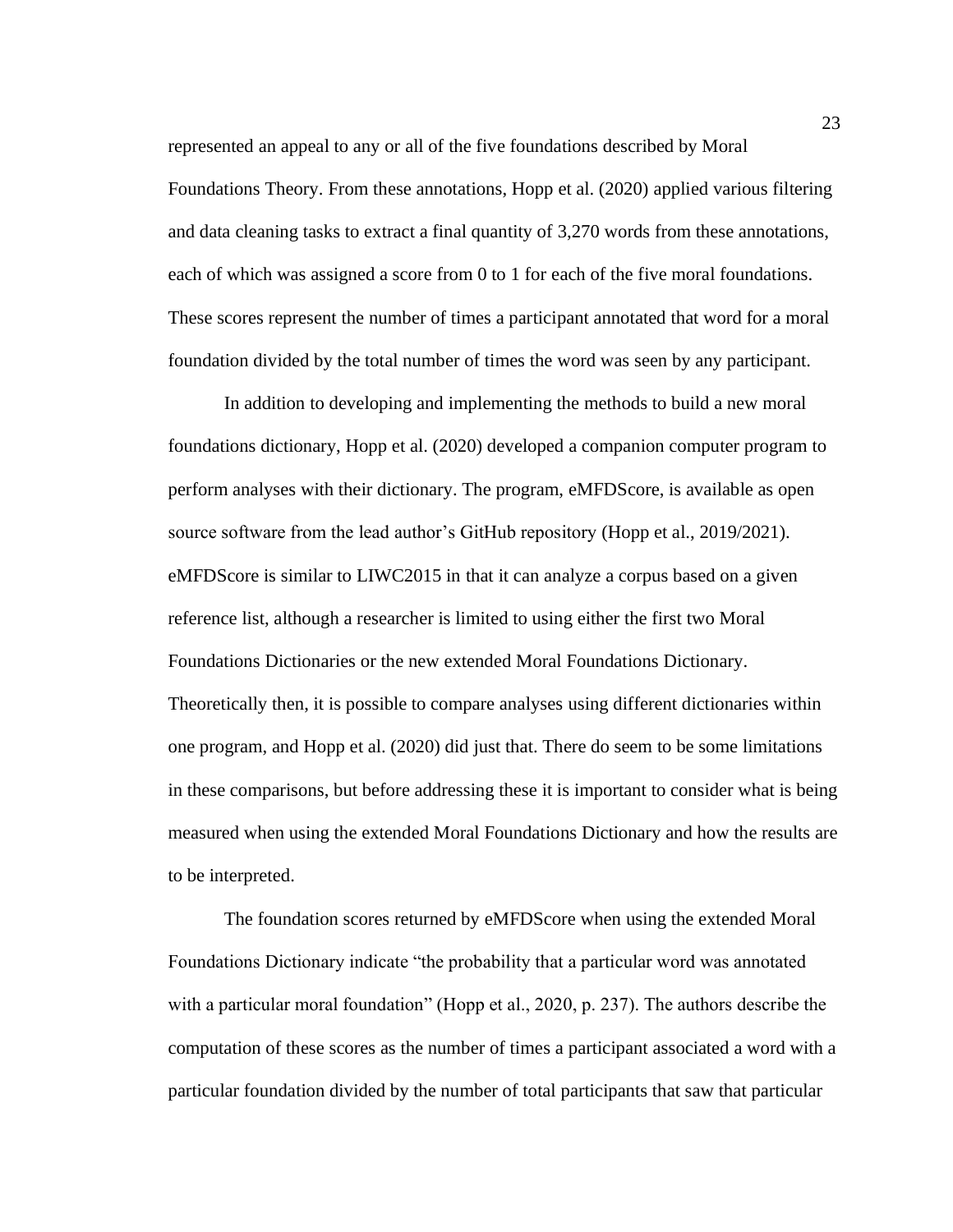instance of the word. The resulting statistic indicates the proportion of annotations that associated a word with each of the foundations. However, there does not appear to be anything probabilistic about this. Scores based on the extended Moral Foundations Dictionary are based on a past event that can be measured with certainty, that is, the annotation procedure that had definite, measurable outcomes.

The discussion of "probability" versus "proportion" may just be an issue of semantics, and it is not my intent to argue against the exact verbiage used. However, this verbiage reflects a potentially problematic conceptual basis for the measure. If the statistics returned by eMFDScore are indeed probabilities, this seems to indicate that they may be used as inferential statistics, rather than the strictly descriptive style of a LIWC analysis, for example. Yet this raises the question of what exactly a researcher can infer with these probabilities? If a document receives a "mean probability" score of .15 for the care foundation, does this mean that there is a 15% chance that any given member of the public will interpret a message related to care? Is it simply a 15% chance that another round of the same annotation procedure would interpret a message related to care?

The best that Hopp et al. (2020) have to offer is an explanation that their scoring system reflects a proportion of interpretation from their initial participant pool, yet they do not specify precisely what this statistic might mean when applied to the analysis of any given set of texts. If their participant pool is meant to reflect the interpretation of the general public, the authors do not justify what makes their pool representative of a wider population. Haidt (2013) described in depth how the moral foundations appear to be consistent across cultural bounds. It is thus difficult to accept that a relatively small

24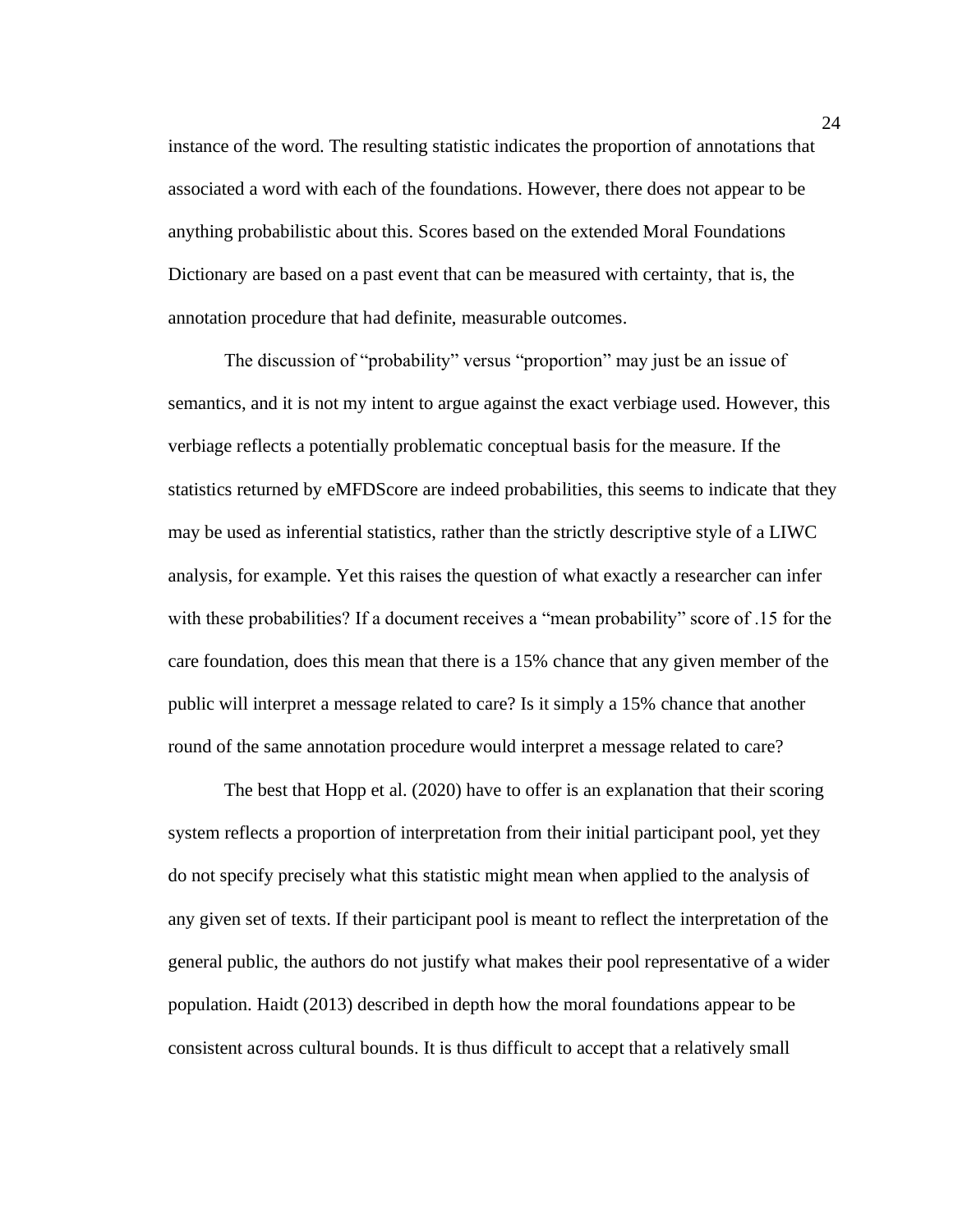sample of participants based in the United States would form an adequately representative pool that can reliably predict the moral intuitions of humanity at large.

### *Comparing the Methods*

Hopp et al. (2020) discussed the superiority of the extended Moral Foundations Dictionary compared to the Moral Foundations Dictionary and Moral Foundations Dictionary 2.0. The authors analyzed the same corpus with all three dictionaries to demonstrate that the extended Moral Foundations Dictionary returned higher scores overall for each moral foundation and that these scores were more normally distributed than the previous two dictionaries. Further, they showed that significant positive correlations existed between scores for the same moral foundations across dictionary types. Thus, they concluded that the extended Moral Foundations Dictionary presents a better understanding of the moral content of a text, and that the correlations between dictionaries show that the methods were detecting the same "moral signal" (Hopp et al., 2020, p. 240).

However, there appear to be some major limitations to this comparison. While Hopp et al. (2020) used the Moral Foundations Dictionary and Moral Foundations Dictionary 2.0 in their original forms, they did not score their target documents in the same way that previous research on these dictionaries has done (e.g. Graham et al. 2009, Frimer et al. 2017, Frimer 2019). The eMFDScore program can use the Moral Foundations Dictionary and Moral Foundations Dictionary 2.0 dictionaries, but it scores items by computing the proportion of total moral keywords identified that exist within each foundation. For example, if an item contains 100 total words found anywhere in the Moral Foundations Dictionary with 24 in the care foundation specifically, eMFDScore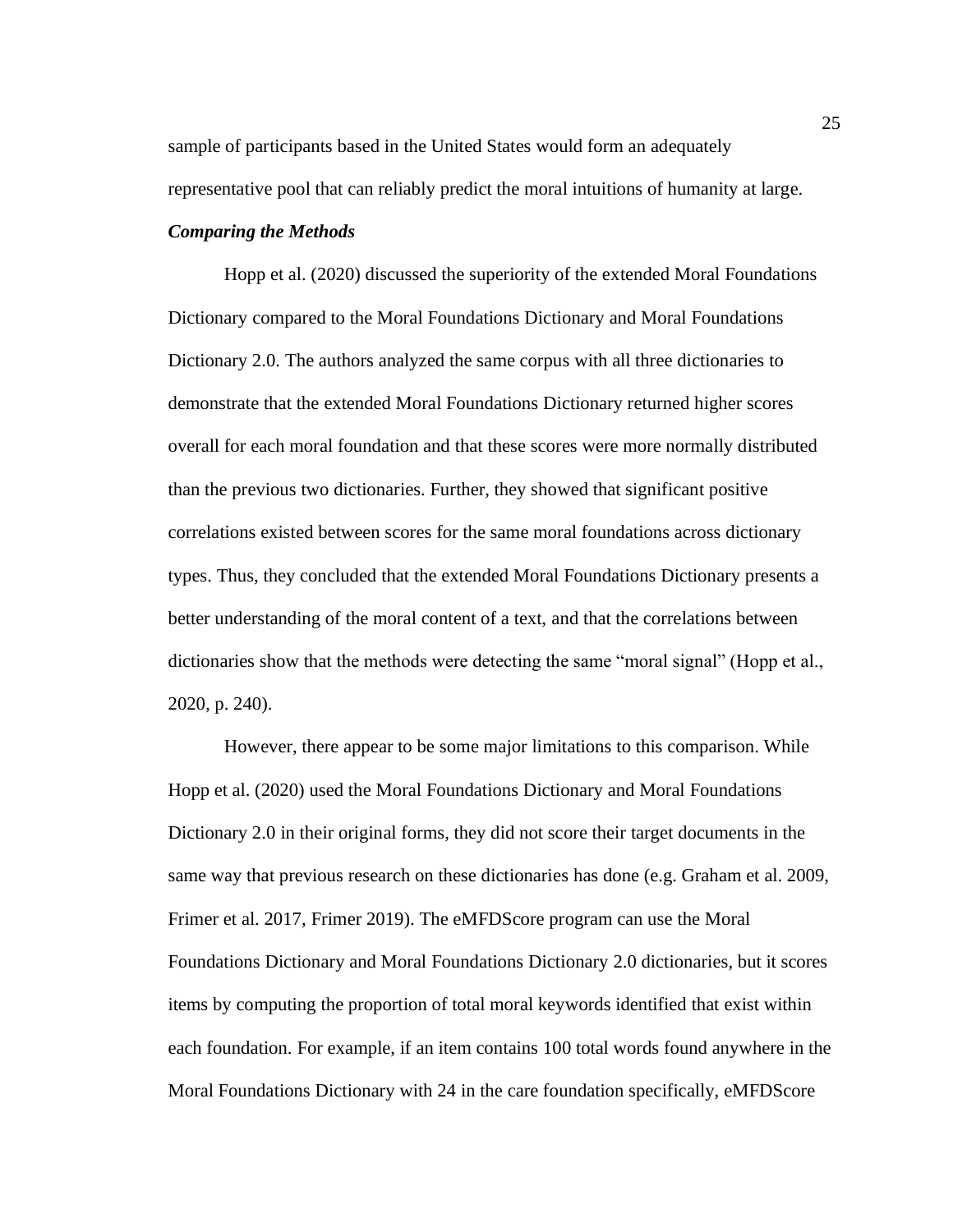returns a score of .24 for the care foundation. This is regardless of the overall wordcount of the item, which previous methods used to calculate keyword density of a text. Further, when using eMFDScore to analyze a corpus with the extended Moral Foundations Dictionary itself, the scoring again changes. Rather than calculating each moral foundation as a proportion of total moral content, eMFDScore returns an average of the scores assigned to words in the extended Moral Foundations Dictionary. It is unclear then how these scores can be directly compared or why, for instance, "higher scores" using the extended Moral Foundations Dictionary indicate anything substantial about its superiority over other dictionaries.

#### *Summary*

The first two iterations of the Moral Foundations Dictionary were based on deliberation about what words would likely indicate an appeal to a given moral foundation. This inherently creates dictionaries that describe morality based on words as they are *used*, or as they are presumed to be used. The validation test by Frimer et al. (2017) took this one step further by analyzing documents to determine how a participant pool used words in relation to morality. However, the extended Moral Foundations Dictionary was created based on how a participant pool *interpreted* words in relation to morality. Thus, the first methods define moral content based on the presumed intended use of language, while the more recent method defines it based on the apparent interpretation of language.

In addition to inherent differences surrounding the definition of moral content, there are distinct differences in the quantification of moral content depending on the analysis program used. Assuming all methods are adequately reliable and valid, it may be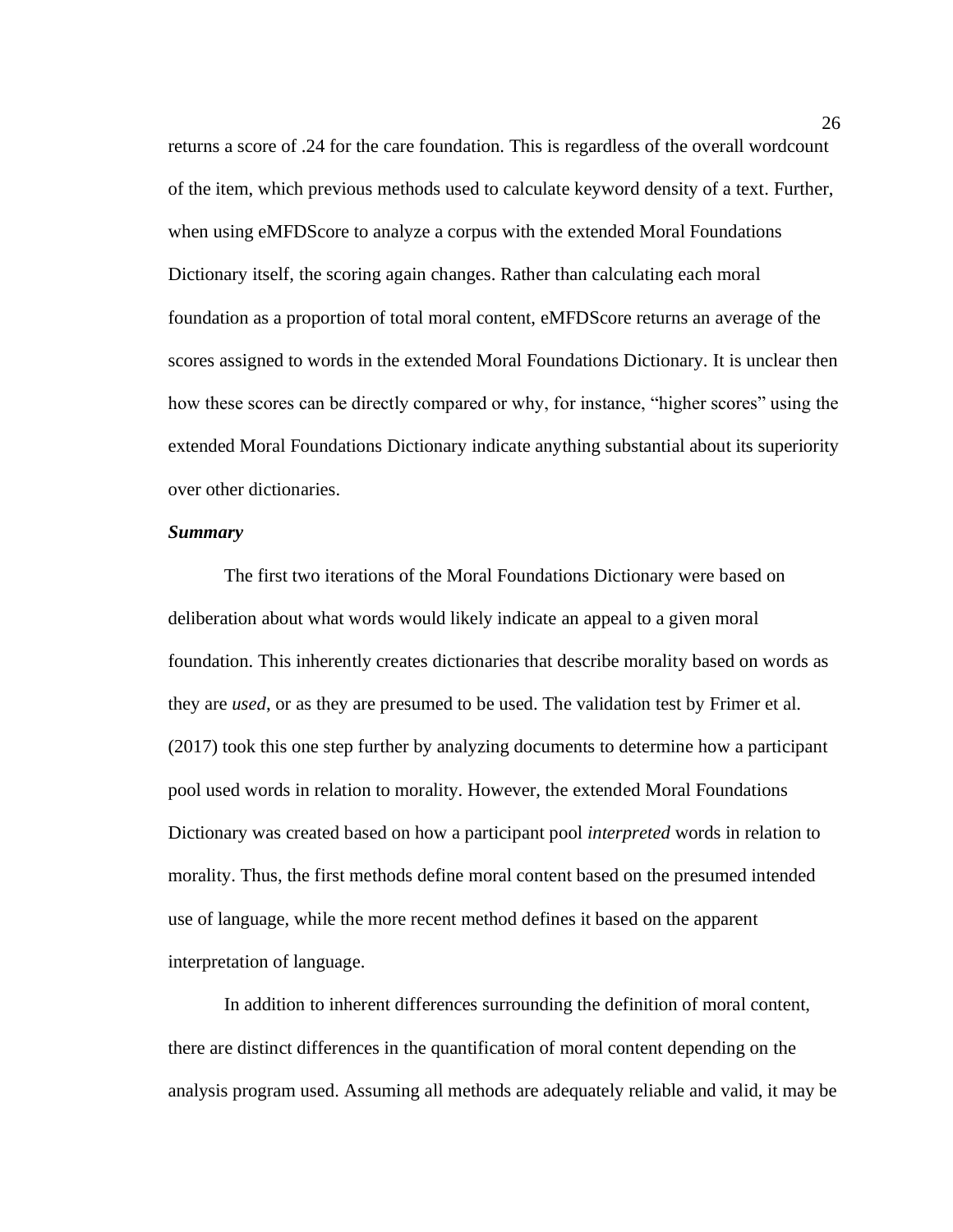possible for a researcher to use more than one method to triangulate his or her understanding of the morality of a text. Aside from this, a direct one-to-one comparison of methods to determine the superiority of one over all does not seem warranted; the methods simply do not measure the same concept in the same way.

It is not my intent to dismiss the work of Hopp et al. (2020). Indeed, they gave a compelling rationale for creating a crowd-sourced dictionary with a continuous scoring scheme across moral foundations. Human morality is nuanced and context specific, and their method may reflect this more accurately than the discrete, binary counting method provided by a LIWC analysis. Therefore, it seems natural to conclude that the extended Moral Foundations Dictionary offers greater inferential power than previous method. However, without additional tests to solidify the validity and reliability of the method in different contexts, any insight derived from an eMFDScore analysis should not be accepted as generalizable to a broad audience. Because Hopp et al. (2020) did not make a clear argument as to what their analysis results truly indicate, I tested my hypotheses with a LIWC2015 analysis using the Moral Foundations Dictionary 2.0. That said, I was still interested in how an eMFDScore analysis would compare, and so I performed this analysis as well.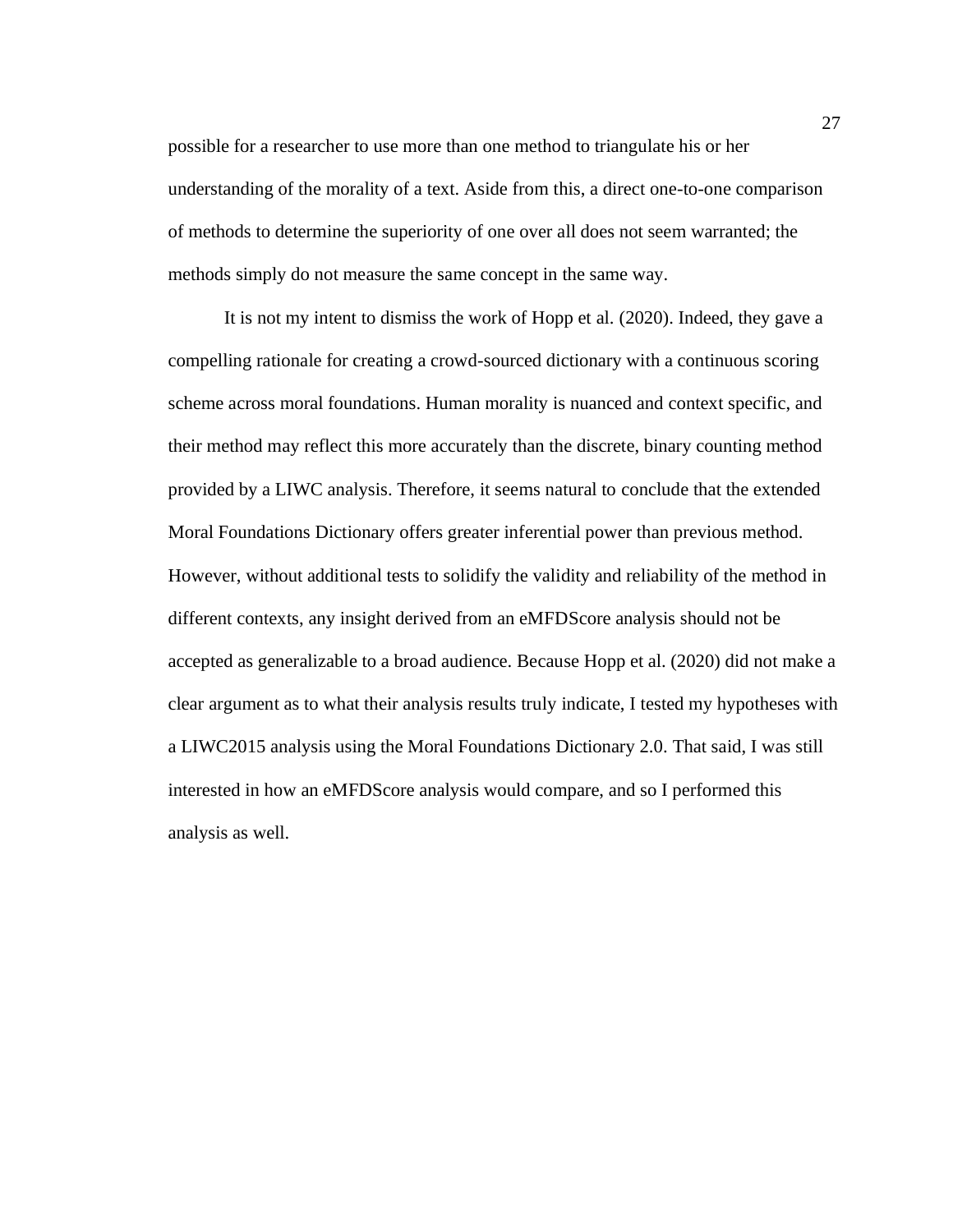# **Experiment 1**

### **Method**

#### *Sample*

I used a purposive sampling strategy to include all instances of public speaking, such as speeches, debates, and town halls, given by the Presidential candidates between August 17, 2020 (the first day of the Democratic National Convention) and November 4, 2020 (Election Day). This sample contains 131 events in total, of which 56 involve Joe Biden and 75 involve Donald Trump. I have chosen this specific period of the election season because it involves direct campaigns between two candidates of opposing political parties. Events earlier in the season may have included campaigning against others within the same party, for example during the primary elections. While it would be interesting to explore differences in moral content within the same party, that is beyond the scope of the proposed research.

I obtained full transcripts of the selected events from the website Rev.com, which uses software to create automated transcriptions of a wide variety of sources. The website offers free transcripts of political speeches as a public service. Users can watch a speech on Rev.com while following along with the transcription, thus allowing a quality check of passages that appear unclear or incorrectly transcribed. I used this function along with Microsoft Word's "Find and Replace" feature to edit out unclear or extraneous information, such as words from other speakers, speaker identification markers, timestamps, and so on. Thus, I ended with 131 text files containing nothing more than each speakers' words.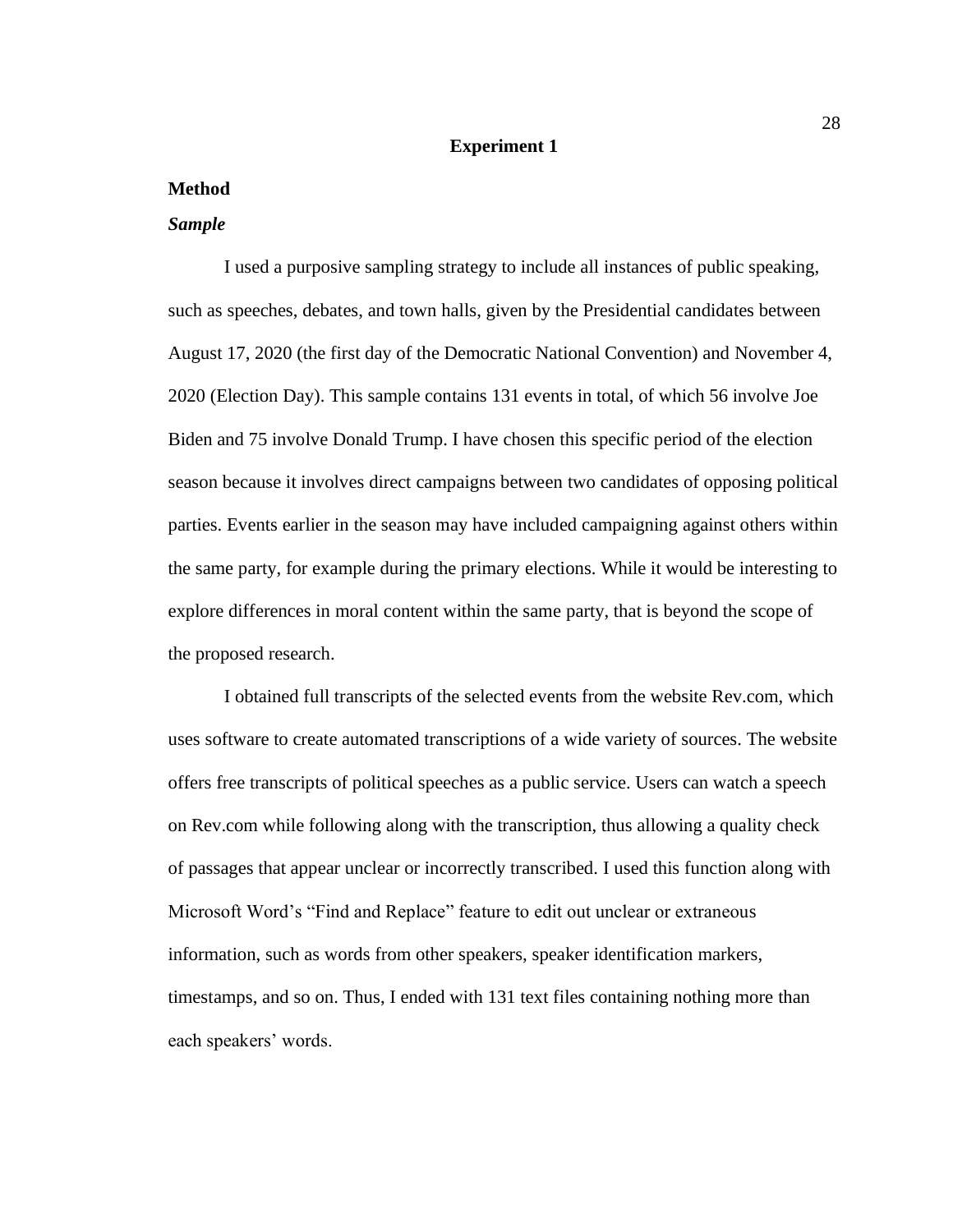Biden's sample (N=56) ranged in word count from 408 words to 10,587 words  $(M=3,457.45, SD=1,725.36)$ , while Trump's sample  $(N=75)$  ranged in word count from 1,138 words to 18,303 words (M=9,292.25, SD=3,930.14). This reveals a difference in mean word count of nearly 6,000 words, and a *t*-test shows that this difference is statistically significant, with  $t(129)=10.380$ ,  $p<.001$ . This difference makes some sense when comparing the contexts of each speakers' events. Most of Trump's speeches were delivered at large rallies, during which Trump was known to speak extemporaneously about various topics. In contrast, Biden's events were smaller in scale, and he may have been more likely to follow a close script.

These discrepancies cannot be ignored when running a word count analysis. However, using overall word proportions rather than raw word counts allows for an easier comparison between situations with drastically different word counts. If a speaker consistently draws from a particular moral foundation, then there would presumably be the same proportion of these moral keywords despite the speaker's overall word count. This assumption underlies many of the studies that led to the development of Linguistic Inquiry and Word Count itself (Tausczik & Pennebaker, 2010) as well as the first two iterations of the Moral Foundations Dictionary (Graham et al., 2009; Frimer et al., 2017; Frimer, 2019).

#### *Design*

This first analysis tested the moral content of my sample to detect differences predicted by Moral Foundations Theory. The independent variable was the speaker, either Biden or Trump. The unit of analysis was an individual speech, analyzed as a single text file per speech. The dependent variables were the measure of moral content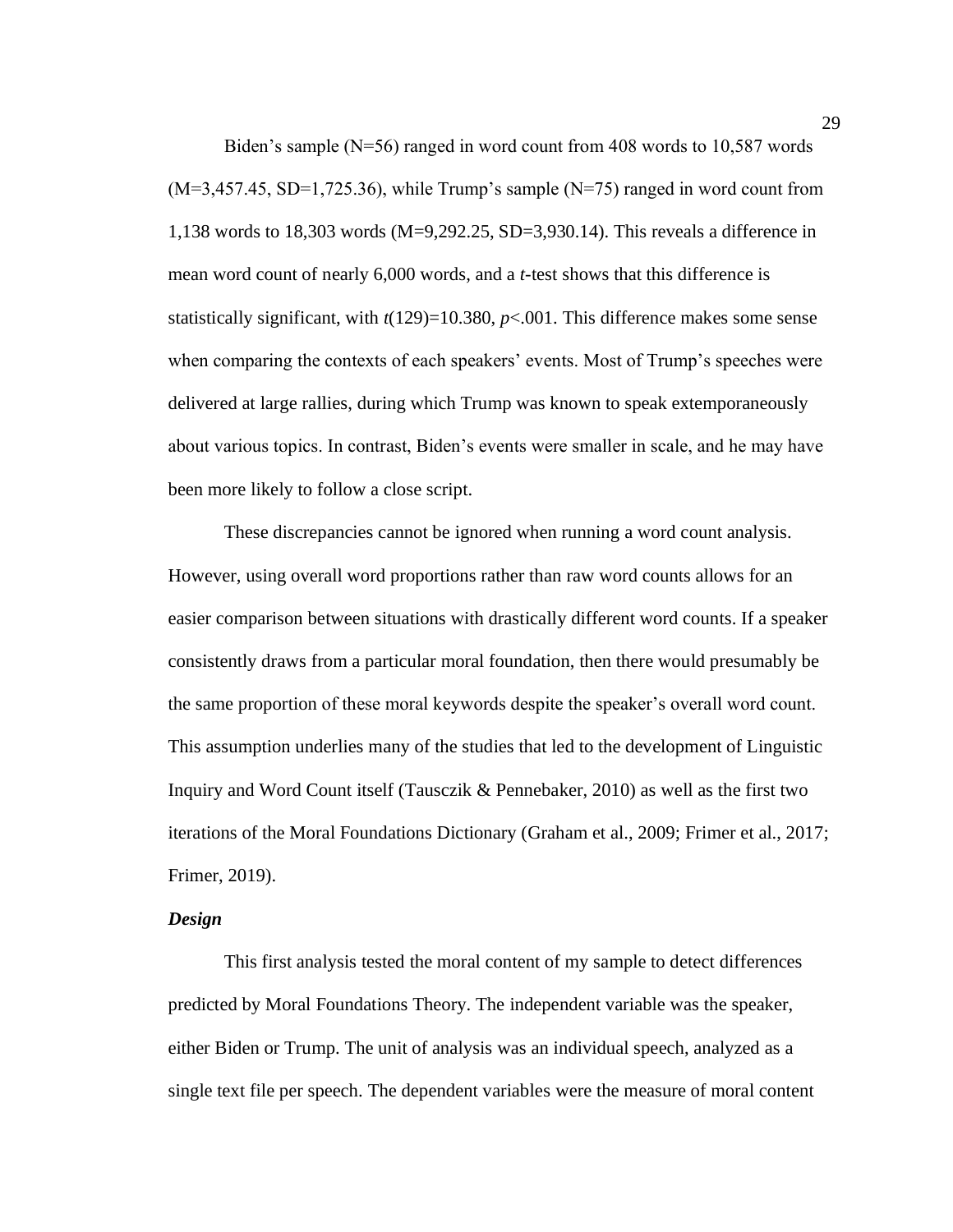for each moral foundation, operationalized here as the density of moral keywords present in each speech, that is, the proportion of individual speech word count that falls under each moral foundation.

#### *Procedure*

I used the Linguistic Inquiry and Word Count computer program (version LIWC2015) alongside the Moral Foundations Dictionary 2.0 (Frimer et al., 2017). I separately analyzed the sample of Biden's speeches and the sample of Trump's speeches to obtain scores for the five moral foundations. These scores reflect the proportion of overall words in the analyzed speech that fall under each category. For example, a speech of 100 words that contains five words in the care foundation would receive a score of 5.00 for that foundation. While the Moral Foundations Dictionary 2.0 allows separate analysis for "virtue" and "vice" words for each category, I combined these for overall category analysis. My hypotheses do not directly address instances of "virtue" versus "vice" words, and the combination of these counts to reflect a total foundation score is in line with previous studies using the moral dictionaries (e.g., Frimer, 2019; Graham et al., 2009; Hopp et al., 2020). Thus, the LIWC2015 program returned overall word count for each item, total keyword density across all moral foundations, and total keyword density for each foundation individually. I loaded this data into IBM SPSS version 28 for an ANOVA of the five categories to test my hypotheses at the significance level of  $p < 0.05$ . **Results**

Figure 1 shows a boxplot of each candidate's moral content based on mean moral keyword density per speech. Based on this boxplot and initial descriptive statistics (see table 1), it appeared that Biden's mean scores are higher across all five moral foundations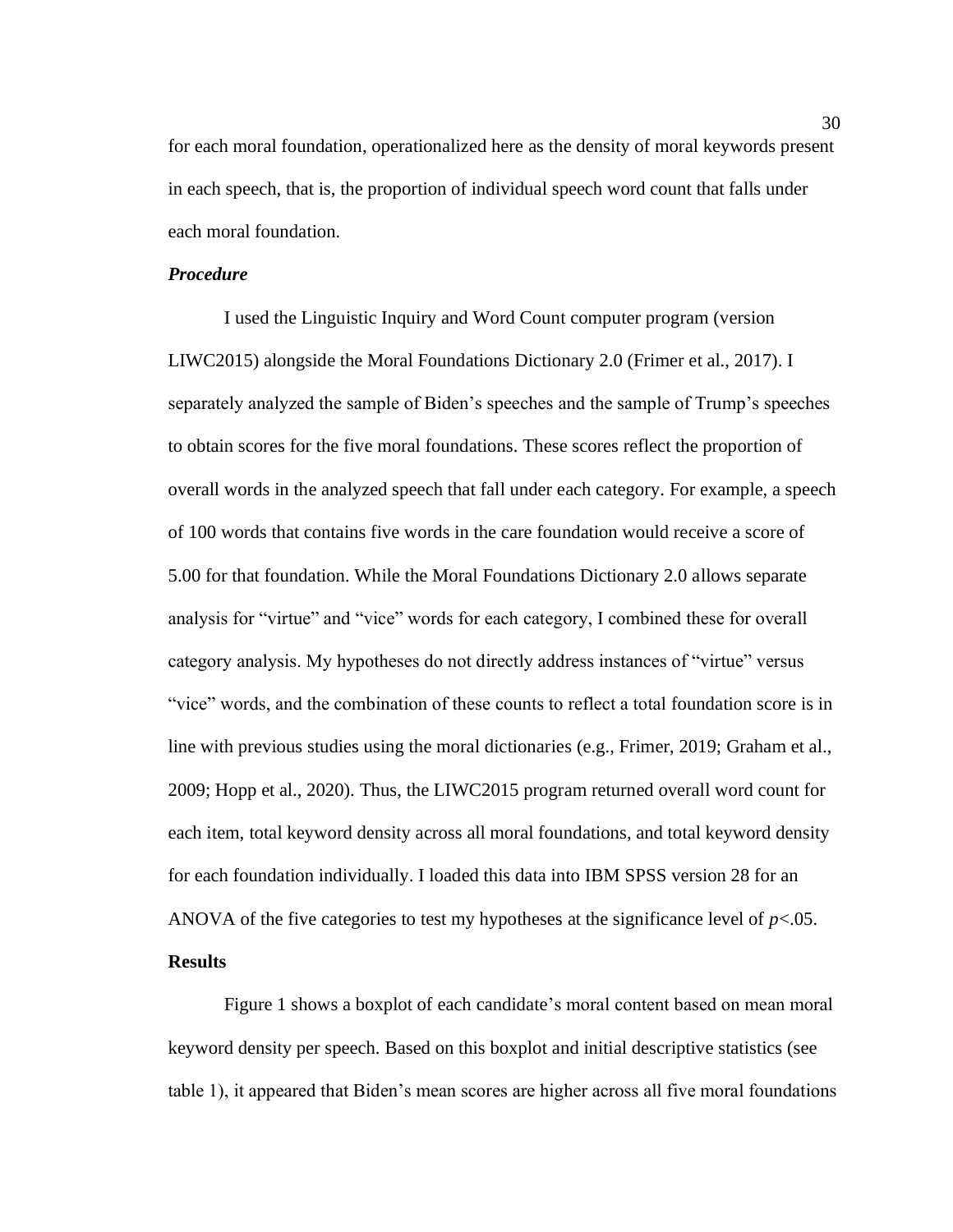than Trump's scores. Before proceeding with the ANOVA to test these differences, I first checked the skewness of each category. A common critique of word count analyses is that the results are often highly skewed (e.g., Frimer, 2019; Hopp et al., 2020). With the slight exception of Biden's "fairness" foundation that showed a skewness statistic of 2.28 (see table 1), my analysis appeared to be fairly regular overall. Frimer (2019) applied a logarithmic transformation to his MFD analyses to correct for skewness, but this did not appear to be advantageous in my case.

# **Figure 1**

*Boxplot Depicting Moral Keyword Analysis Using LIWC2015 and the Moral Foundations Dictionary 2.0.*

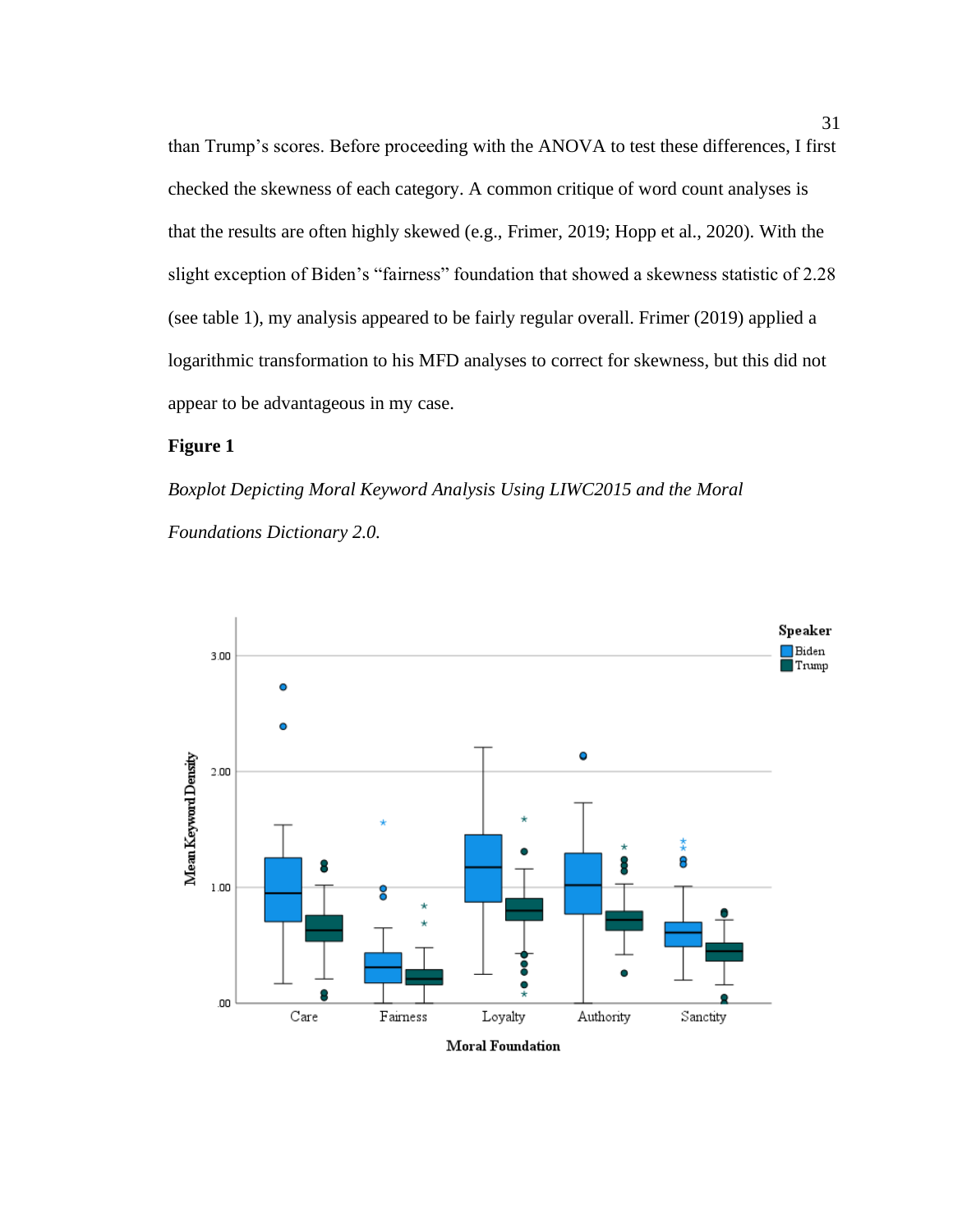# **Table 1**

*Descriptive Statistics of LIWC2015 Analysis Using the Moral Foundations Dictionary* 

|                           | Care   | Fairness | Loyalty | Authority | Sanctity |
|---------------------------|--------|----------|---------|-----------|----------|
| <b>Biden</b> <sup>a</sup> |        |          |         |           |          |
| Min                       | .17    | .00      | .25     | .00       | .20      |
| Max                       | 2.73   | 1.56     | 2.21    | 2.14      | 1.40     |
| M                         | .99    | .35      | 1.19    | 1.04      | .62      |
| <b>SD</b>                 | .47    | .26      | .43     | .41       | .25      |
| Skew                      | 1.11   | 2.28     | .19     | .32       | 1.16     |
| Trump <sup>b</sup>        |        |          |         |           |          |
| Min                       | .05    | .00      | .08     | .26       | .00      |
| Max                       | 1.21   | .84      | 1.59    | 1.35      | .79      |
| М                         | .64    | .24      | .79     | .72       | .44      |
| <b>SD</b>                 | .22    | .13      | .23     | .19       | .15      |
| Skew<br>. .               | $-.13$ | 1.84     | $-.24$  | .79       | $-.39$   |

*2.0.*

 $\overline{a_n} = 56.$   $\overline{b_n} = 75.$ 

# **Table 2**

*Means, Standard Deviations, and One-Way Analysis of Variance of Moral Content Using* 

| <b>Moral Foundation</b> | Biden |     | Trump | F(1, 129) |            |
|-------------------------|-------|-----|-------|-----------|------------|
|                         | M     | SD  | M     | SD        |            |
| Care                    | .99   | .47 | .64   | .22       | $32.15***$ |
| Fairness                | .35   | .26 | .24   | .13       | $11.36***$ |
| Loyalty                 | 1.19  | .43 | .79   | .23       | 47.20***   |
| Authority               | 1.04  | .41 | .72   | .19       | 35.73***   |
| Sanctity                | .62   | .25 | .44   | .15       | $27.50***$ |
| $*** n \ge 001$         |       |     |       |           |            |

*LIWC2015 and the Moral Foundations Dictionary 2.0.*

 $p < .001$ .

Results of the ANOVA are shown in table 2. Across all five moral foundations, there is a statistically significant difference between Biden's and Trump's moral content as measured by moral keyword density, or the proportion of overall word count found in each moral foundation. Regarding the care foundation, Biden's moral content (*M*=.99, *SD*=.47) was significantly higher than Trump's moral content (*M*=.64, *SD*=.22), *F*(1, 129)=32.15, *p*<.001; this supports H1.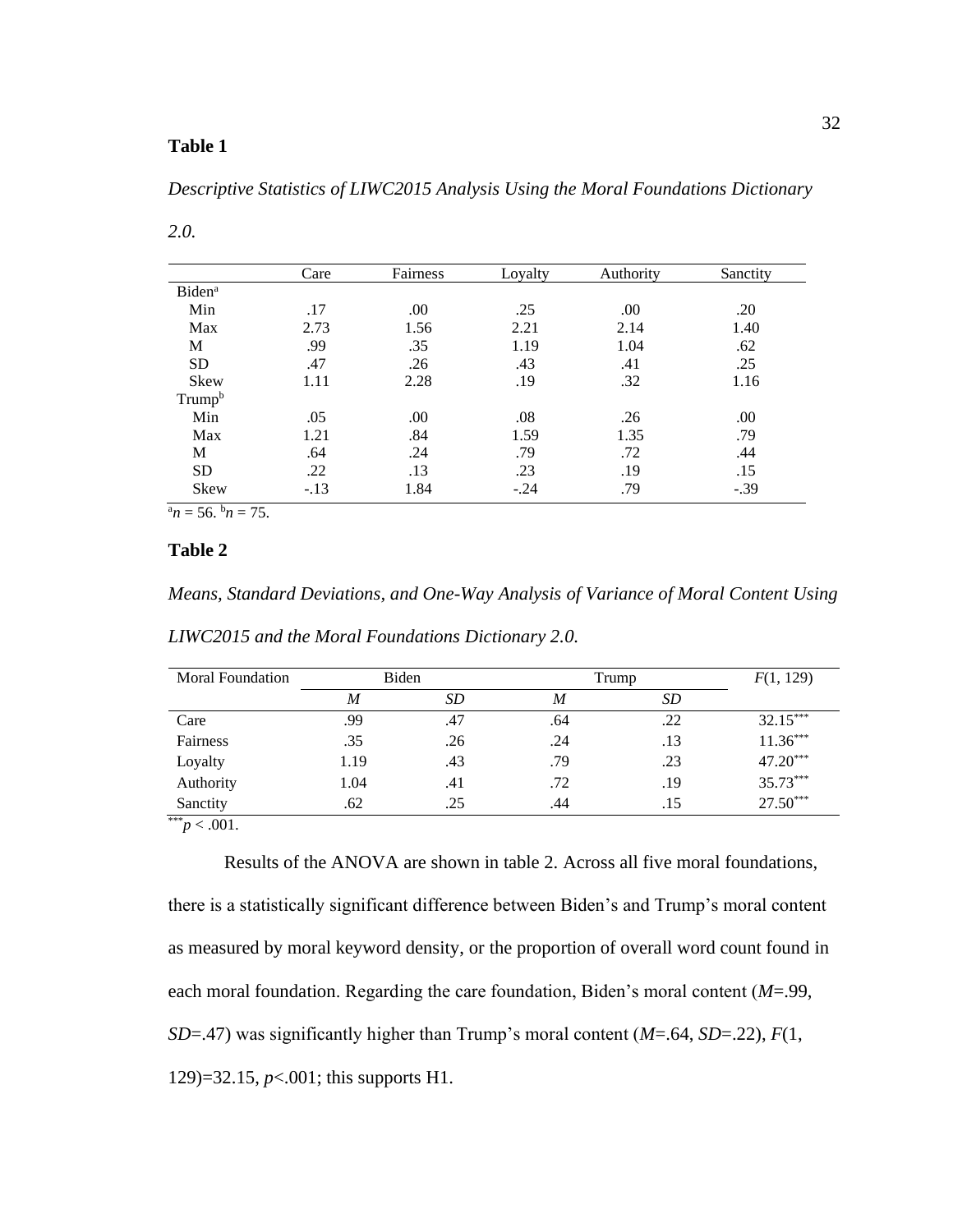Regarding the fairness foundation, Biden's moral content (*M*=.35, *SD*=.26) was significantly higher than Trump's moral content  $(M=24, SD=13)$ ,  $F(1, 129)=11.36$ , *p*<.001; this supports H2.

Regarding the loyalty foundation, Biden's moral content (*M*=1.19, *SD*=.43) was significantly higher than Trump's moral content (*M*=.79, *SD*=.23), *F*(1, 129)=47.20, *p*<.001. While this result is significant, the direction of difference between candidates is counter to my prediction in H3.

Regarding the authority foundation, Biden's moral content (*M*=1.04, *SD*=.41) was significantly higher than Trump's moral content  $(M=.72, SD=.19)$ ,  $F(1, 129)=35.73$ ,  $p<.001$ . While this result is significant, the direction of difference between candidates is counter to my prediction in H4.

Regarding the sanctity foundation, Biden's moral content (*M*=.62, *SD*=.25) was significantly higher than Trump's moral content  $(M=.44, SD=.15)$ ,  $F(1, 129)=27.50$ , *p*<.001. While this result is significant, the direction of difference between candidates is counter to my prediction in H5.

## *Within-Subject Comparisons*

While performing the above analysis, I observed that the overall pattern of moral content per foundation appeared to be similar for each candidate. That is, each candidate appeared to emphasize words from the loyalty foundation, followed by the authority foundation, the care foundation, and the sanctity foundation, with the least amount of emphasis on the fairness foundation. To test whether the differences between categories are significant, I ran pairwise t-tests within each candidate's corpus. I began with the loyalty foundation as the category with the highest mean scores for both candidates,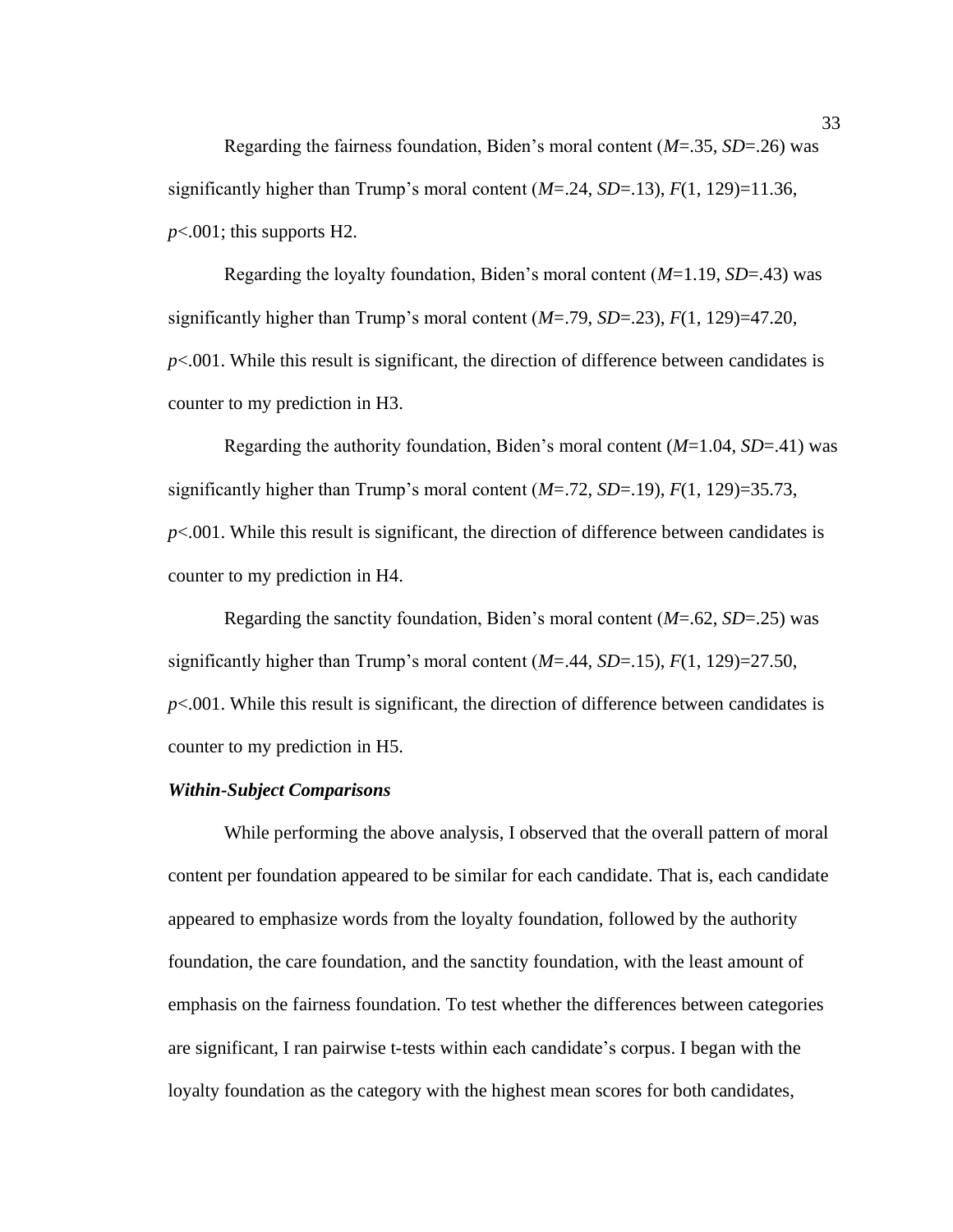compared with the authority foundation with the second highest mean scores. Subsequent pairs followed this ranking pattern. Results are displayed in table 3.

# **Table 3**

*Within-Subject Comparisons Using LIWC2015 and the Moral Foundations Dictionary* 

| ۰.<br>$\sim$<br>٦<br>× |
|------------------------|

|           |      | Biden     |       |                  |     | Trump     |       |                  |
|-----------|------|-----------|-------|------------------|-----|-----------|-------|------------------|
|           | M    | <b>SD</b> | t(55) | $\boldsymbol{p}$ | M   | <b>SD</b> | t(74) | $\boldsymbol{p}$ |
| Pair 1    |      |           |       |                  |     |           |       |                  |
| Loyalty   | 1.19 | .43       |       |                  | .79 | .23       |       |                  |
| Authority | 1.04 | .41       | 2.12  | .038             | .72 | .19       | 2.54  | .013             |
| Pair 2    |      |           |       |                  |     |           |       |                  |
| Authority | 1.04 | .41       |       |                  | .72 | .19       |       |                  |
| Care      | .99  | .48       | .75   | .458             | .64 | .22       | 3.19  | .002             |
| Pair 3    |      |           |       |                  |     |           |       |                  |
| Care      | .99  | .48       |       |                  | .64 | .22       |       |                  |
| Sanctity  | .63  | .25       | 6.57  | < .001           | .44 | .15       | 9.57  | < .001           |
| Pair 4    |      |           |       |                  |     |           |       |                  |
| Sanctity  | .63  | .25       |       |                  | .44 | .15       |       |                  |
| Fairness  | .35  | .26       | 6.25  | < .001           | .24 | .13       | 7.90  | < .001           |

*Note.* All *p* values reflect two-tailed *t*-tests.

#### **Discussion**

Initial analysis of the moral content of my sample using LIWC2015 and the Moral Foundations Dictionary 2.0 provided mixed support for my hypotheses. Biden's moral content as measured by keyword density surpassed Trump's content for all moral foundations, not just those predicted by Moral Foundations Theory. Using this measure alone, one could find support for the observation that Biden's goal was to be a 'values candidate' who emphasized a return to morality in contrast to the previous administration. Such a candidate may very well use a higher instance of morally salient language overall. However, results also revealed similar patterns of moral keyword use between the candidates. Except for a statistically non-significant difference between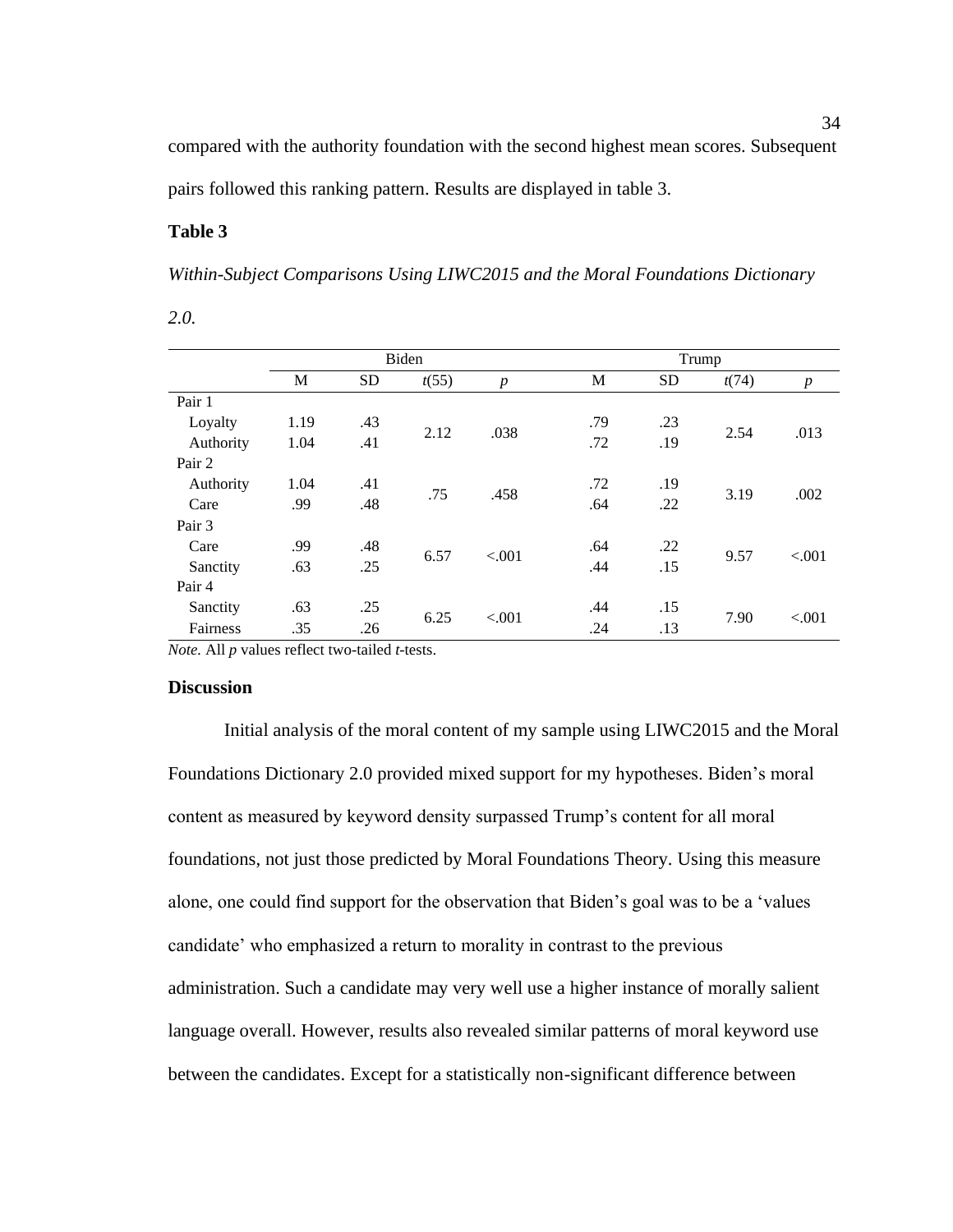Biden's mean keyword usage for 'authority' and 'care,' both candidates essentially emphasized the same moral foundations within their speeches.

Analysis reveals statistically significant differences when comparing means between candidates. However, given their apparent similarities in moral orientation, or the pattern of moral foundation emphasis, there may be no real substantive differences between them. It may simply be the case that Trump gave longer speeches with more neutral content, but when it comes down to moral language, perhaps both candidates were more similar than they were different. This reveals a potential stumbling block when using a keyword counting analysis such as the Linguistic Inquiry and Word Count program. A researcher could draw very different conclusions depending on both how a study operationalizes the underlying concept of interest and whether tests are carried out between or within subjects.

It is worth considering the overall word count per foundation of the Moral Foundations Dictionary 2.0 when evaluating these results. Perhaps the scores for 'fairness' and 'sanctity' were low because the reference list was simply smaller than the other foundations? This does not appear to be the case. The Moral Foundations Dictionary 2.0 contains an average of 421 combined virtue and vice words for each moral foundation. The foundation with the smallest number of words is loyalty with only 192 words, yet both candidate's highest mean scores were in this category. The fairness foundation contains 351; still below average, but seemingly not enough to warrant scores significantly lower than the remaining foundations. Interestingly, the sanctity foundation contains the highest word count at 660, yet this foundation ranked second to last in the analysis.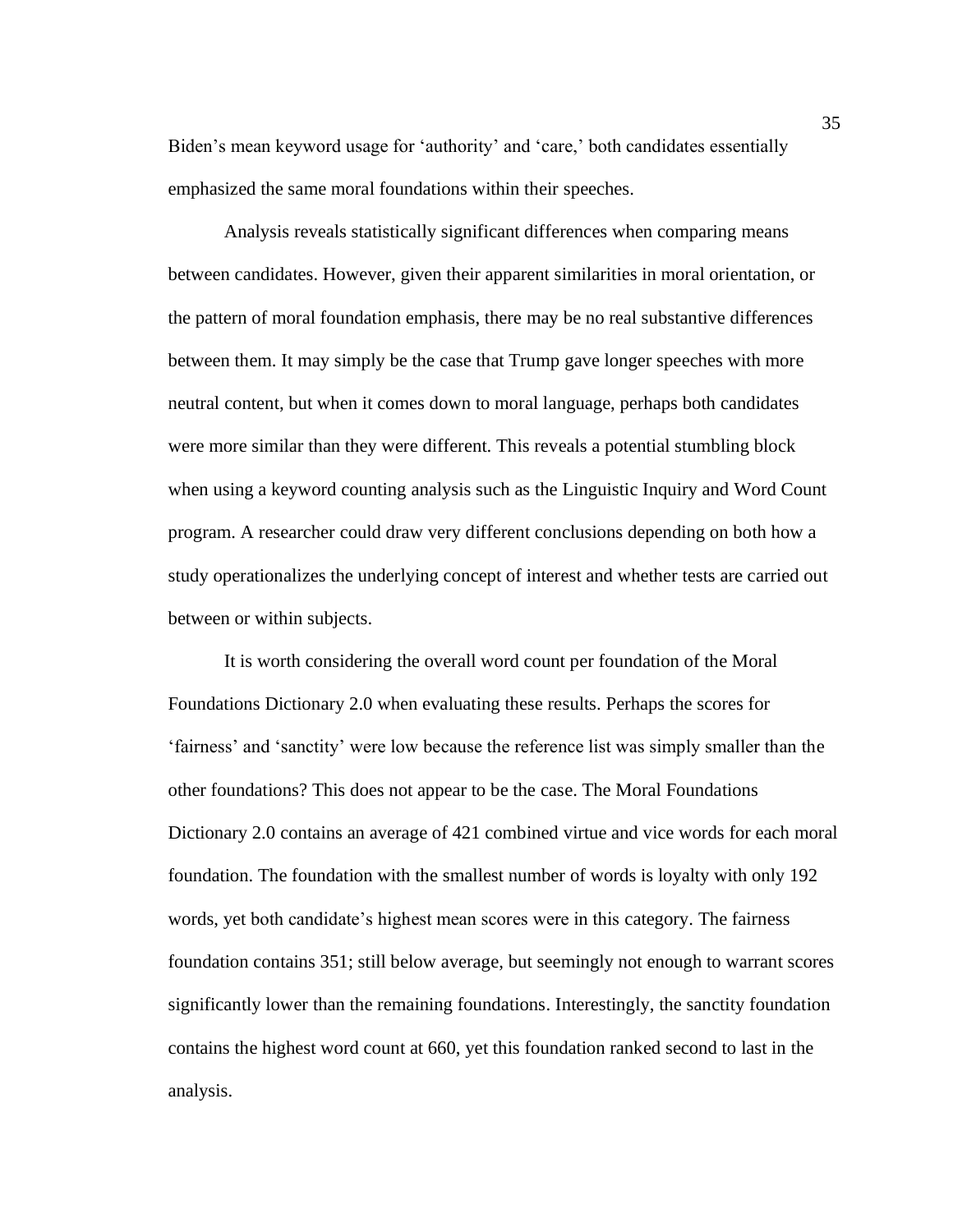### **Experiment 2**

#### **Method**

I wanted to know how these results compared to an analysis using the extended Moral Foundations Dictionary while avoiding Hopp et al.'s (2020) apparent gap in comparing these methods. If I were to run an analysis using the eMFDScore program, it would not provide a direct comparison to my initial results given the inherent differences in score calculation and overall operationalization. I needed to take a few preliminary steps before performing the eMFDScore analysis: reformatting the corpus for use with eMFDScore and performing an eMFDScore analysis using the Moral Foundations Dictionary 2.0. I describe these processes below.

#### *Testing a Segmented Corpus*

First, I adjusted the corpus to reflect the requirements for eMFDScore, which vary from LIWC2015. EMFDScore requires a corpus to be compiled into a single spreadsheet document with every item entered into a single cell. I created one spreadsheet for each candidate in Microsoft Excel, but I encountered a software limitation in the process. A single cell in Excel is limited to 32 kilobytes of information, or roughly 6,000 words. This was not a problem for most of Biden's speeches, in which only two items exceeded this limit and required me to split the item over two cells. However, I was required to split many of Trump's speeches into two or three cells. This meant that, rather than analyzing 131 total items, I would now be analyzing 211 total items. See table 4 for descriptive statistics of the reformatted corpus.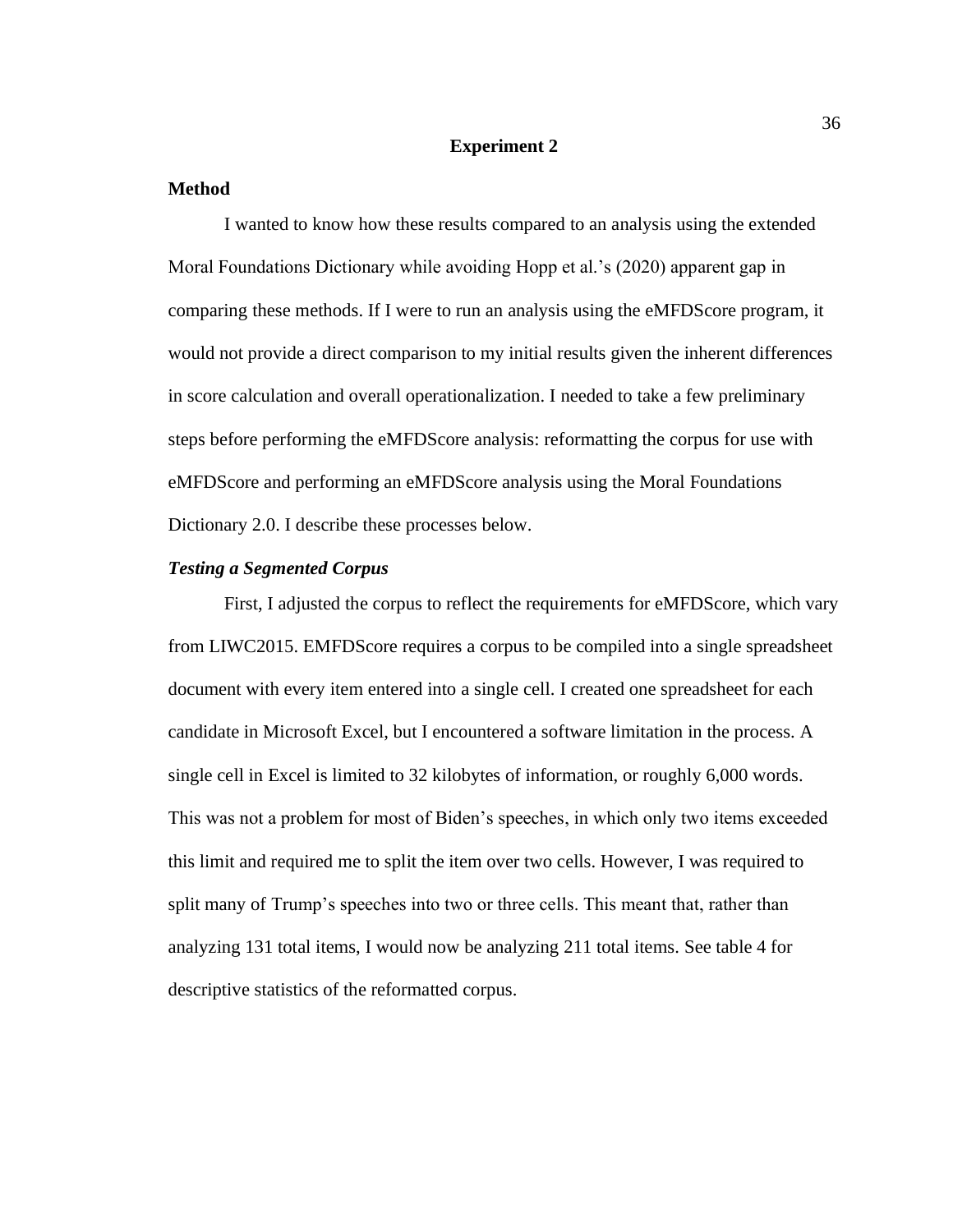# **Table 4**

#### *Descriptive Statistics of LIWC2015 Analysis Using the Moral Foundations Dictionary*

|                                             | Care | Fairness | Loyalty | Authority | Sanctity |
|---------------------------------------------|------|----------|---------|-----------|----------|
| <b>Biden</b> <sup>a</sup>                   |      |          |         |           |          |
| Min                                         | .17  | .00.     | .25     | .00       | .00      |
| Max                                         | 2.73 | 1.56     | 2.21    | 2.14      | 1.40     |
| M                                           | .97  | .36      | 1.16    | 1.02      | .60      |
| <b>SD</b>                                   | .48  | .27      | .45     | .41       | .27      |
| Skew                                        | 1.04 | 2.06     | .12     | .31       | .87      |
| Trump <sup>b</sup>                          |      |          |         |           |          |
| Min                                         | .05  | .00.     | .08     | .00       | .00      |
| Max                                         | 1.83 | .84      | 4.18    | 1.47      | 1.82     |
| М                                           | .72  | .23      | .93     | .73       | .49      |
| <b>SD</b>                                   | .33  | .14      | .52     | .23       | .22      |
| Skew                                        | .92  | 1.72     | 3.38    | .29       | 1.89     |
| $a_{11}$ $\epsilon_0$ $b_{11}$ $\epsilon_1$ |      |          |         |           |          |

*2.0 with Segmented Corpus.*

 $n_n = 59$ .  $n_0 = 152$ .

Biden's sample (N=59) ranged in word count from 408 words to 6,118 words  $(M=3,281.64, SD=1,262.03)$ , while Trump's sample  $(N=152)$  ranged in word count from 223 words to 6,258 words (M=4,639.83, SD=1,848.22). This revealed a much smaller difference in mean word count than the initial analysis, though a *t*-test showed that this difference is still statistically significant, with *t*(209)=5.19, *p*<.001.The new corpus not only has a different sample size, but essentially a different unit of analysis, moving from 'entire speech' to simply a speech segment in the case of larger speeches. It is possible that this change alone could lead to differences in analysis. If so, then I would have less confidence in comparing the analyses between LIWC2015 and eMFDScore, since there would be fundamental differences in the corpus.

Given that only two of Biden's speeches needed to be split for reformatting, his moral foundation statistics did not change much. However, Trump's statistics are more skewed, particularly within the loyalty foundation. This is perhaps due to certain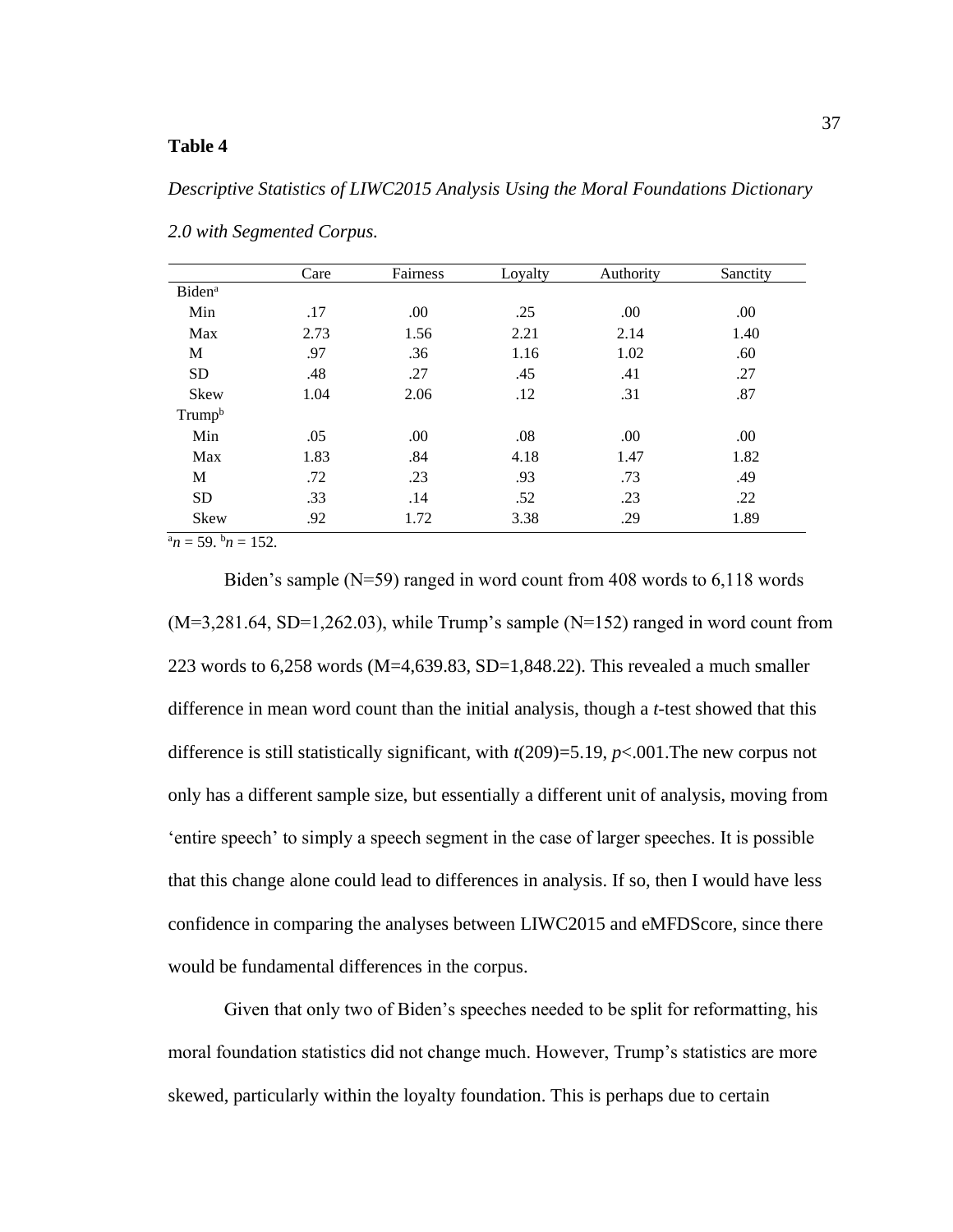segments of Trump's speeches containing a higher density of loyalty content that essentially became "diluted" when examining the speeches as a whole. Though given that Trump's overall moral content is not significantly skewed, I did not apply any adjustments before running the ANOVA.

I analyzed this new corpus with LIWC2015 as in Experiment 1 under the assumption that similar results would lend confidence in a comparison between the two methods. Results of this ANOVA were in line with my initial analysis of the unmodified corpus of speeches; see table 5 for full results. Biden's speeches (and speech segments) still contained a higher mean moral keyword density than Trump's, though results were slightly less statistically significant for the loyalty foundation (changed from  $p<.001$  to  $p=0.003$ ) and the sanctity foundation (changed from  $p<0.001$  to  $p=0.001$ ). These were still under my significance threshold of  $p<0.05$ , and so the overall results stand: H1 and H2 continued to be supported, while H3, H4, and H5 again found statistically significant difference in the opposite direction predicted. I believe this was a necessary first step in comparing analysis methods; if differences arise between the two, it does not appear that a difference in corpus structure would be at fault.

# **Table 5**

*Means, Standard Deviations, and One-Way Analysis of Variance of Moral Content Using LIWC2015 and the Moral Foundations Dictionary 2.0 with Segmented Corpus.*

| Moral Foundation | Biden |     |     | Trump | F(1, 209) | n         |
|------------------|-------|-----|-----|-------|-----------|-----------|
|                  | M     | SD. | M   | SD    |           |           |
| Care             | .97   | .48 | .72 | .33   | 19.57     | ${<}001$  |
| Fairness         | .36   | .27 | .23 | .14   | 19.42     | ${<}.001$ |
| Loyalty          | 1.16  | .45 | .93 | .52   | 9.04      | .003      |
| Authority        | 1.02  | .41 | .73 | .23   | 43.01     | ${<}.001$ |
| Sanctity         | .60   | .27 | .49 | .22   | 10.88     | .001      |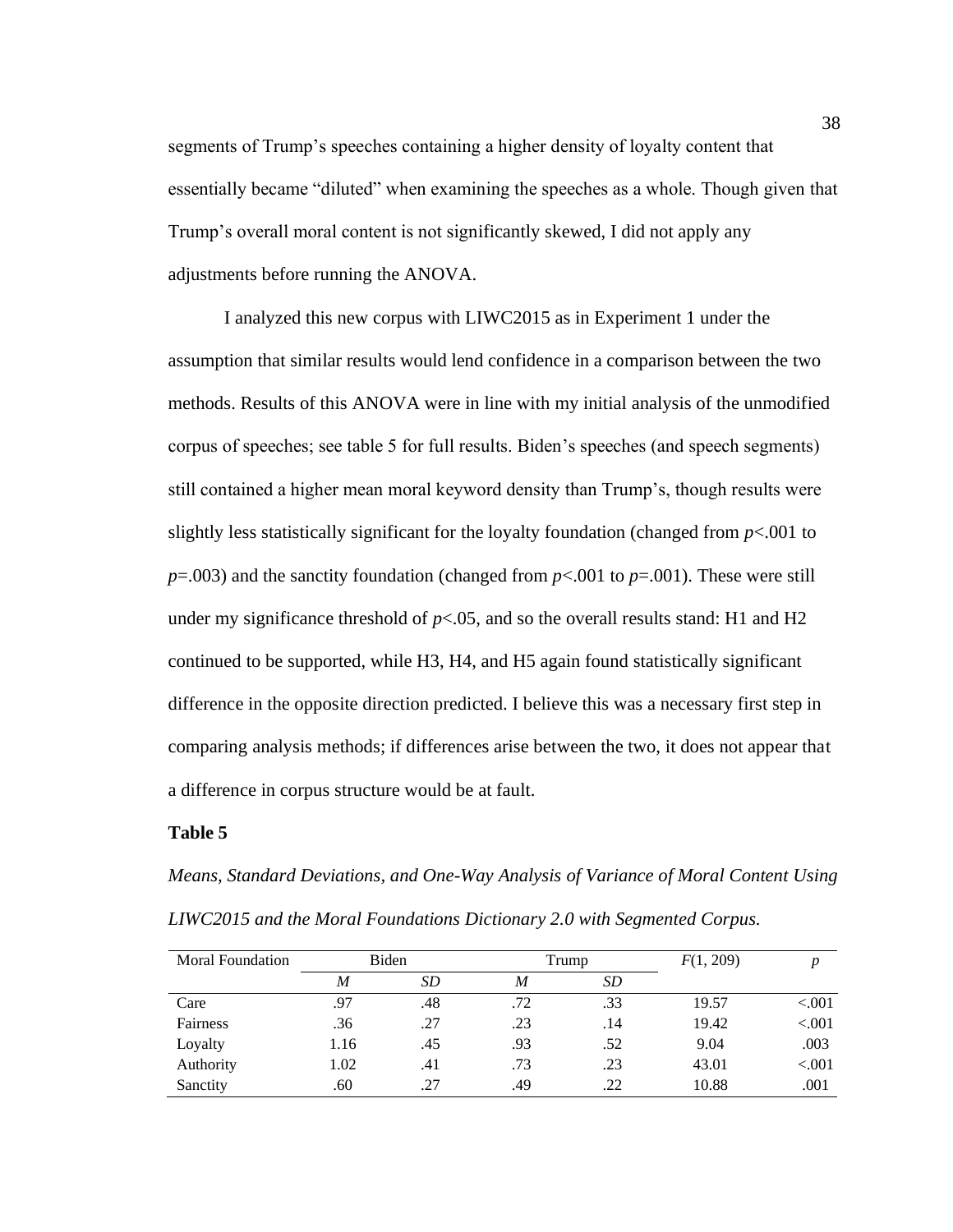After completing this intermediate step, I analyzed the segmented corpus with eMFDScore using the Moral Foundations Dictionary 2.0 as the reference dictionary. While eMFDScore will not return absolute word counts as LIWC2015 does, it should depict a pattern of moral content that can be compared to the pairwise analysis performed above. If these agree, it again increases confidence in a comparison between methods. I describe this process in detail below.

#### *Sample*

For this analysis, I used the segmented corpus as described above.

#### *Design*

This analysis tested the moral content of the segmented corpus described above in a manner similar to experiment 1. The difference here lies in how the scores were calculated for each moral foundation. Rather than reporting keyword density, eMFDScore reports the number of words per moral foundation divided by the total number of words identified across all foundations. This gives relative scores per moral foundation without regard to overall word count. The purpose of this step is to compare results to the candidates' moral orientation patterns as observed in experiment 1.

# *Procedure*

I used the eMFDScore program to analyze the segmented corpus using the Moral Foundations Dictionary 2.0 as a reference. I combined virtue/vice scores into a single score per category before loading the data into IBM SPSS 28 for ANOVA comparisons. **Results**

Rather than the keyword density scores that LIWC2015 provided, eMFDScore showed the keyword use per category divided by total moral keywords found. See figure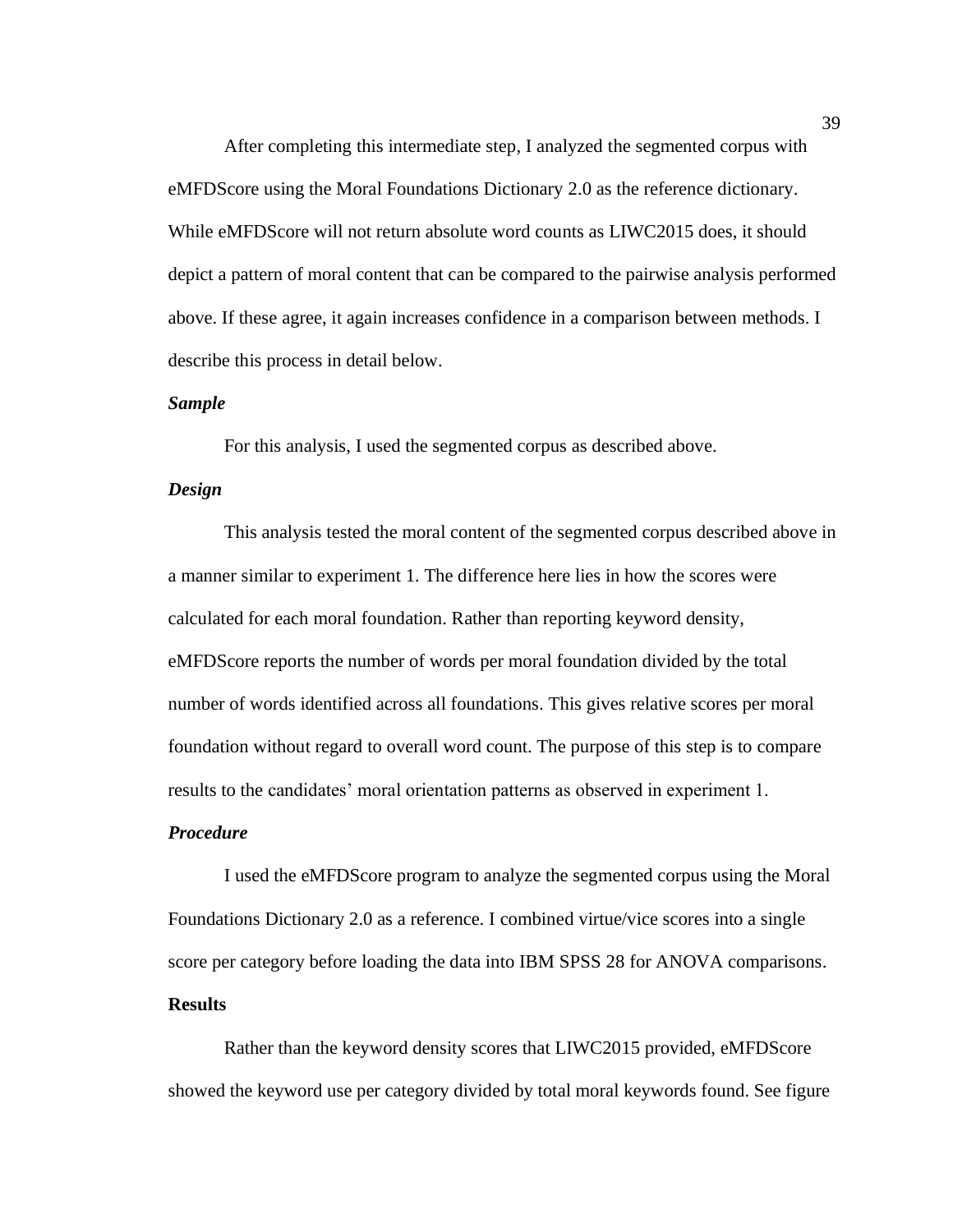2 for a boxplot of this analysis, along with tables 6 and 7 for descriptive statistics and ANOVA results. The ANOVA indicated that the mean relative proportions of moral content from each foundation did not vary between candidates at a statistically significant level.

# **Figure 2**

*Boxplot Depicting Moral Keyword Analysis Using eMFDScore and the Moral Foundations Dictionary 2.0.*

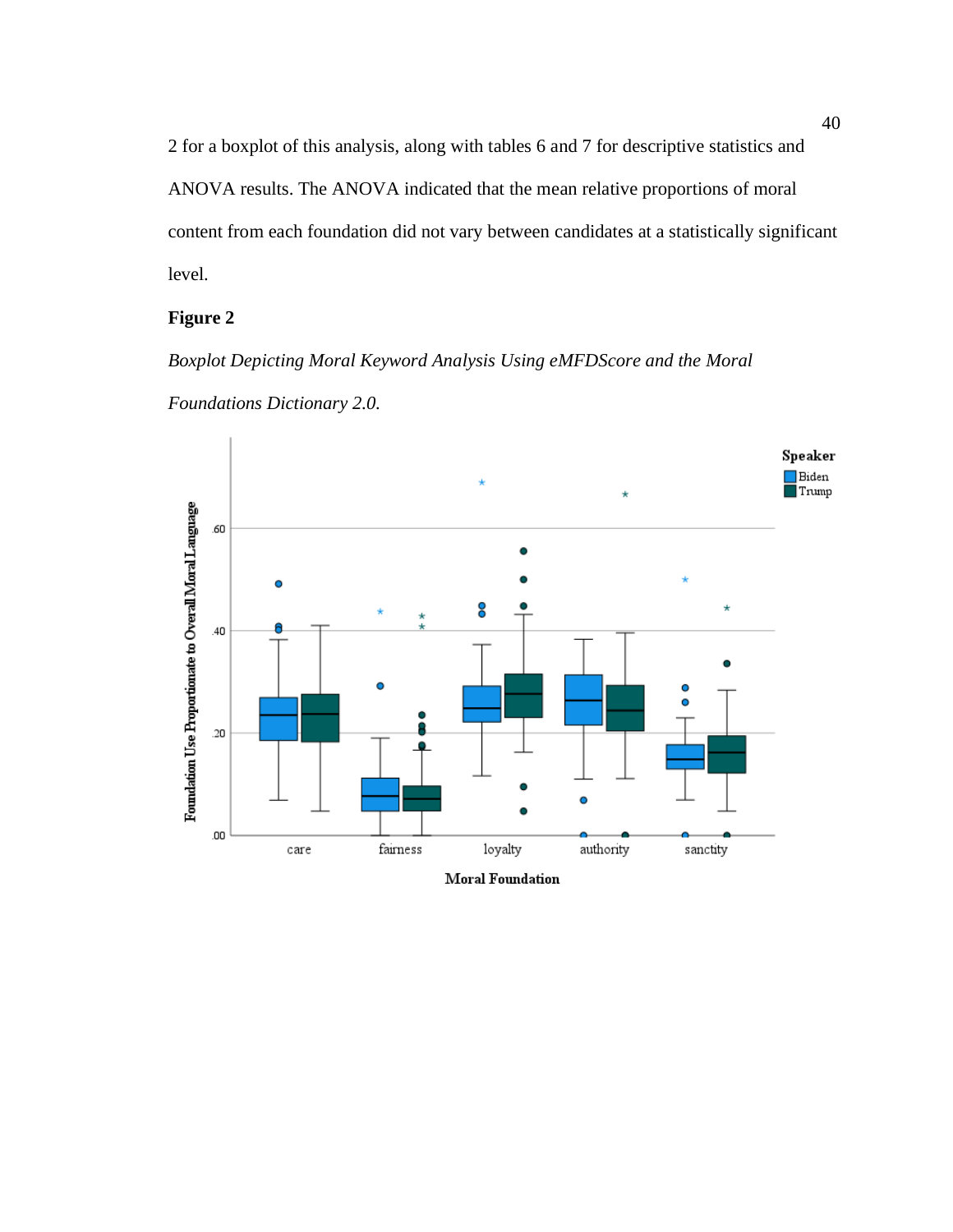# **Table 6**

# *Descriptive Statistics of eMFDScore Analysis Using the Moral Foundations Dictionary*

|                           | Care   | Fairness | Lovalty | Authority | Sanctity |
|---------------------------|--------|----------|---------|-----------|----------|
| <b>Biden</b> <sup>a</sup> |        |          |         |           |          |
| Min                       | .07    | .00      | .12     | .00.      | .00      |
| Max                       | .49    | .44      | .69     | .38       | .50      |
| M                         | .24    | .09      | .26     | .26       | .16      |
| <b>SD</b>                 | .08    | .07      | .09     | .08       | .07      |
| <b>Skew</b>               | .67    | 2.86     | 2.26    | $-.77$    | 2.53     |
| Trump <sup>b</sup>        |        |          |         |           |          |
| Min                       | .05    | .000     | .05     | .00.      | .00.     |
| Max                       | .41    | .43      | .56     | .67       | .44      |
| M                         | .23    | .08      | .28     | .25       | .16      |
| <b>SD</b>                 | .06    | .06      | .07     | .07       | .06      |
| Skew                      | $-.17$ | 2.94     | .49     | .89       | .86      |

*2.0 with Segmented Corpus.*

 $a_n = 59$ ,  $b_n = 152$ .

# **Table 7**

*Means, Standard Deviations, and One-Way Analysis of Variance of Moral Content Using* 

*eMFDScore and the Moral Foundations Dictionary 2.0 with Segmented Corpus.*

| <b>Moral Foundation</b> | Biden |           |     | Trump     |      |      |
|-------------------------|-------|-----------|-----|-----------|------|------|
|                         | M     | <b>SD</b> | M   | <b>SD</b> |      |      |
| Care                    | .24   | .08       | .23 | .06       | .25  | .615 |
| Fairness                | .09   | .07       | .08 | .06       | .56  | .454 |
| Loyalty                 | .26   | .09       | .28 | .07       | 1.62 | .204 |
| Authority               | .26   | .08       | .25 | .07       | .59  | .445 |
| Sanctity                | .16   | .07       | .16 | .06       | .49  | .487 |

# **Discussion**

These results did not support my hypotheses, but it is worth noting that this is due to a different operationalization of the moral content analysis. What was more noteworthy about these results is that they supported an observation from the first analysis using LIWC2015; while Biden used a higher keyword density across all moral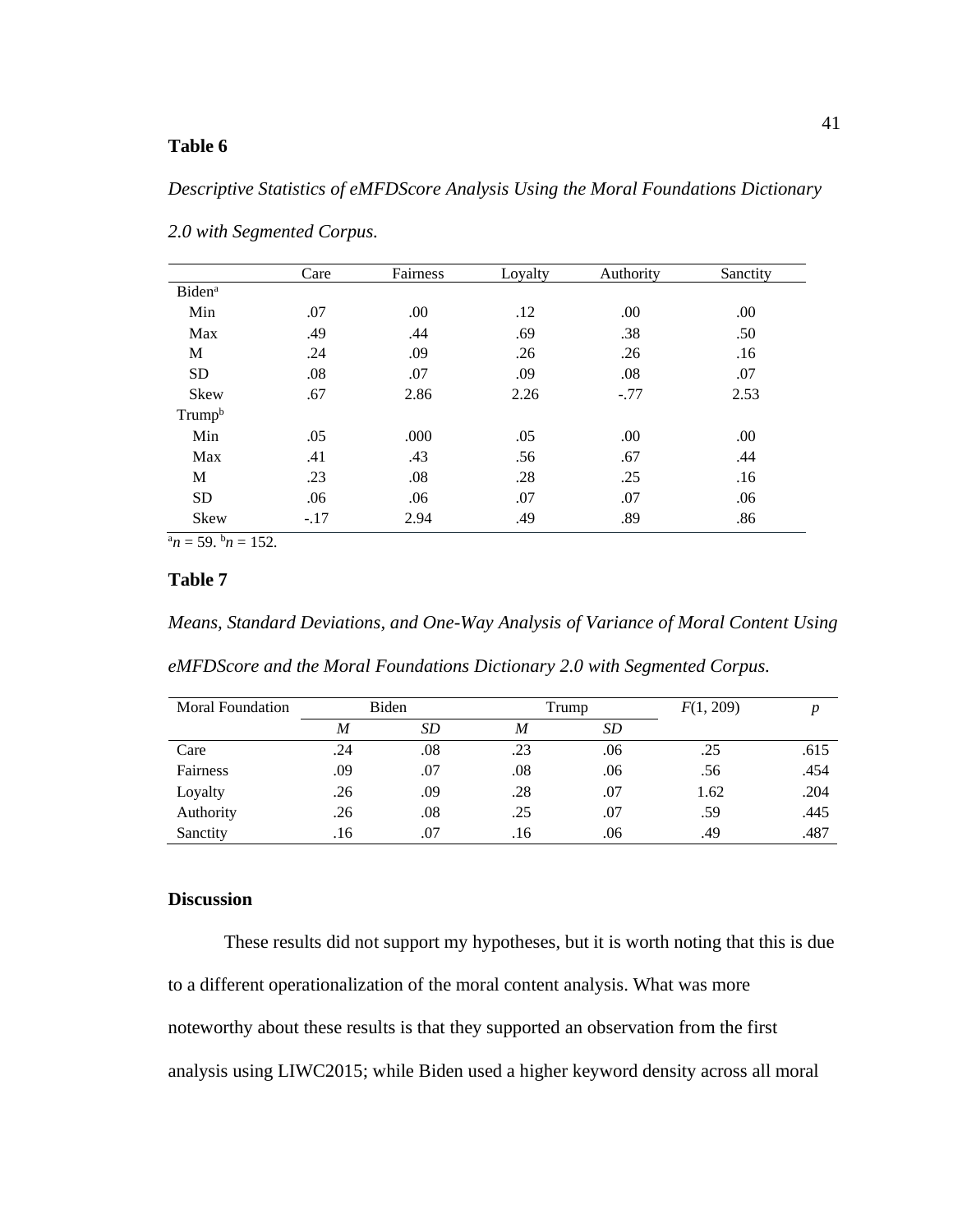foundations, the overall pattern of moral content does not significantly vary between the two candidates.

By performing these intermediate analyses, I have addressed a gap left by Hopp et al. (2020) in comparing their method with previous methods. Using the LIWC2015 program alongside the Moral Foundations Dictionary 2.0, I have shown that the analysis of my sample did not significantly vary between an unmodified corpus versus a segmented corpus arranged for use with the eMFDScore program. Further, I demonstrated that the measurement, and thus operationalization, of moral content was fundamentally different between a LIWC2015 analysis and an eMFDScore analysis when using the same reference dictionary. While the eMFDScore analysis did confirm a pattern observed in the LIWC2015 analysis, the two sets of results lead to different conclusions when testing my hypotheses. With these results in mind, I turn now to an analysis using the eMFDScore program with the extended Moral Foundations Dictionary as a reference.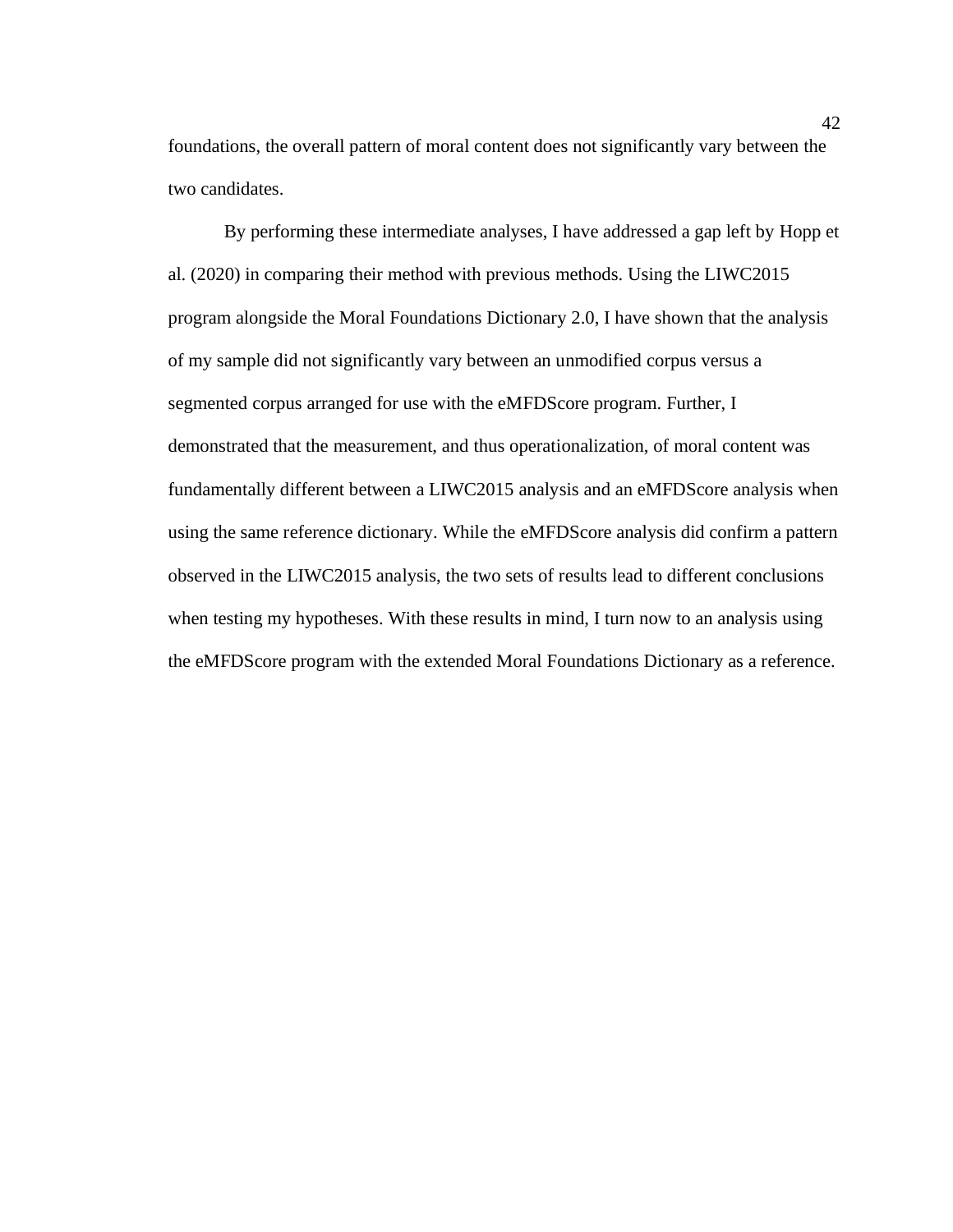#### **Experiment 3**

#### **Method**

#### *Sample*

For this analysis, I used the segmented corpus described in experiment 2.

# *Design*

For my final analysis, the independent variable was again the speaker, either Biden or Trump. The unit of analysis was an individual speech or speech segment, analyzed as a segment of text with 6,000 words or less. The dependent variables were the measure of moral content for each moral foundation, operationalized here as the mean eMFD annotation score of all identified words in each segment.

#### *Procedure*

I used the eMFDScore program to analyze the segmented corpus with the extended Moral Foundations Dictionary as the reference word list. I configured eMFDScore to return total probabilities across all moral foundations in order to capture the continuous moral weighting scores for which Hopp et al. (2020) advocated. eMFDScore also returns "sentiment" scores for each foundation, but since I combined virtue/vice scores in the previous analyses, I had no direct comparison for the sentiment scores. I loaded the moral foundation scores into IBM SPSS 28 for ANOVA comparisons.

# **Results**

When using eMFDScore with the Moral Foundations Dictionary 2.0, I obtained scores that indicated keywords per moral foundation divided by total keyword use. However, the scores using the extended Moral Foundations Dictionary are calculated differently. Words in this dictionary are assigned multiple scores per foundation, with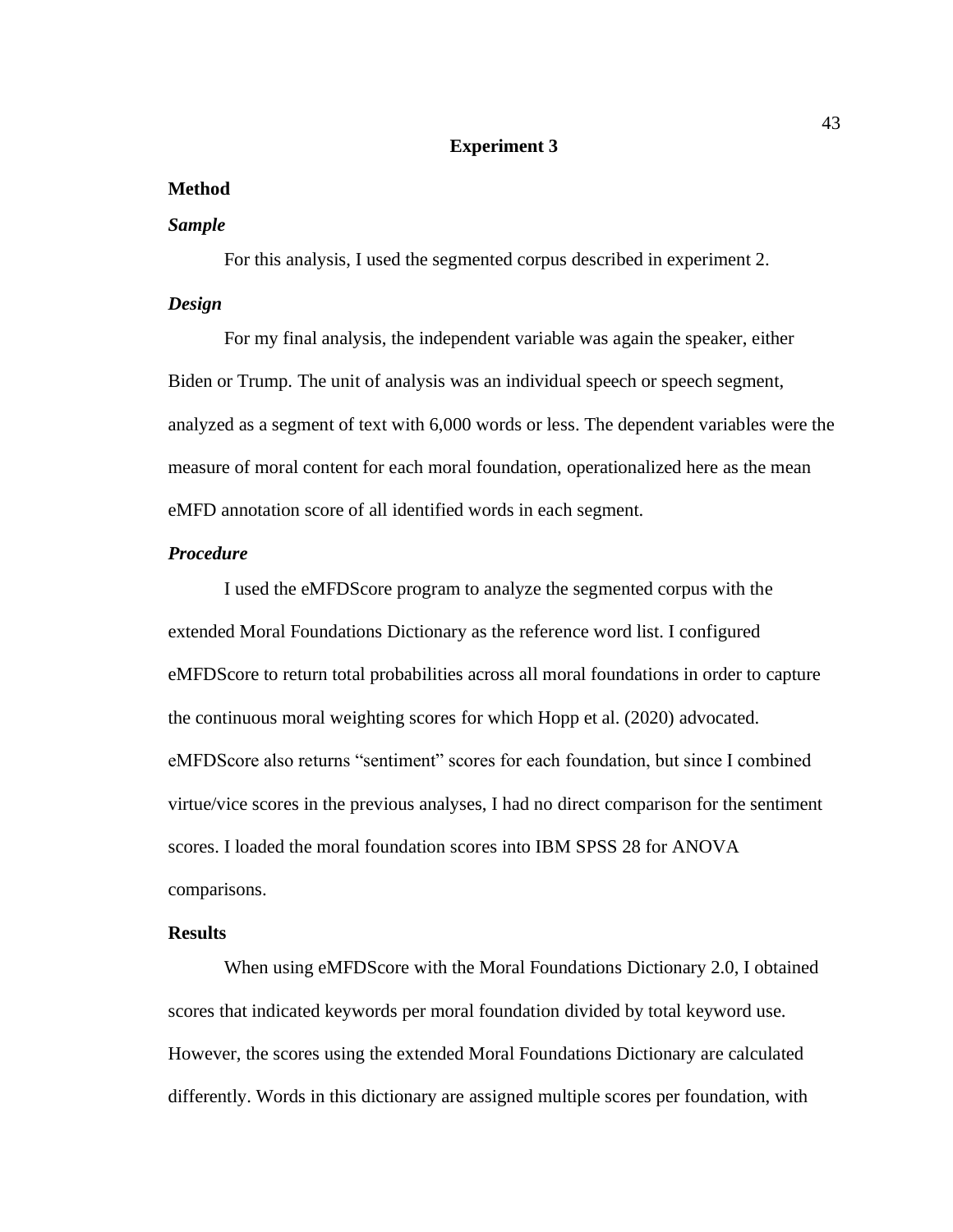each score indicating the proportion of initial participants that assigned a word to a particular foundation. For each corpus segment analyzed, the total word scores are added and then averaged within each foundation. A boxplot depicting these mean scores per foundation is shown in figure 3.

# **Figure 3**

*Boxplot Depicting Moral Keyword Analysis Using eMFDScore and the extended Moral Foundations Dictionary.*



My initial observation of the data is that both candidates again appeared to exhibit the same pattern of moral content, but this pattern is very different from the one depicted by the previous analyses using the Moral Foundations Dictionary 2.0. See table 8 for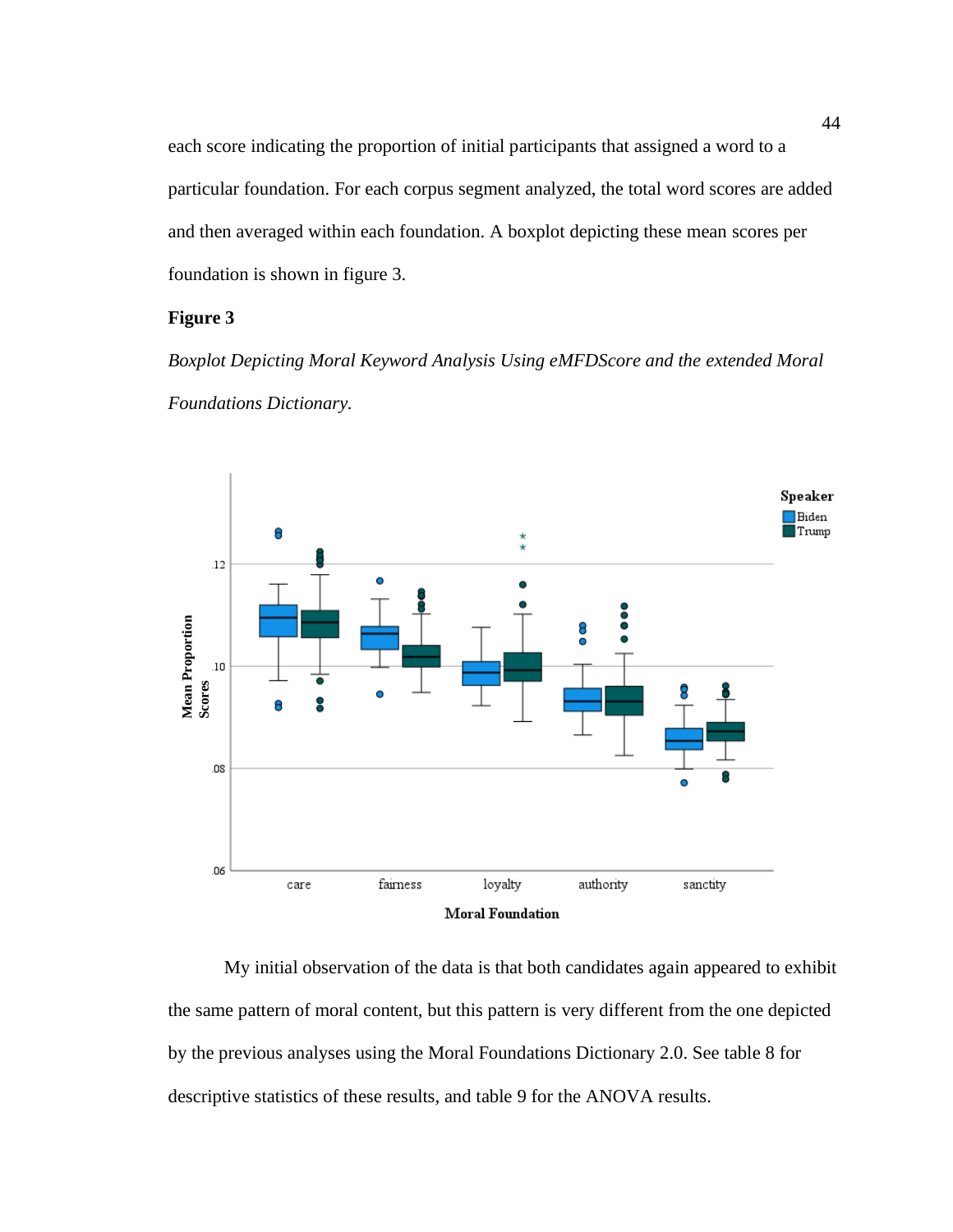# **Table 8**

#### *Descriptive Statistics of eMFDScore Analysis Using the extended Moral Foundations*

| Care   | Fairness | Loyalty | Authority | Sanctity |
|--------|----------|---------|-----------|----------|
|        |          |         |           |          |
| .11    | .11      | .10     | .09       | .09      |
| .006   | .004     | .003    | .004      | .004     |
| $-.11$ | $-.11$   | .30     | 1.38      | .58      |
|        |          |         |           |          |
| .11    | .10      | .10     | .09       | .09      |
| .005   | .004     | .005    | .005      | .003     |
| $-.03$ | .82      | 1.83    | .85       | .22      |
|        |          |         |           |          |

*Dictionary with Segmented Corpus.*

 $a_n = 59$ .  $b_n = 152$ .

#### **Table 9**

*Means, Standard Deviations, and One-Way Analysis of Variance of Moral Content Using eMFDScore and the extended Moral Foundations Dictionary with Segmented Corpus.*

| Moral Foundation | Biden |      | Trump |      | F(1, 209) | n        |
|------------------|-------|------|-------|------|-----------|----------|
|                  | M     | SD   | M     | SD.  |           |          |
| Care             | .11   | .006 | .11   | .005 | .11       | .741     |
| Fairness         | .11   | .004 | .10   | .004 | 39.79     | ${<}001$ |
| Loyalty          | .10   | .003 | .10   | .005 | 3.10      | .080     |
| Authority        | .09   | .004 | .09   | .005 | .25       | .616     |
| Sanctity         | .09   | .004 | .09   | .003 | 10.18     | .002     |

Regarding the care foundation, Biden's moral content (*M*=.109, *SD*=.006) was not significantly different from Trump's moral content (*M*=.109, *SD*=.005), *F*(1, 209)=.110, *p*=.741; this did not support H1, thus it contradicted findings of my first analysis.

Regarding the fairness foundation, Biden's moral content (*M*=.106, *SD*=.004) was significantly higher than Trump's moral content (*M*=.102, *SD*=.004), *F*(1, 209)=39.789, *p*<.001; this supported H2 and was in line with the findings of my first analysis.

Regarding the loyalty foundation, Biden's moral content (*M*=.099, *SD*=.003) was lower than Trump's moral content (*M*=.100, *SD*=.005), *F*(1, 209)=3.104, *p*=.08. This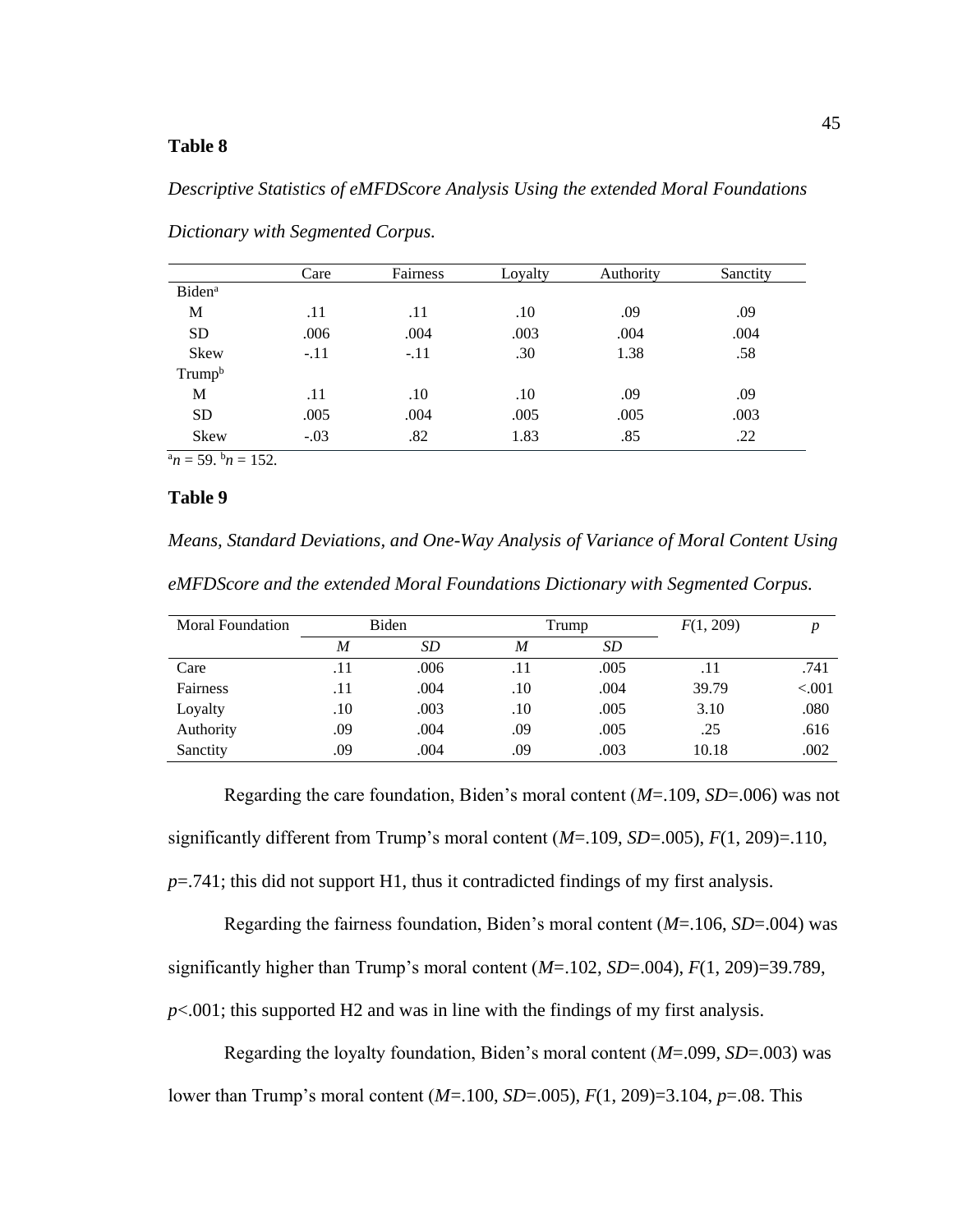result approached the significance level of  $p=0.05$ , but it did not fully support H3, nor was it in line with the initial analysis.

Regarding the authority foundation, Biden's moral content (*M*=.094, *SD*=.004) was not significantly different from Trump's moral content (*M*=.094, *SD*=.005), *F*(1,  $209$ )=.252,  $p=0.616$ . This did not support H4, nor was it in line with the initial analysis.

Regarding the sanctity foundation, Biden's moral content (*M*=.086, *SD*=.004) was significantly lower than Trump's moral content (*M*=.087, *SD*=.003), *F*(1, 209)=10.184, *p*=.002. This supports H5, though this result contradicted the initial findings of the MFD 2.0 analysis.

To further explore these results, I ran another set of within subject comparisons (shown in table 10), as the boxplot appears to show a similar pattern of moral content use for each candidate, with the highest mean probability scores in the care foundation and descending scores for each subsequent foundation. Pairwise t-tests confirm this pattern, with both candidates showing statistically significant differences at the level *p*<.001 for each step down the line.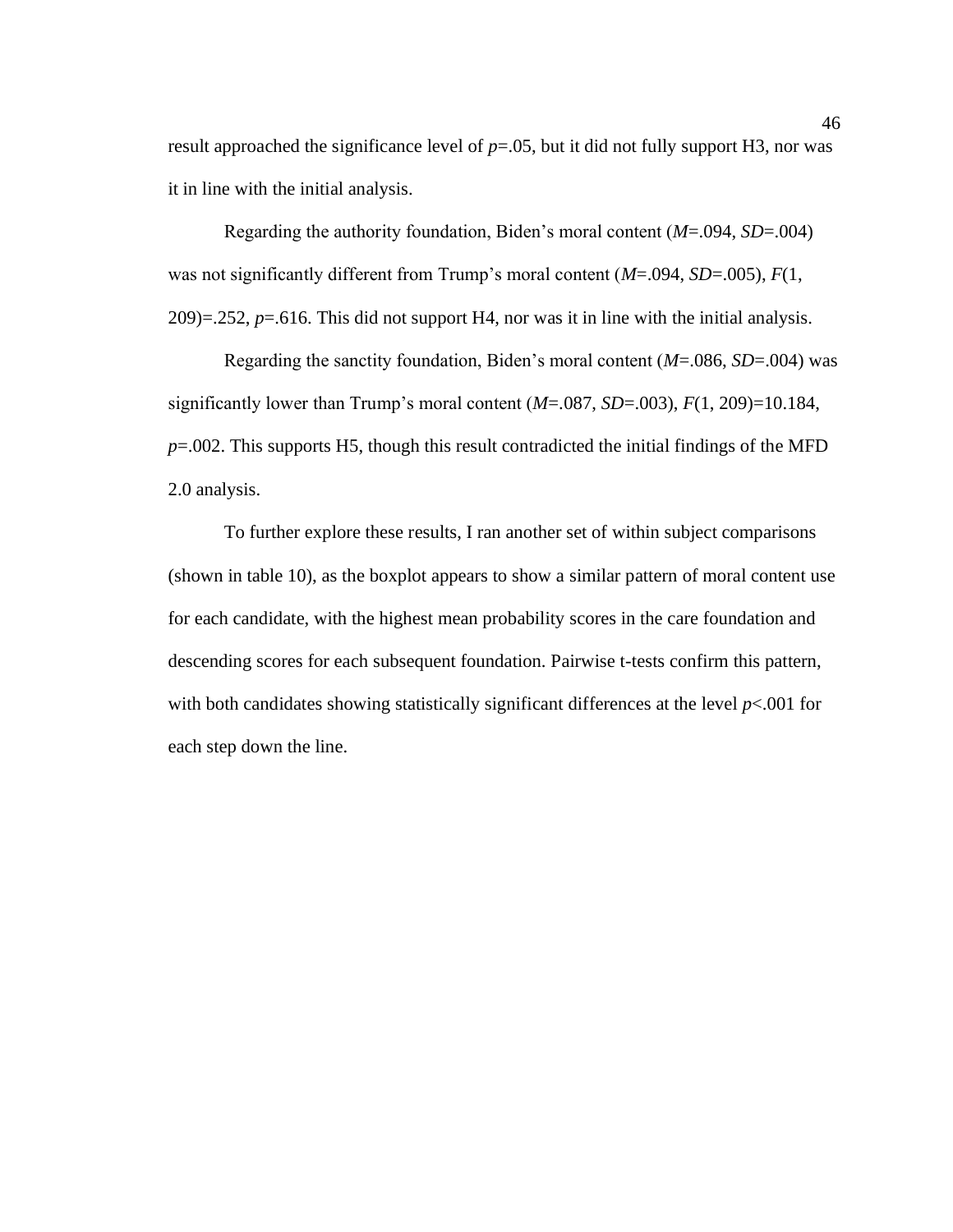# **Table 10**

#### *Within-Subject Comparisons Using eMFDScore and the extended Moral Foundations*

#### *Dictionary.*

|           | <b>Biden</b> |           |            | Trump |           |            |
|-----------|--------------|-----------|------------|-------|-----------|------------|
|           | M            | <b>SD</b> | t(58)      | М     | <b>SD</b> | t(151)     |
| Pair 1    |              |           |            |       |           |            |
| Care      | .11          | .006      | $4.70***$  | .11   | .005      | $22.83***$ |
| Fairness  | .11          | .004      |            | .10   | .004      |            |
| Pair 2    |              |           |            |       |           |            |
| Fairness  | .11          | .004      | $12.94***$ | .10   | .004      | $6.95***$  |
| Loyalty   | .10          | .003      |            | .10   | .005      |            |
| Pair 3    |              |           |            |       |           |            |
| Loyalty   | .10          | .003      | $12.26***$ | .10   | .005      | $32.04***$ |
| Authority | .09          | .004      |            | .09   | .005      |            |
| Pair 4    |              |           |            |       |           |            |
| Authority | .09          | .004      |            | .09   | .005      |            |
| Sanctity  | .09          | .004      | $16.11***$ | .09   | .003      | $20.86***$ |

 $\frac{1}{2}$   $\frac{1}{2}$   $\frac{1}{2}$   $\frac{1}{2}$   $\frac{1}{2}$  (two-tailed).

### *Correlations Between Dictionaries*

As one final comparison of the Moral Foundations Dictionary 2.0 and the extended Moral Foundations dictionary, I ran a correlation analysis between the results obtained by both dictionaries using the eMFDScore program. Hopp et al. (2020) performed the same test and noted significant positive correlations between the two different scores reported for each of the five moral foundations. Thus, they concluded that both dictionaries reliably measure the same content, with their extended Moral Foundations Dictionary providing a more valid measure of that content. However, the scores obtained for my sample do not support the same correlations.

Using the scores obtained from the Moral Foundations Dictionary 2.0 and the extended Moral Foundations Dictionary, both as assessed by the eMFDScore program, I found a statistically significant positive correlation between scores in the care foundation,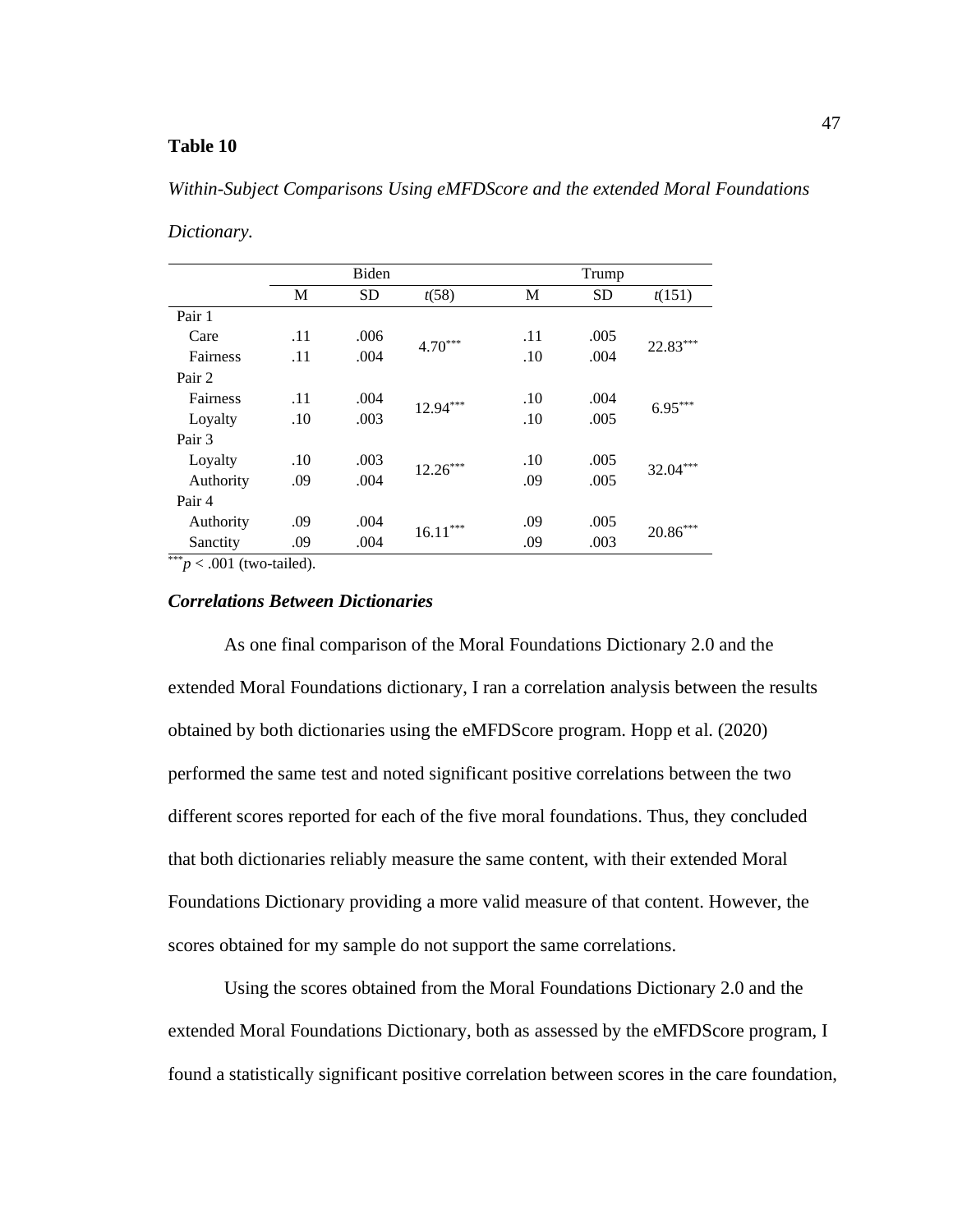$r(209)=.49, p<.001$ ; the loyalty foundation,  $r(209)=.42, p<.001$ ; and the sanctity foundation,  $r(209)=15$ ,  $p=.033$ . However, I found a non-significant correlation between scores in the fairness foundation,  $r(209) = .05$ ,  $p = .435$ , and a statistically significant *negative* correlation between scores in the authority foundation,  $r(209) = -0.22$ ,  $p = 0.001$ .

# **Discussion**

This round of analysis revealed a different picture overall than any of the analyses using the Moral Foundations Dictionary 2.0. Here, both candidates appear to have emphasized the 'care' and 'fairness' foundations over the rest, which seems to reflect a liberal model of morality as described by Moral Foundations Theory. As with the first analyses, these results showed nearly identical patterns of moral foundation content between the two candidates. While two categories, 'fairness' and 'sanctity,' did contain statistically significant differences in alignment with my hypotheses, these differences are on quite a small scale. It is unclear then what substantive difference may truly exist between the two candidates under this analysis.

It is interesting that the two dictionaries did not significantly correlate across all five moral foundations as Hopp et al. (2020) found. My sample contained no significant correlation between the measure of fairness between the two dictionaries, thus I can only conclude that the two candidates used words that the extended Moral Foundations Dictionary coded under 'fairness' that were not included in the same category in the Moral Foundations Dictionary 2.0. The presence of a negative correlation for the 'authority' is perhaps even more striking, possibly indicating opposing bases for how the concept of authority appears in the corpus.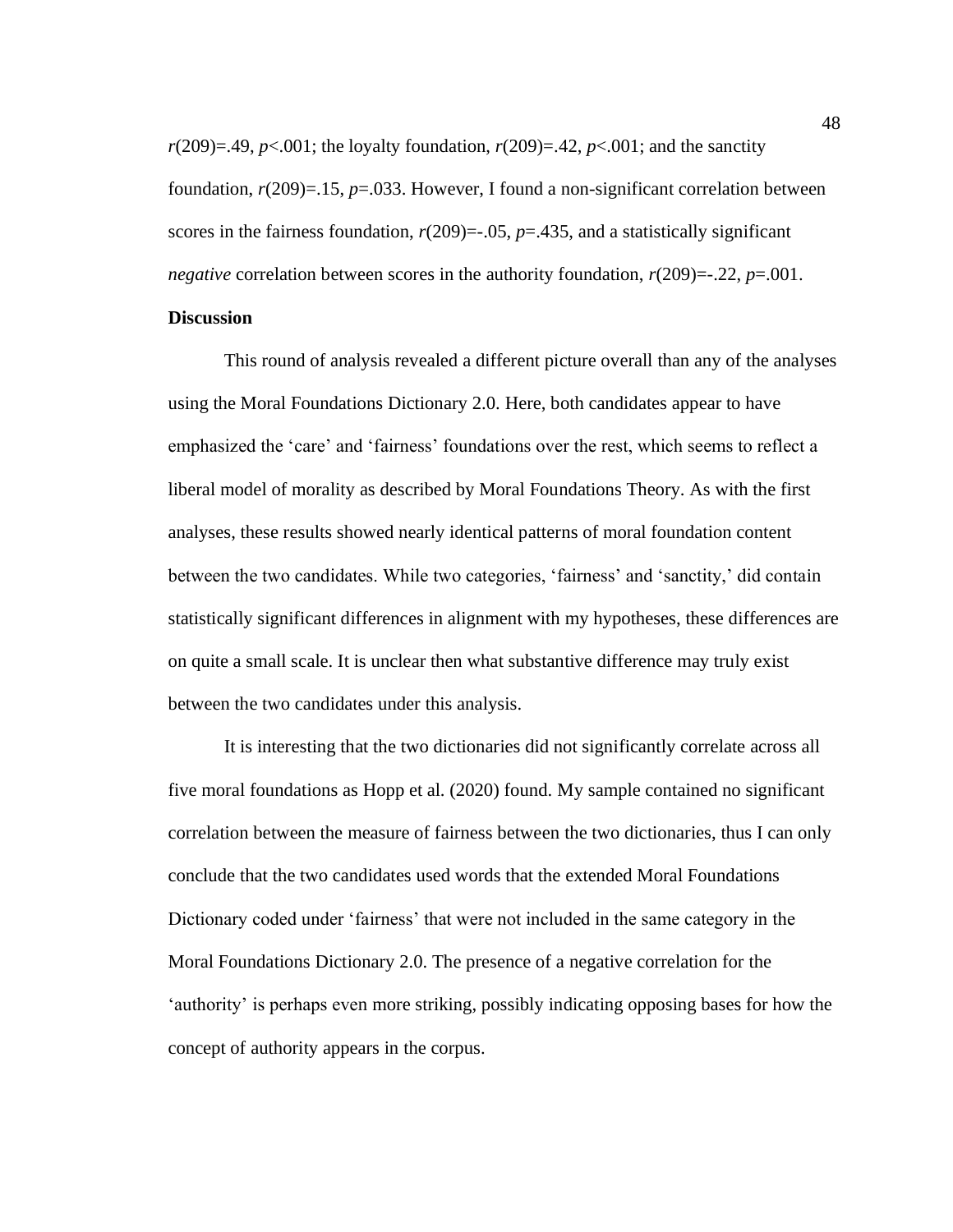#### **General Discussion**

#### **Theoretical Implications**

When using an automated analysis to extract keywords from a text, it is inevitable that a researcher will confront the question of meaning. Is it truly possible to understand the moral meaning behind a text using these results? The underlying assumption of the LIWC2015 analysis is that yes, it is possible to gain some degree of understanding about the author or speaker's moral content. Frimer (2019) briefly describes the history of analyzing words to uncover the thoughts and intentions of the speaker of those words, a history also recounted in Tausczik and Pennebaker's (2010) description of how they developed Linguistic Inquiry and Word Count. However, Tausczik and Pennebaker (2010) offered a strong caveat about what their methods can and cannot accomplish, acknowledging that LIWC strips the meaning from words due to imprecise measurement and a lack of context (p. 30).

It seems almost necessary then to couple any attempt at an automated word count analysis with a qualitative study to determine the validity of the moral foundations highlighted by the analysis and arrive at a real understanding of the underlying meaning of this analysis. For example, does Biden's average moral keyword density of 1.19% in the loyalty foundation correspond to any particular message about loyalty, or is a researcher simply meant to brush aside this question and accept that this quantity of words is sufficient to reveal an underlying psychological inclination towards loyalty? The latter almost appears to be the case, as Tausczik and Pennebaker's (2010) caveats do not appear to be present in much of the research using LIWC and the Moral Foundations Dictionaries.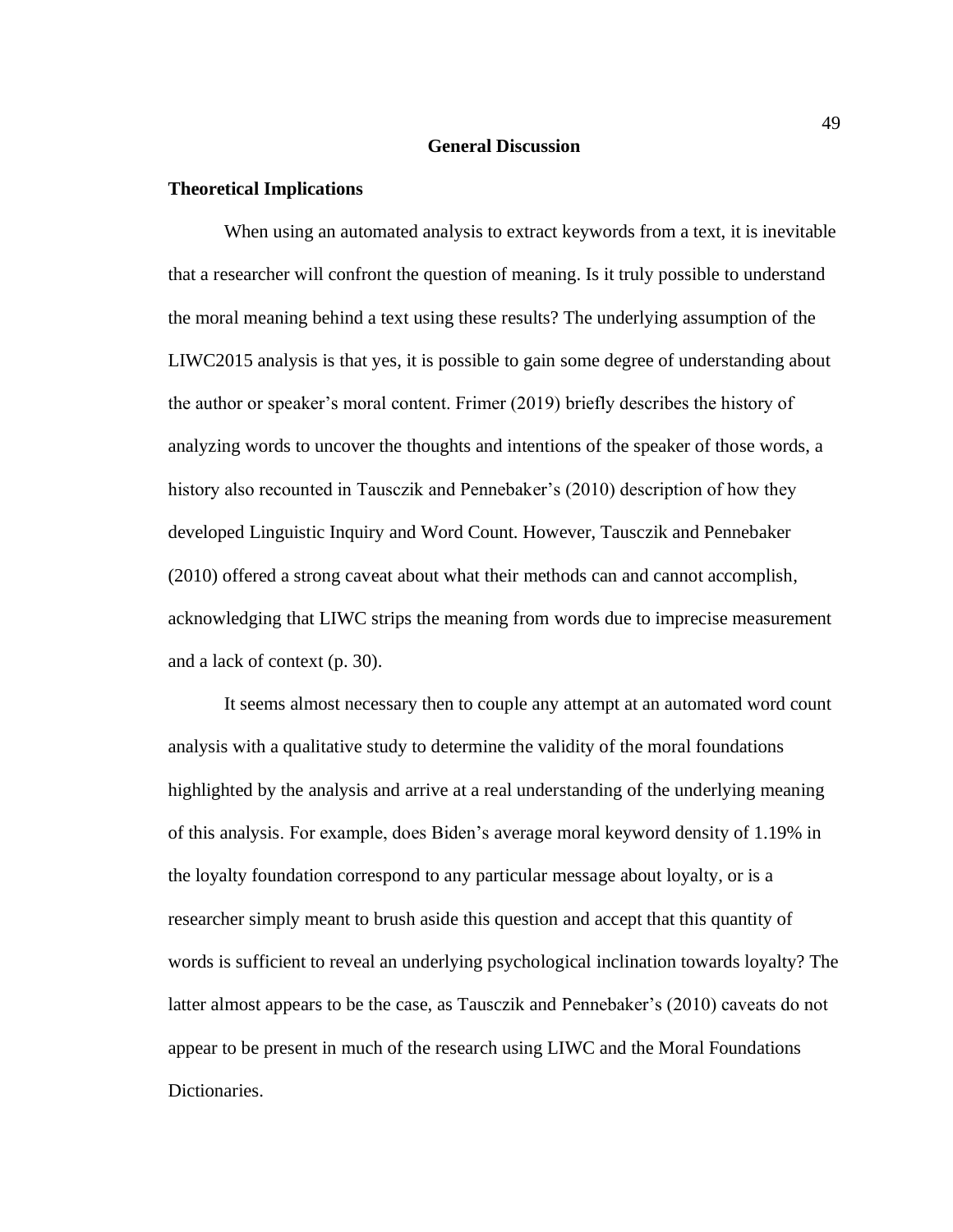The results from experiment 3 show a pattern of morality for each candidate with statistically significant differences between various foundations, both within and between candidates. Yet the scores themselves fall within a very tight range, from .09 to .11, all with tight standard deviations of .003 to .006. These scores give a particularly tenuous foundation on which to draw substantive conclusions about the candidates' moral stances. They appear to point towards a conclusion that an audience might interpret a higher emphasis on the 'care' foundation, but only by a matter of two percentage points over the lowest foundation of 'sanctity.' Does this truly indicate anything substantial about the moral content in the corpus?

#### **Practical Implications**

### *Social Context*

Where all methods converge in my study is the result that both candidates used quite similar patterns of language related to the five moral foundations. While I began this study with a general question about the possibly polarized nature of Biden's and Trump's moral stances, there now appears to be little partisan difference between them as would be predicted by the relevant theory. I return to the research by Cienki (2005) and Deason and Gonzalez (2012). While these studies viewed morality through Lakoff's (1996) models, they did find similar evidence that presidential candidates do not fall neatly in line with the model. Deason and Gonzalez (2012) specifically point out the relevance of social context and dominant issue frames that may dictate, to some extent, the language that candidates will use to discuss an issue. This could very well be the case with the current study, and a full contextual analysis could warrant future research.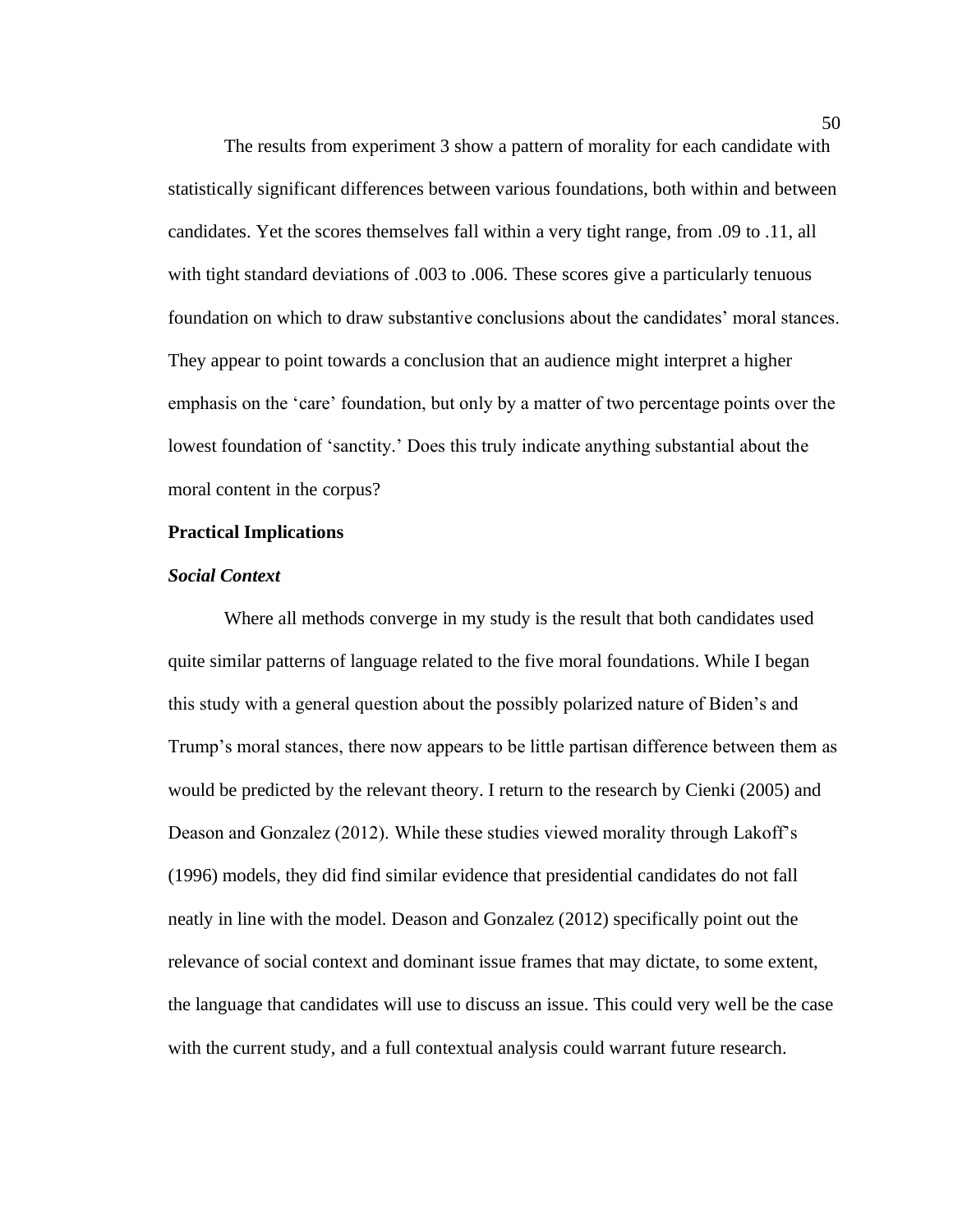Briefly though, it is worth considering some of the societal context of the 2020 election and how this might have affected language use by the candidates.

On March 13, 2020, President Trump declared a national state of emergency concerning COVID-19, a newly emerged coronavirus pandemic. This virus upended social life and is yet to be fully contained as of this writing, a year and a half after Trump's declaration. Several issues relating to the virus became political touchstones, such as whether the government had the right to mandate that all citizens wear protective face masks, limit indoor gatherings, or receive vaccinations. This could very well have created an issue culture surrounding the topics of authority, loyalty, and even care, thus dictating certain ways of discussing these topics on the national stage. As the pandemic hit nations worldwide, so did issues of social and racial justice in response to the death of George Floyd, as previously mentioned. Many public entities, such as entertainment companies and even food brands, came to terms with elements of their business that perpetuated inequality in some form. This could have affected the way that people discussed fairness in the public sphere.

#### *Intent and Interpretation of Moral Messages*

It is common practice for politicians to hire professional speech writers, particularly when campaigning for office. These speeches are written deliberately and for a specific purpose. Perhaps then it is no wonder that both Biden and Trump appeared to have such similar moral orientations, as this may just reflect the language deliberately chosen to appeal to a wide audience. This may be part of the reason that Graham et al. (2009) felt that political speeches would be ineffective in validating the Moral Foundations Dictionary, and for a validation study they would appear to be correct.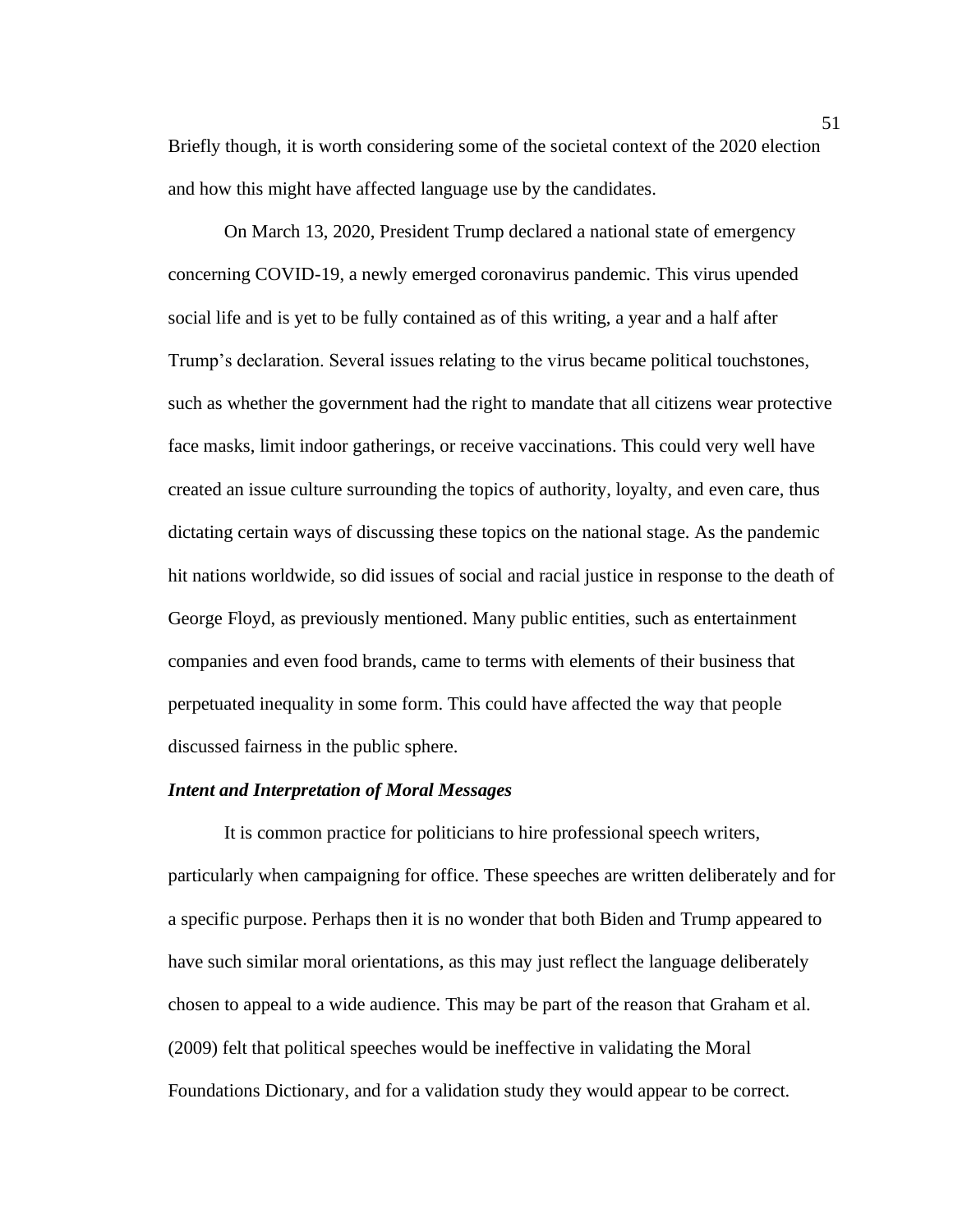However, the two methods of moral analysis presented here seem quite appropriate to study speeches when considering the two concepts of deliberate language use and audience appeal. After all, the Moral Foundations Dictionary 2.0 is inherently built upon the assumed and observed frequency of words pertaining to morality, while the extended Moral Foundations Dictionary is inherently built upon the interpretation of words pertaining to morality.

Both methods could be useful then, for such instances as deliberate speech writing. Before the speech is delivered, there would be an opportunity to analyze the speech with the Moral Foundations Dictionary 2.0 and validate that the intended moral messages were present. This could be followed by an extended Moral Foundations Dictionary to determine if an audience may be likely to interpret the message in the same way it was intended. This concept may underlie the differences between the results in my study, particularly for content in the 'fairness' foundation. These differences could point to a disconnect between the message that was intended and the message that might be interpreted.

In the current digital age, researchers have access to untold amounts of data, including transcribed speeches from practically every major politician in recent memory. It is tempting to assume that a simple, automated analysis would be able to reveal the content of a source text, neatly quantified and categorized into different categories of meaning. It is precisely this meaning, however, that gets lost when keywords are decontextualized. This is especially true of text that originated as speech, wherein the actual words spoken make up only a part of the intended and interpreted meanings involved.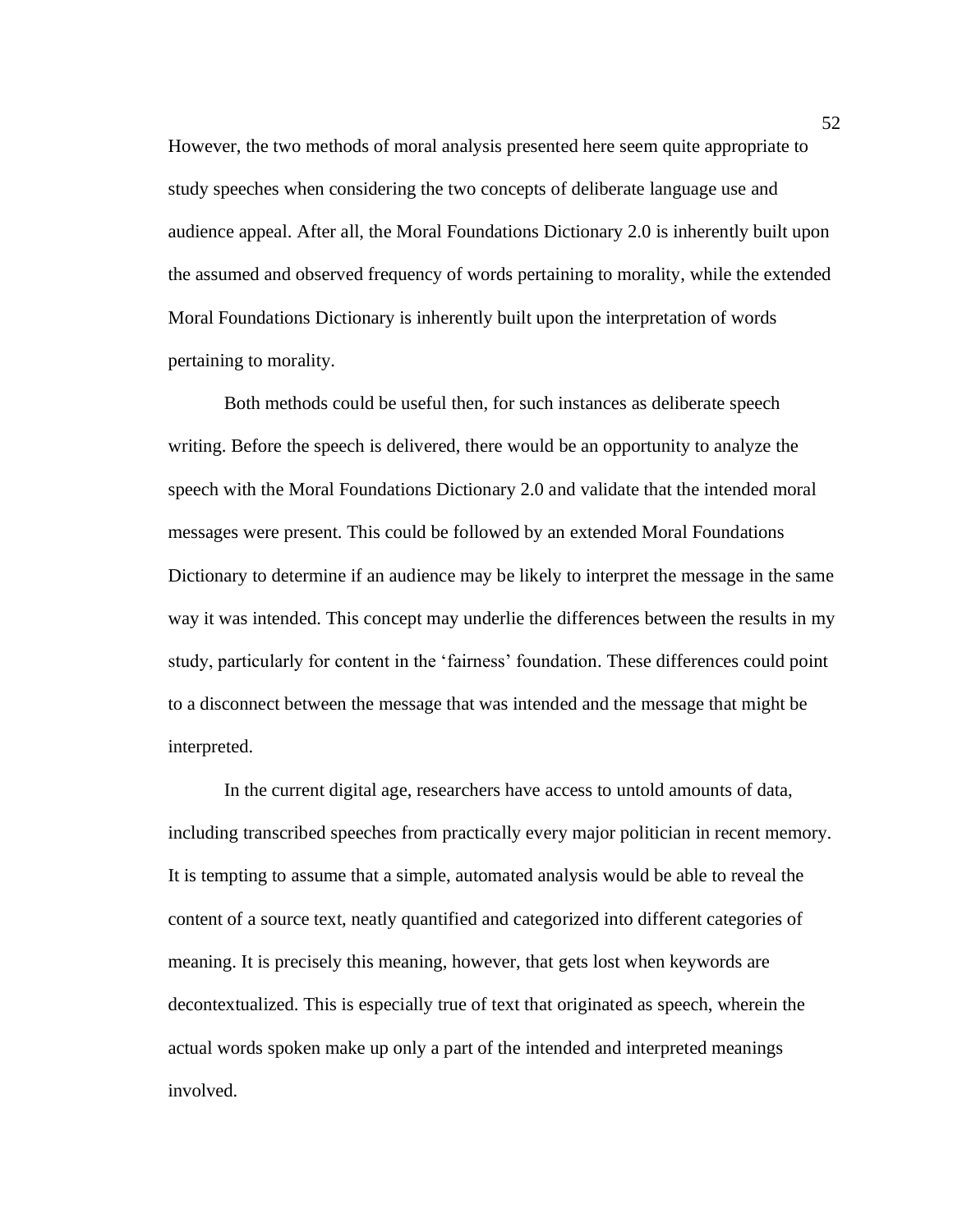#### **Limitations and Conclusions**

There are at least three potential limitations to this study. First, I tested two individual speakers against a generalized model of moral language use. Perhaps, then, it should not be surprising that neither of them fit their predicted model. Graham et al. (2009) noted that they specifically avoided analysis of political speeches because of the assumption that the moral content would be scripted and altered to appeal to the voting public, rather than being indicative of the speaker's actual moral foundations. My results perhaps confirm this assumption, but future research could take a deeper look at this to determine the extent to which moral content analysis can reveal anything useful in political campaign speeches. It would also be useful to increase the number of speakers analyzed from each party, perhaps using a corpus of campaign speeches over time. Using a greater number of speakers across different social contexts could be a better test of the claims of Moral Foundations Theory. As it stands, my results should not be taken as a direct refutation of the underlying theory just because the patterns predicted by the theory did not hold true.

Second, my tests used their respective analysis methods at their most basic level. For example, I used combined moral foundation scores when using LIWC2015 rather than separately analyzing each candidate's vice/virtue split. Similarly, I did not use the moral sentiment ratings returned by eMFDScore, nor did I delve into advanced features of eMFDScore such as syntactic parsing which highlights moral agents and targets of a speech. It is possible that a more detailed look at the full array of possible data would yield yet another perspective on the moral patterns in my sample. However, it is also possible that this level of detail would obscure the picture even further. It would be useful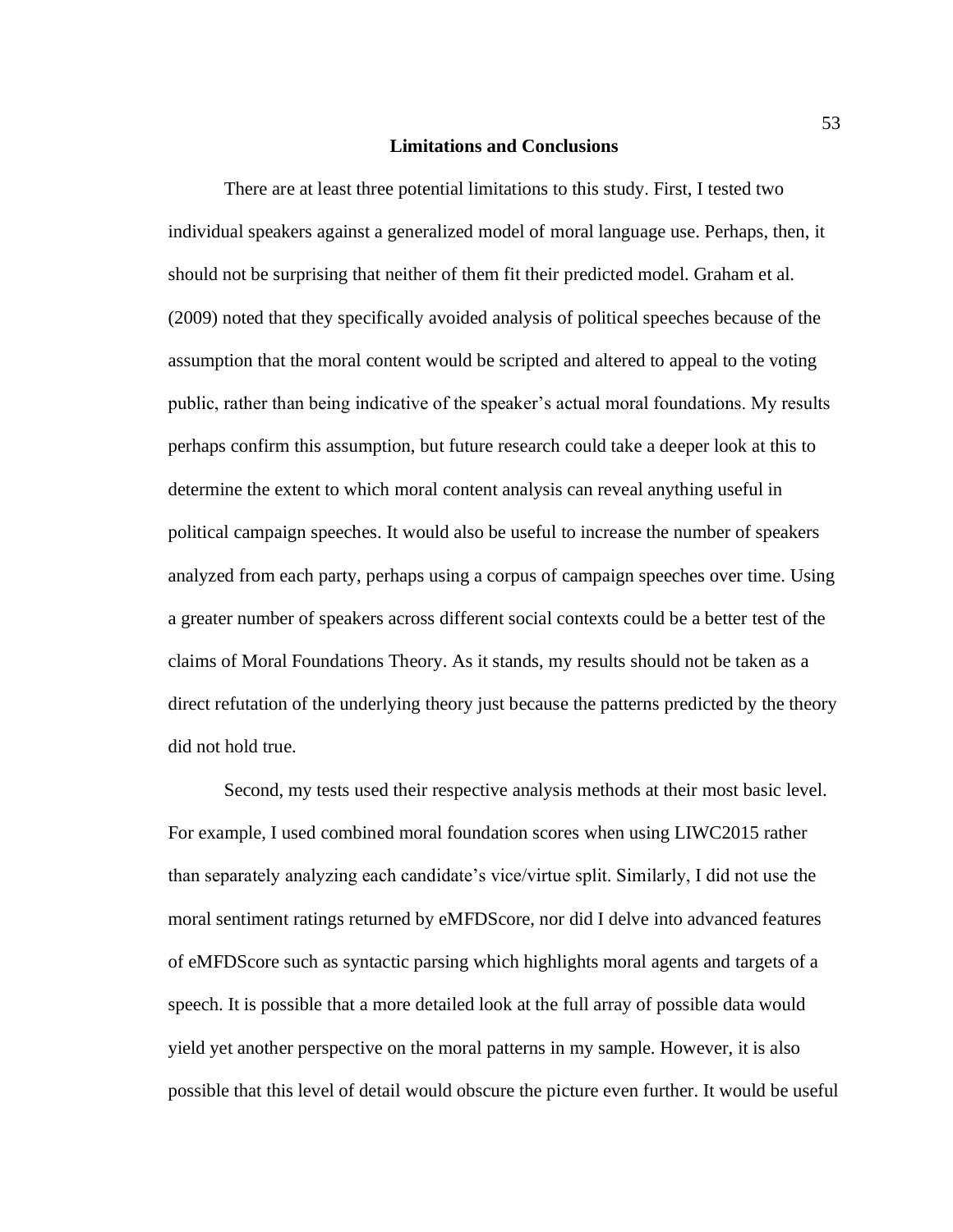for future research to clearly quantify the differences between all available analysis methods, in their original and modified forms, to understand if one method is truly superior.

Finally, I did not include any form of qualitative analysis that might reveal a broader contextual understanding of the moral language of either candidate. Admittedly, this is a potential limitation of any automated keyword analysis. Computer programs that add up instances of words cannot identify what those words mean in context. However, the ability of computers is always advancing, and the syntactic parsing ability of eMFDScore (Hopp et al, 2020) is one possible step towards bridging the gap between computer and human analysis. As this and similar methods arise, it is essential that the developers of these methods demonstrate sound validity and reliability of their measures and a logical operationalization of the concepts under analysis.

This study presented several perspectives on the moral content of Biden's and Trump's campaign speeches during the 2020 US Presidential Election. Using two different reference word lists, it appeared that neither candidate used moral content in patterns predicted by Moral Foundations Theory. It does appear that Biden's speeches contained on overall higher density of moral content than Trump's, in line with his claim to be the morally grounded option of the two. More interestingly though, the patterns of moral content were very similar between both candidates, perhaps because of overarching public issues that dictated certain moral stances. This study adds to the research by identifying gaps in the comparison of two methods for moral content analysis, as well as identifying how both methods may be used to present a more detailed perspective of this analysis.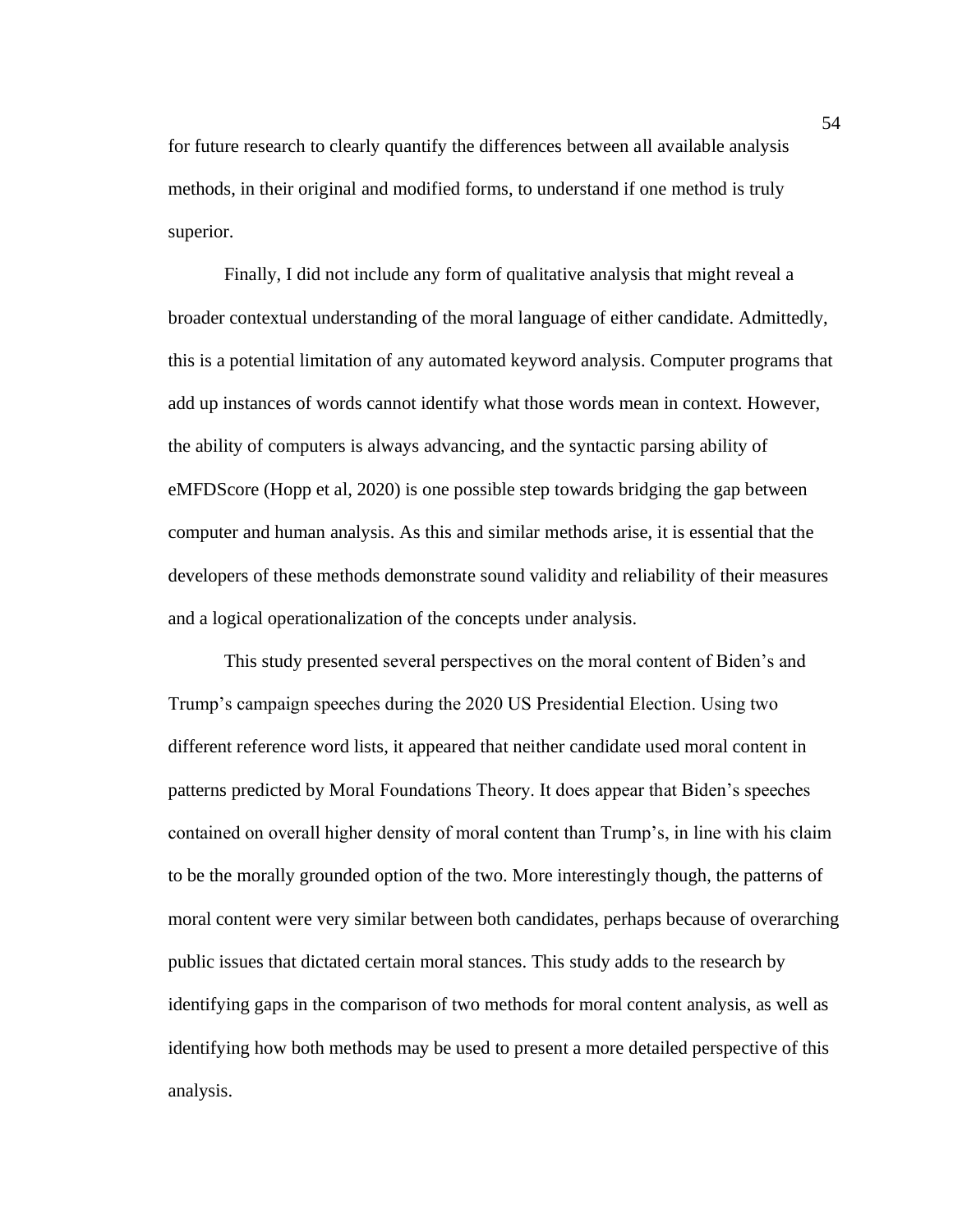#### **References**

- Baker, P. (2017, September 24). A divider, not a uniter, Trump widens the breach. *The New York Times*. [https://www.nytimes.com/2017/09/24/us/politics/trump](https://www.nytimes.com/2017/09/24/us/politics/trump-divisiveness.html)[divisiveness.html](https://www.nytimes.com/2017/09/24/us/politics/trump-divisiveness.html)
- Baker, P. (2020, September 17). For Trump, it's not the United States, it's red and blue states. *The New York Times*. [https://www.nytimes.com/2020/09/17/us/politics/trump](https://www.nytimes.com/2020/09/17/us/politics/trump-america.html)[america.html](https://www.nytimes.com/2020/09/17/us/politics/trump-america.html)
- Belson, K., & Davis, J. H. (2017, September 23). Trump attacks Warriors' Curry. LeBron James's retort: 'U Bum.' *The New York Times*.

<https://www.nytimes.com/2017/09/23/sports/football/trump-nfl-kaepernick.html>

- Biden, J. (2020, August 31). *Joe Biden Pittsburgh Speech Transcript August 31* [Transcript database]. Rev.Com. [https://www.rev.com/blog/transcripts/joe-biden](https://www.rev.com/blog/transcripts/joe-biden-pittsburgh-speech-transcript-august-31)[pittsburgh-speech-transcript-august-31](https://www.rev.com/blog/transcripts/joe-biden-pittsburgh-speech-transcript-august-31)
- Deason, G., & Gonzales, M. H. (2012). Moral politics in the 2008 presidential convention acceptance speeches. *Basic and Applied Social Psychology*, *34*(3), 254–268. <https://doi.org/10.1080/01973533.2012.674450>
- Dias, E. (2020, October 18). Biden and Trump say they're fighting for America's 'soul.' What does that mean? *The New York Times*.

<https://www.nytimes.com/2020/10/17/us/biden-trump-soul-nation-country.html>

Diaz, D. (2016, October 9). *3 times Donald Trump defended his "locker room" talk | CNN Politics*. CNN.Com. [https://www.cnn.com/2016/10/09/politics/donald-trump](https://www.cnn.com/2016/10/09/politics/donald-trump-locker-room-talk-presidential-debate-2016-election/index.html)[locker-room-talk-presidential-debate-2016-election/index.html](https://www.cnn.com/2016/10/09/politics/donald-trump-locker-room-talk-presidential-debate-2016-election/index.html)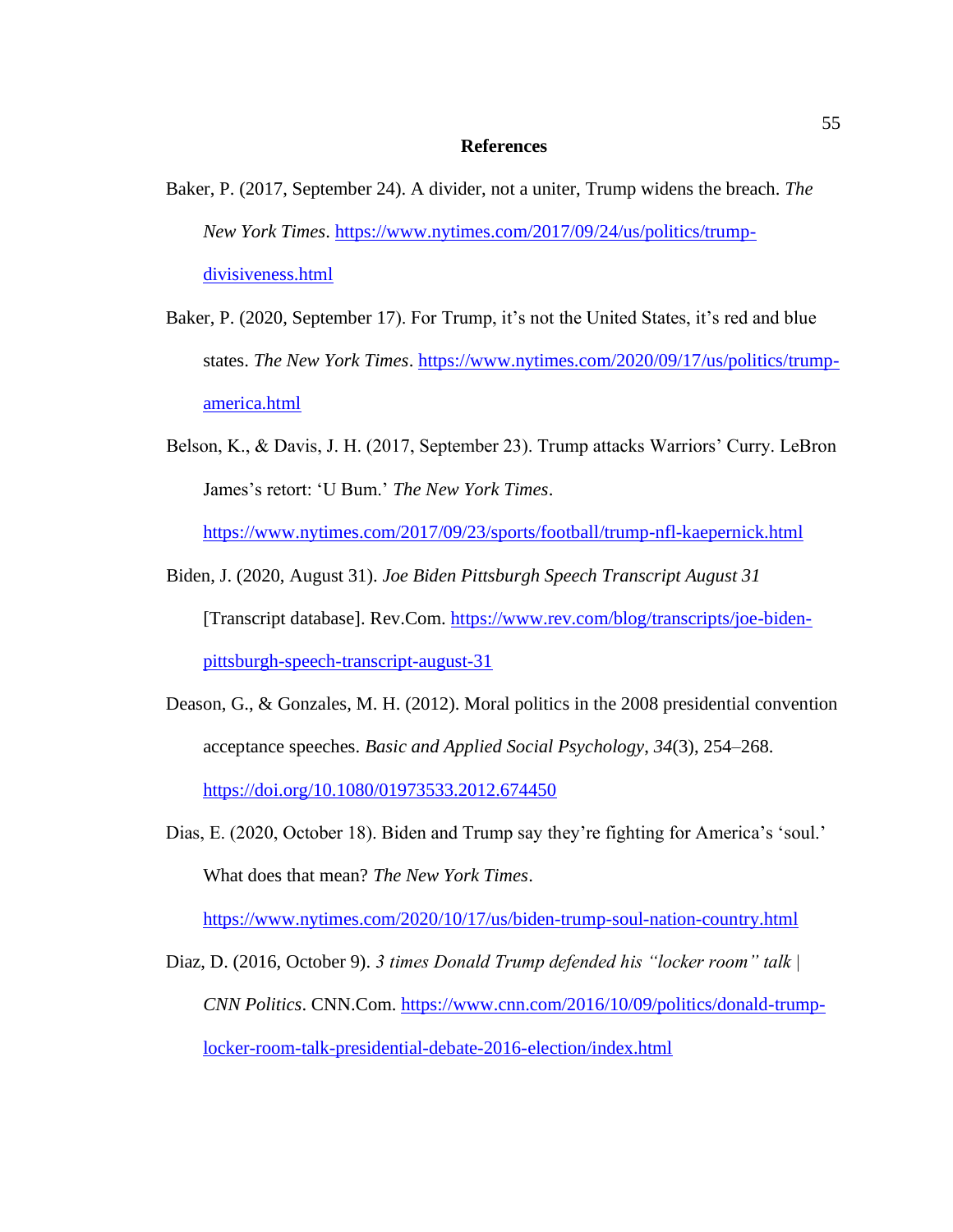- Fact check: Clarifying the comparison between popular vote and counties won in the 2020 election. (2020, December 29). *Reuters*. [https://www.reuters.com/article/uk](https://www.reuters.com/article/uk-factcheck-votes-counties-election-idUSKBN2931UY)[factcheck-votes-counties-election-idUSKBN2931UY](https://www.reuters.com/article/uk-factcheck-votes-counties-election-idUSKBN2931UY)
- Feinberg, M., & Willer, R. (2015). From gulf to bridge: When do moral arguments facilitate political influence? *Personality and Social Psychology Bulletin*, *41*(12), 1665–1681.<https://doi.org/10.1177/0146167215607842>
- Frimer, J., Haidt, J., Graham, J., Dehghani, M., & Boghrati, R. (2017). *Moral foundations dictionaries for linguistic analyses, 2.0.* Unpublished Manuscript. Retrieved from: [www.jeremyfrimer.com/uploads/2/1/2/7/21278832/summary.pdf](http://www.jeremyfrimer.com/uploads/2/1/2/7/21278832/summary.pdf)
- Frimer, J. A. (2019). Do liberals and conservatives use different moral languages? Two replications and six extensions of Graham, Haidt, and Nosek's (2009) moral text analysis. *Journal of Research in Personality*, *84*, 103906. <https://doi.org/10.1016/j.jrp.2019.103906>
- Fury as Trump mocks Muslim soldier's mother Ghazala Khan. (2016, July 31). *BBC News*.<https://www.bbc.com/news/election-us-2016-36935175>
- Garten, J., Boghrati, R., Hoover, J., Johnson, K. M., & Dehghani, M. (2016). Morality between the lines: Detecting moral sentiment in text. In *Proceedings of IJCAI 2016 workshop on Computational Modeling of Attitudes*.
- Graham, J., Haidt, J., & Nosek, B. A. (2009). Liberals and conservatives rely on different sets of moral foundations. *Journal of Personality and Social Psychology*, *96*(5), 1029–1046.<https://doi.org/10.1037/a0015141>
- Graham, J., Haidt, J., Koleva, S., Motyl, M., Iyer, R., Wojcik, S. P., & Ditto, P. H. (2013). Moral foundations theory: The pragmatic validity of moral pluralism. In P. Devine &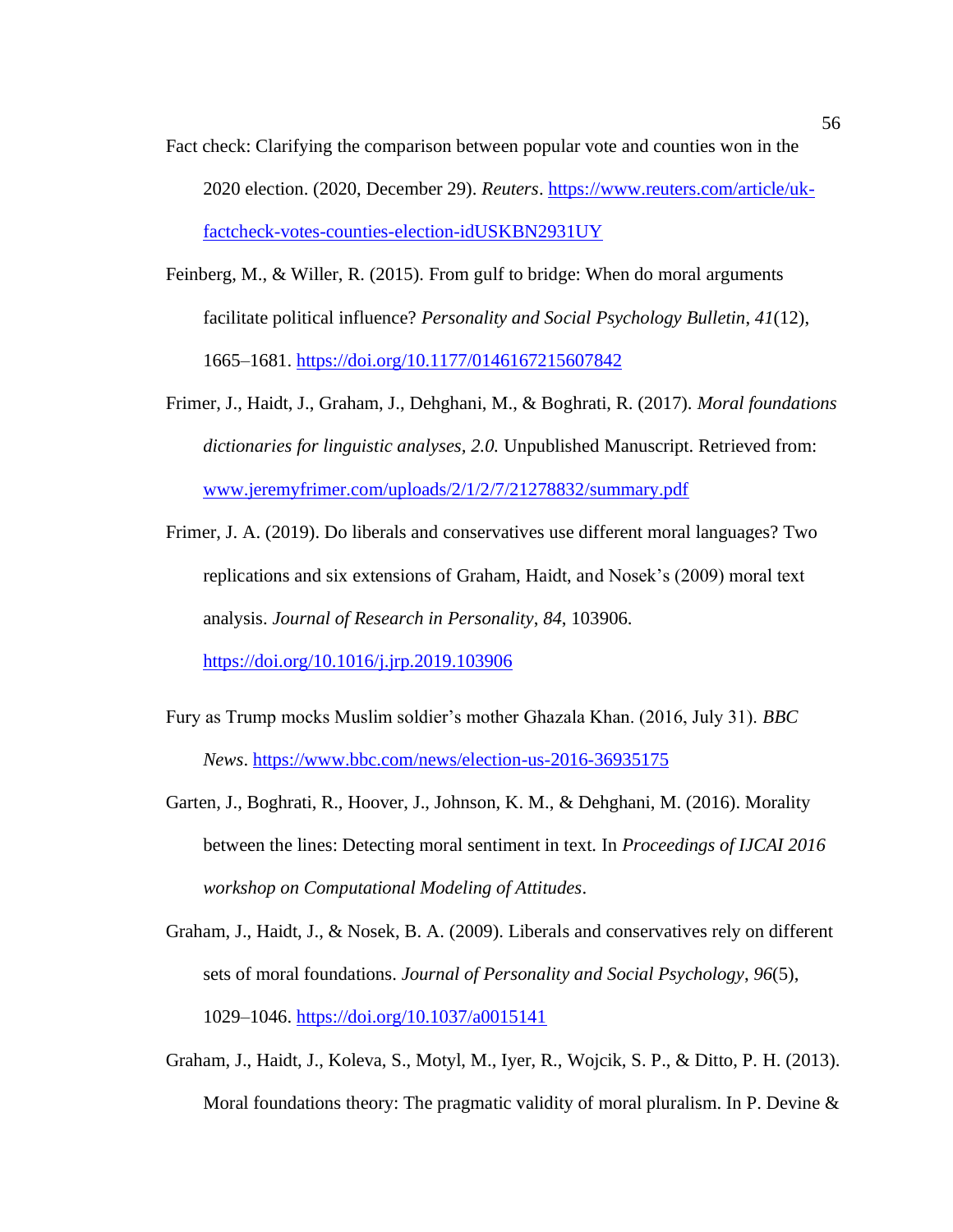A. Plant (Eds.), *Advances in Experimental Social Psychology* (Vol. 47, pp. 55–130). Academic Press.<https://doi.org/10.1016/B978-0-12-407236-7.00002-4>

- Gstalter, M. (2019, March 2). *Trump mocks Sessions, mimics Southern accent during CPAC speech*. TheHill. [https://thehill.com/homenews/administration/432325-trump](https://thehill.com/homenews/administration/432325-trump-mocks-sessions-southern-accent-during-cpac-speech)[mocks-sessions-southern-accent-during-cpac-speech](https://thehill.com/homenews/administration/432325-trump-mocks-sessions-southern-accent-during-cpac-speech)
- Haidt, J. (2013). *The righteous mind: Why good people are divided by politics and religion* (First Vintage Books edition.). Vintage Books.
- Haidt, J., & Joseph, C. (2004). Intuitive ethics: How innately prepared intuitions generate culturally variable virtues. *Daedalus*, *133*(4), 55–66. <https://doi.org/10.1162/0011526042365555>
- Hopp, F. R., Fisher, J. T., Cornell, D., Huskey, R., & Weber, R. (2020). The extended Moral Foundations Dictionary (eMFD): Development and applications of a crowdsourced approach to extracting moral intuitions from text. *Behavior Research Methods 53,* 232-246.<https://doi.org/10.3758/s13428-020-01433-0>
- Hopp, F. R., Fisher, J. T., & Weber, R. (2021). e*MFDScore* [Jupyter Notebook, Python]. Media Neuroscience Lab.<https://github.com/medianeuroscience/emfdscore> (Original work published 2019)
- Joe Biden. (2019, April 25). *Joe Biden For President: America Is An Idea*. <https://www.youtube.com/watch?v=VbOU2fTg6cI>
- Naylor, B. (2021, February 10). Read Trump's Jan. 6 speech, a key part of impeachment trial. *NPR*. [https://www.npr.org/2021/02/10/966396848/read-trumps-jan-6-speech-a](https://www.npr.org/2021/02/10/966396848/read-trumps-jan-6-speech-a-key-part-of-impeachment-trial)[key-part-of-impeachment-trial](https://www.npr.org/2021/02/10/966396848/read-trumps-jan-6-speech-a-key-part-of-impeachment-trial)